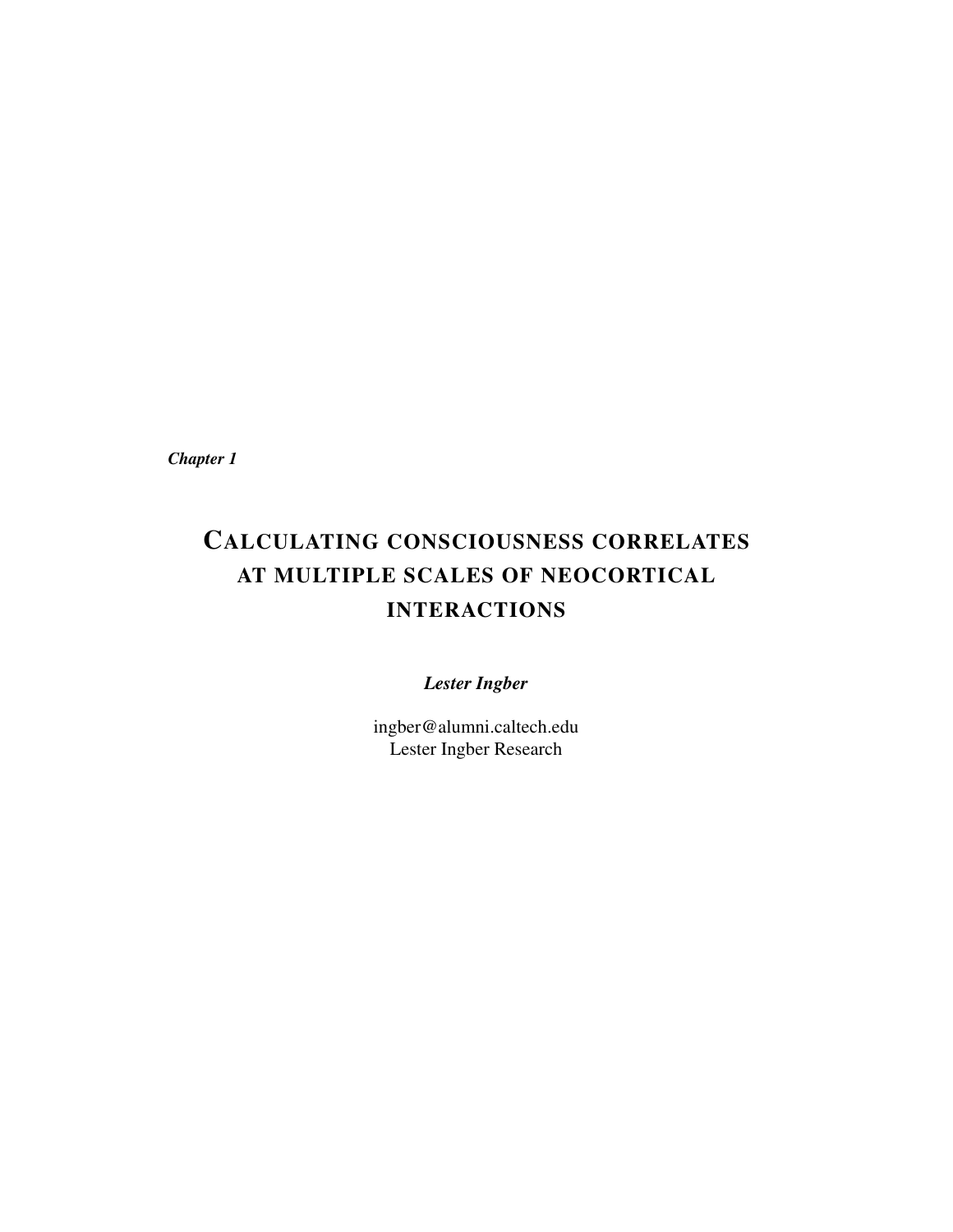# ABSTRACT

A lot of what we consider Consciousness (C) is conscious attention to short-term memories (STM). At least some STM are actively processed by highly synchronized patterns of neuronal firings, with enough synchrony to be able to be easily measured by scalp electroencephalographic recordings (EEG). Large-scale synchronous macrocolumnar EEG firings is a top-down process developed by a statistical mechanics of neocortical interactions (SMNI), depending on the associated magnetic vector potential A. Molecular-scale  $Ca^{2+}$  waves are the affected bottom-up process that influence neuronal firings, depending on the wave momentum p. A directly influences p via the canonical momentum  $\Pi = p + qA$  (SI units), where the charge of  $Ca^{2+}$  is  $q = -2e$ , e is the magnitude of the charge of an electron. Calculations in both classical and quantum mechanics approaches are consistent with this effect, and each approach yields independent testable consequences. This approach also suggests some nanosystem-pharmaceutical applications. Results (with details given in Appendix A) give strong confirmation of the SMNI model of STM, but only weak statistical consistency of  $\Pi = \mathbf{p} + q\mathbf{A}$  influences on scalp EEG.

# 1. INTRODUCTION

#### 1.1. "Mind over matter"

"Mind Over Matter" is a stretch, but not an inaccurate, context for this project. The logic of this metaphor is based in calculations on specific processes that have specific experimental confirmation, and that have been demonstrated to have support for viable models to support this study. While results presented here show only that these processes are statistically consistent with current experimental and theoretical evidence, the importance of this study is to at least demonstrate ingredients of analysis that can be considered reasonable to approach this subject.

(1) A lot of what we consider "mind" or "Consciousness" (C) is conscious attention to short-term memories (STM), which can develop by (a) external stimuli directly, (b) internal long-term storage, (c) new ideas/memories developed in abstract regions of the brain, etc.

(2) It is now accepted by some neuroscientists and confirmed by some experiments [\(Asher, 2012;](#page-25-0) [Salazar](#page-32-0) *et al.*, [2012\)](#page-32-0), that at least some such memories in (1) are actively processed by highly synchronized patterns of neuronal firings, with enough synchrony to be able to be easily measured by scalp electroencephalographic recordings (EEG) during activity of processing such patterns, e.g., P300 waves, etc. These minicolumnar currents giving rise to measurable EEG also give rise to magnetic vector potentials A, for brevity commonly referred to as vector potentials. The A fields have a logarithmic range insensitivity and are additive over larger distances than electric E or magnetic B fields.

Only for brevity, unless otherwise stated, dependent on the context, "EEG" will refer to either the measurement of synchronous firings large enough to measurable on the scalp, or to the firings themselves.

(3) Previous papers [\(Ingber, 2011,](#page-29-0) [2012a;](#page-29-1) [Ingber](#page-30-0) *et al.*, [2014\)](#page-30-0) calculate the influence of such synchronous EEG at molecular scales of  $Ca^{2+}$  ionic waves, a process which is present in the brain as well as in other organs, but particularly as astrocyte influences at synaptic gaps, thereby affecting background synaptic activity, which in turn can be synchronized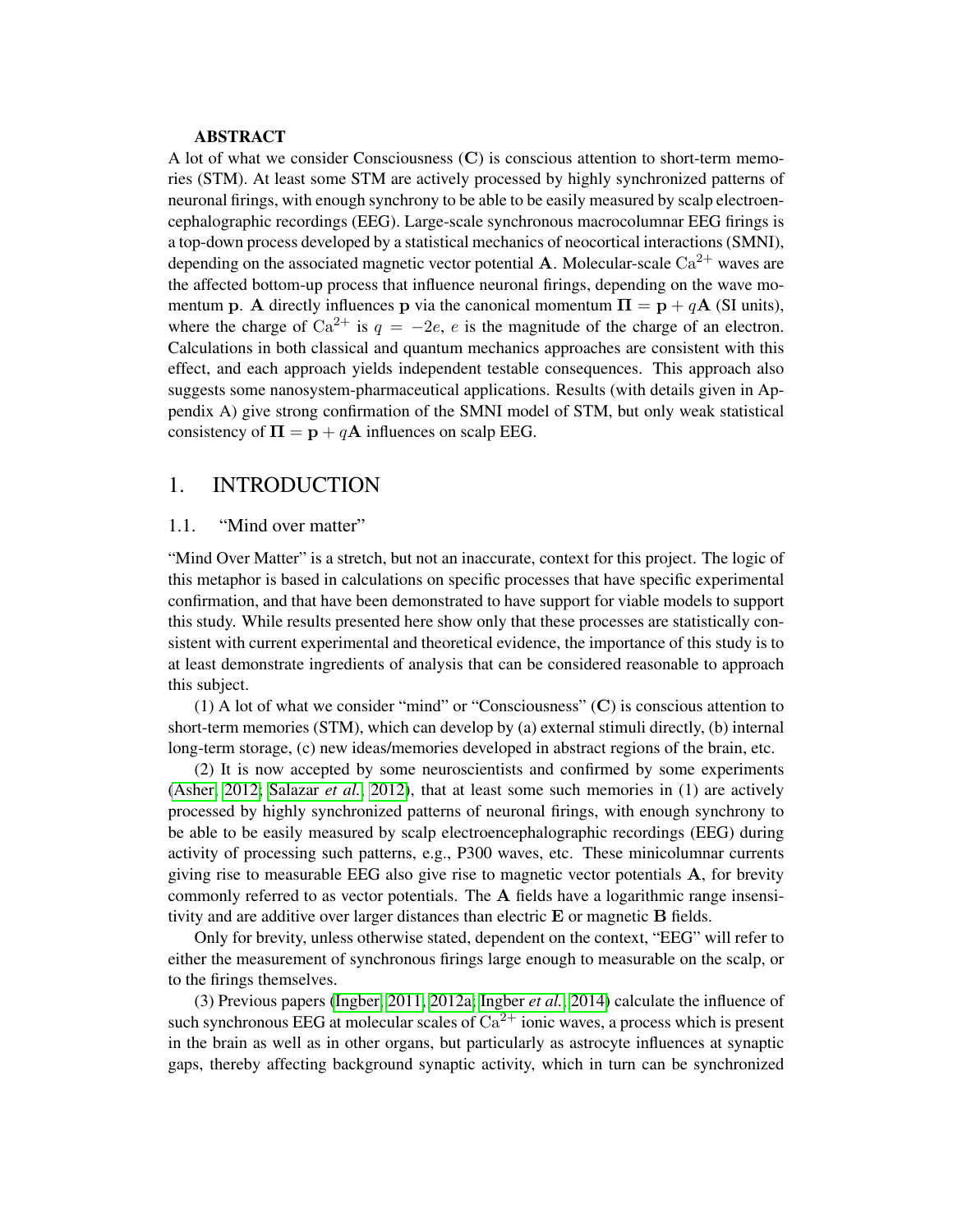by other processes to give rise to the large-scale activity discussed in (1). The  $Ca^{2+}$  wave have a duration of momentum p which is observed to be rather large, on the order of STM duration.

(4) These papers connect the influence of (1) over (3) directly via a specific interaction,  $p + qA$ , where q for a  $Ca^{2+}$  ion = -2e, where e is the magnitude of the charge of an electron. The  $p + qA$  interaction is well established in both classical and quantum physics.

The direct  $\mathbf{p}+q\mathbf{A}$  influence of (1) over (3) can reasonably be discussed as a "mind over matter" process. E.g., just thinking about thinking can give rise to this effect.

These SMNI models [\(Ingber, 1982,](#page-28-0) [1983\)](#page-28-1) assume that STM responses to internal or external stimuli evoke such background-noise control to maintain maximal numbers of information states as calculated and detailed in multiple previous papers [\(Ingber, 1984,](#page-28-2) [1985,](#page-28-3) [1994\)](#page-28-4).

#### 1.2. Scope of research

This work is not designed to be a review of research in C. Certainly C is an important component of many disciplines, not just Science. However, within the realm of Science, there still is a quite unscientific immediate negative reaction from many people focussed within their particular disciplines, ranging from neuroscience to physics, to exclude the study, even mention, of C from their own disciplines and journals. Within the realm of Science, there are other projects that also examine specific microscopic and quantum processes that may influence C [\(Clark, 2014;](#page-26-0) [Hameroff & Penrose, 2013;](#page-27-0) [Kouider, 2009;](#page-30-1) [McFadden, 2007;](#page-31-0) [Nunez & Srinivasan, 2006a;](#page-31-1) [Pereira & Furlan, 2009;](#page-32-1) [Quiroga](#page-32-2) *et al.*, [2013;](#page-32-2) [Stiefel](#page-33-0) *et al.*, [2014\)](#page-33-0), as well as neural correlates of reasonable models of C [\(Nacia](#page-31-2) *et al.*, [2014;](#page-31-2) [Nunez &](#page-32-3) [Srinivasan, 2010\)](#page-32-3), but this work is focussed on a particular  $p + qA$  mechanism.

However, by necessity, this project requires interdisciplinary contributions from neuroscience, physics, biomedical engineering, optimization, and similar disciplines. This work addresses the importance of considering topics usually focussed within physics, e.g., the vector potential A [\(Jackson, 1962\)](#page-30-2), and of a specific interaction between  $Ca^{2+}$  ions and A developed by highly synchronous neocortical EEG. The necessity of addressing multiple scales of neuroscience has required a mathematical physics of multivariate nonlinear nonequilibrium statistical mechanics to develop aggregation of these scales [\(Ingber, 1982,](#page-28-0) [1983\)](#page-28-1). The algebra presented by this development and the stochastic nature of EEG data has required the development of sophisticated importance-sampling algorithms like Adaptive Simulated Annealing (ASA) [\(Ingber, 1989,](#page-28-5) [1993\)](#page-28-6), and other algorithms like PATHINT [\(Ingber, 1994,](#page-28-4) [2000;](#page-29-2) [Ingber & Nunez, 1995\)](#page-29-3) to evolve the fitted probability distributions.

#### 1.3. C and Dark C

It would be simply hubris to assume that we are even on the verge of knowing everything about our physical and human existence, including C. Indeed, similar to current concepts of "Dark Energy" and "Dark Matter", it is possible there are aspects of C that we may only be able to infer existence or possibly prove we cannot know. These latter possibilities can be considered as belonging to a "Dark  $\mathbf{C}$ " (DC) category, and DC should be researched as well as C. However, here we are definitely examining C within the realm of Science, looking for viable experimental data and viable theoretical understandings of such data.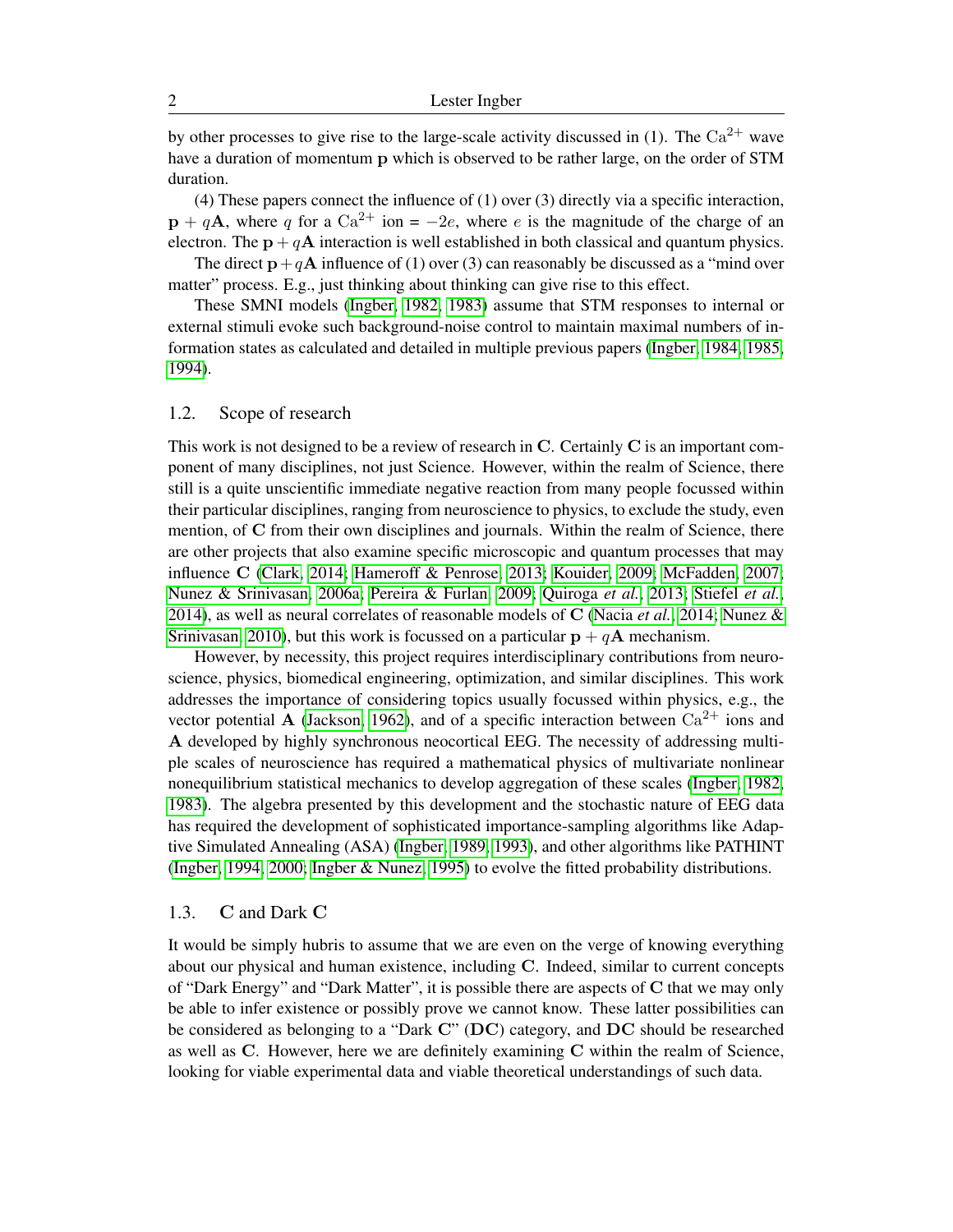# 1.4. SMNI multiple-scale context of calcium waves

Although the importance of multiple scales in many physical and biological systems has been discussed [\(Anastassiou](#page-25-1) *et al.*, [2011;](#page-25-1) [de Lima](#page-26-1) *et al.*, [2015;](#page-26-1) [Nunez](#page-32-4) *et al.*, [2013\)](#page-32-4), there are not yet any experiments detailing top-down processes driving bottom-up processes such as memory, attention, etc. For example, this is not the same as demonstrating that neuromodulator [\(Silberstein, 1995\)](#page-33-1) and neuronal firing states, modify individual synaptic and neuronal activity that can give rise to large-scale synchronous firings.

This study crosses molecular  $(Ca^{2+}$  ions), microscopic (synaptic and neuronal), mesoscopic (minicolumns and macrocolumns), and macroscopic (regional scalp EEG) scales.

A statistical mechanics of neocortical interactions (SMNI) of columnar firing states has been developed in a series of 30+ papers. SMNI has calculated properties of STM — e.g., capacity (auditory  $7 \pm 2$  and visual  $4 \pm 2$ ), duration, stability, primacy versus recency rule, Hick's law — and other properties of neocortex by scaling up to macrocolumns across regions to fit EEG data [\(Ingber, 1982,](#page-28-0) [1983,](#page-28-1) [1984,](#page-28-2) [1985,](#page-28-3) [1994,](#page-28-4) [1997a,](#page-28-7) [2012a\)](#page-29-1). Large EEG databases have been used to test scaled SMNI at relatively large regional scales.

Experiments verify that coherent columnar firings contain information/memory [\(Liebe](#page-31-3) *[et al.](#page-31-3)*, [2012;](#page-31-3) [Salazar](#page-32-0) *et al.*, [2012\)](#page-32-0). This is independent of other candidate neural processes that code information via synchronous firings [\(Kumar](#page-30-3) *et al.*, [2010;](#page-30-3) [Stanley, 2013\)](#page-33-2) other candidate processes among neurons and astrocytes [\(Banaclocha & Banaclocha, 2010\)](#page-25-2), including ephaptic coupling of cortical neurons [\(Quiroga](#page-32-2) *et al.*, [2013\)](#page-32-2) and other electromagnetic interactions that contribute to the extracellular medium [\(Buzsaki](#page-26-2) *et al.*, [2012\)](#page-26-2). It is now generally accepted that long-term memories are not only stored in individual neurons, but also in groups of neurons and macrocolumns [\(Quiroga](#page-32-2) *et al.*, [2013\)](#page-32-2)

The neocortical electric current is taken directly from experimental data, not theoretical calculations. Thus, they include much of the contribution from these other sources. SMNI recently has included the influence of macrocolumnar EEG fields on the momentum of Ca2+ ions [\(Ingber, 2011,](#page-29-0) [2012a;](#page-29-1) [Ingber](#page-30-0) *et al.*, [2014\)](#page-30-0).

 $Ca^{2+}$  is generally considered to influence synaptic interactions, e.g., in modulating excitatory glutamic acid [\(Zorumski](#page-34-0) *et al.*, [1996\)](#page-34-0), albeit not always in neocortical interactions [\(Adam-Vizi, 1992\)](#page-25-3).  $Ca^{2+}$  waves may influence tripartite synaptic interactions of astrocytes and neuronal synapses, in neocortex [\(Agulhon](#page-25-4) *et al.*, [2008;](#page-25-4) [Araque & Navarrete, 2010;](#page-25-5) [Ross, 2012\)](#page-32-5) and hippocampus [\(Kuga](#page-30-4) *et al.*, [2011\)](#page-30-4), although this has been disputed in some contexts (Sun *[et al.](#page-33-3)*, [2013\)](#page-33-3). "Glissandi", another tern for  $Ca^{2+}$  waves, influences cerebral blood flow [\(Kuga](#page-30-4) *et al.*, [2011\)](#page-30-4). Various studies examine glial cells as they affect neural information processing (Han *[et al.](#page-27-1)*, [2013;](#page-27-1) Lee *[et al.](#page-30-5)*, [2014\)](#page-30-5).

Astrocytes are considered to influence glutamate (the main excitatory neurotransmitter in neocortex) production across synaptic gaps, by taking in some glutamate released by presynaptic neurons and converting it back into glutamate via conversion into glutamine which can enter presynaptic neurons where it can be converted into glutamine via interaction with glutaminase. In the context of SMNI calculations here, GABA (the main inhibitory neurotransmitter in neocortex) can be produced by inhibitory neurons by also utilizing glutamic acid (which when stripped of a hydrogen atom is glutamate) from astrocytes [\(Patel](#page-32-6) *et al.*, [2001;](#page-32-6) [Walls](#page-33-4) *et al.*, [2014\)](#page-33-4).

The  $Ca^{2+}$  waves considered specifically belong to a class arising from nonlinear co-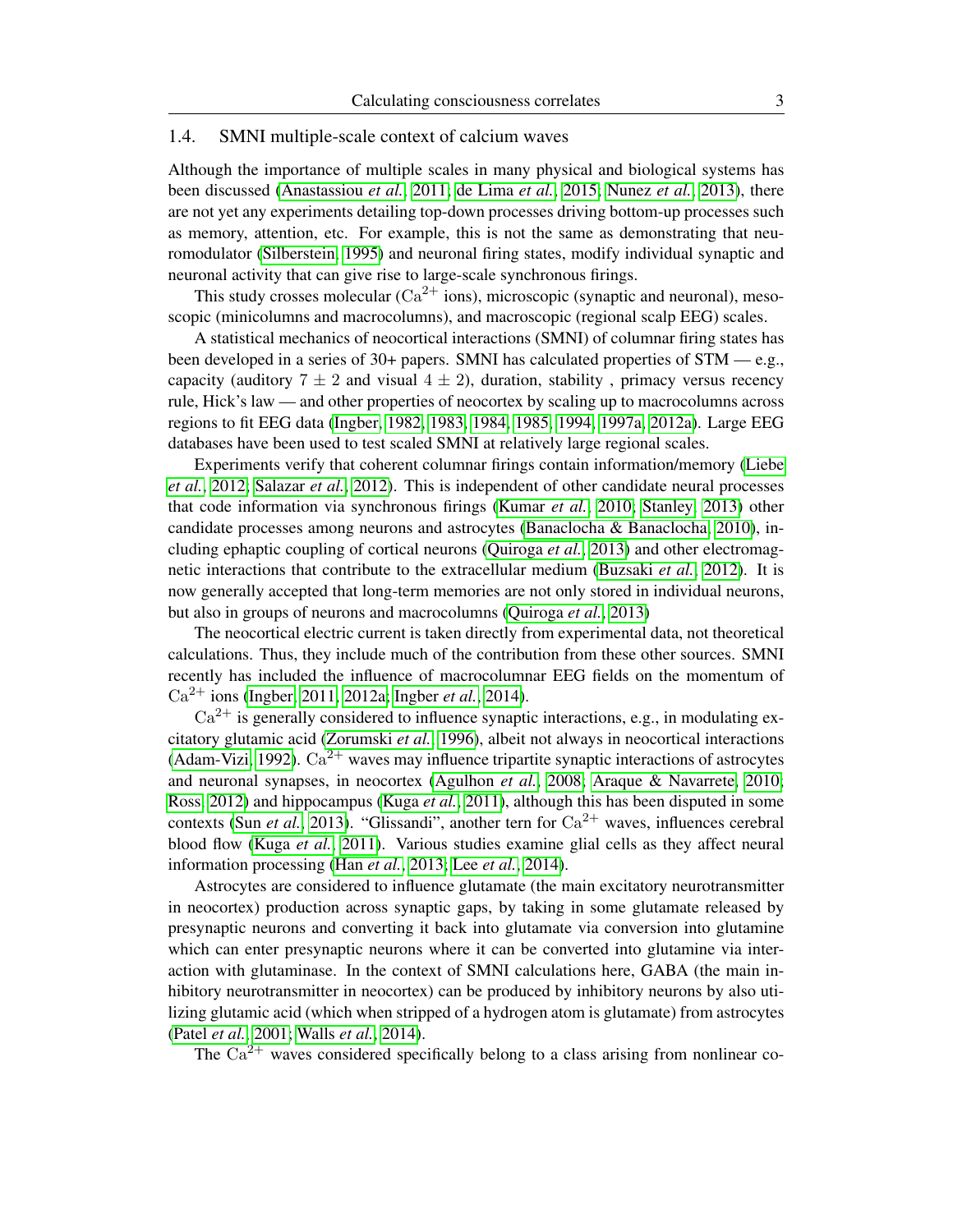operative regenerative processes from internal stores, complementary to  $Ca^{2+}$  released through classic endoplasmic reticulum channels and voltage-gated and ligand-gated  $Ca^{2+}$ transients. This class includes  $Ca^{2+}$  released from an inositol triphosphate receptor (IP<sub>3</sub>R), requiring the presence of IP<sub>3</sub>, acts on the same or other IP<sub>3</sub>R to release more  $Ca^{2+}$  while  $IP_3$  is still present. This requires or affects additional processes, e.g., as metabotropic glutamate receptors (mGluR), muscarinic acetycholine receptors (mAChR) [\(Ross, 2012\)](#page-32-5). A fire-diffuse-fire model is often used to describe these waves [\(Coombes](#page-26-3) *et al.*, [2004;](#page-26-3) [Dawson](#page-26-4) *[et al.](#page-26-4)*, [1999;](#page-26-4) [Keener, 2006\)](#page-30-6).

Columnar EEG firings develop electromagnetic fields as described by a magnetic vector potential, referred to here as the SMNI vector potential (SMNI-VP). Early discussions of SMNI-VP were suggested, including the "Smoking Gun" that implicates top-down interactions at molecular scales [\(Ingber, 2011,](#page-29-0) [2012a\)](#page-29-1). A previous paper outlined the approach taken here in a classical physics context [\(Ingber, 2012b\)](#page-29-4). Other papers have described detailed interactions of SMNI-VP firing states with  $Ca^{2+}$  waves, in both classical [\(Ingber,](#page-29-0) [2011,](#page-29-0) [2012a\)](#page-29-1) and quantum contexts [\(Ingber](#page-30-0) *et al.*, [2014\)](#page-30-0).

#### 1.5. Review and new results

The next Section give a short review of classical and quantum considerations relevant to this project. Note that considering both classical and quantum physics approaches demonstrates that each approach yields independent testable consequences. The Section following that gives a short review of the explicit inclusion of these considerations into the SMNI model, i.e., SMNI-VP interactions with calcium waves. Much of these following two Sections paraphrase content written by the author in a previous paper [\(Ingber](#page-30-0) *et al.*, [2014\)](#page-30-0), with additional references and discussion, which is considered relevant to developing the new context of C here.

The two Sections following these reviews, supported by details in Appendix A, give the methodology used for these calculations, and new results from ongoing studies. Fits to EEG data give further strong support to SMNI detailing STM. The fits are not as conclusive for the importance of the particular A model chosen for this study.

Appendix B gives motivation for studies to pursue STM feedback via nanosystem pharmaceutical intervention.

The final Section is the conclusion.

# 2. CLASSICAL AND QUANTUM CONSIDERATIONS

In classical physics, the action, which is the Lagrangian L multiplied by a time epoch  $\Delta t$ , defines a short-time conditional probability distribution  $P$  over a vector of variables  $x$  and time  $t$ ,

$$
P[x(t)|x(t - \Delta t)] = \bar{N} \exp(-L\Delta t)
$$
\n(1)

where  $N$  is a normalization prefactor that may depend on time as well as the independent variables. P evolves in time as calculated by the path integral over all variables at all intermediate times. In quantum physics, the Lagrangian or Hamiltonian similarly generates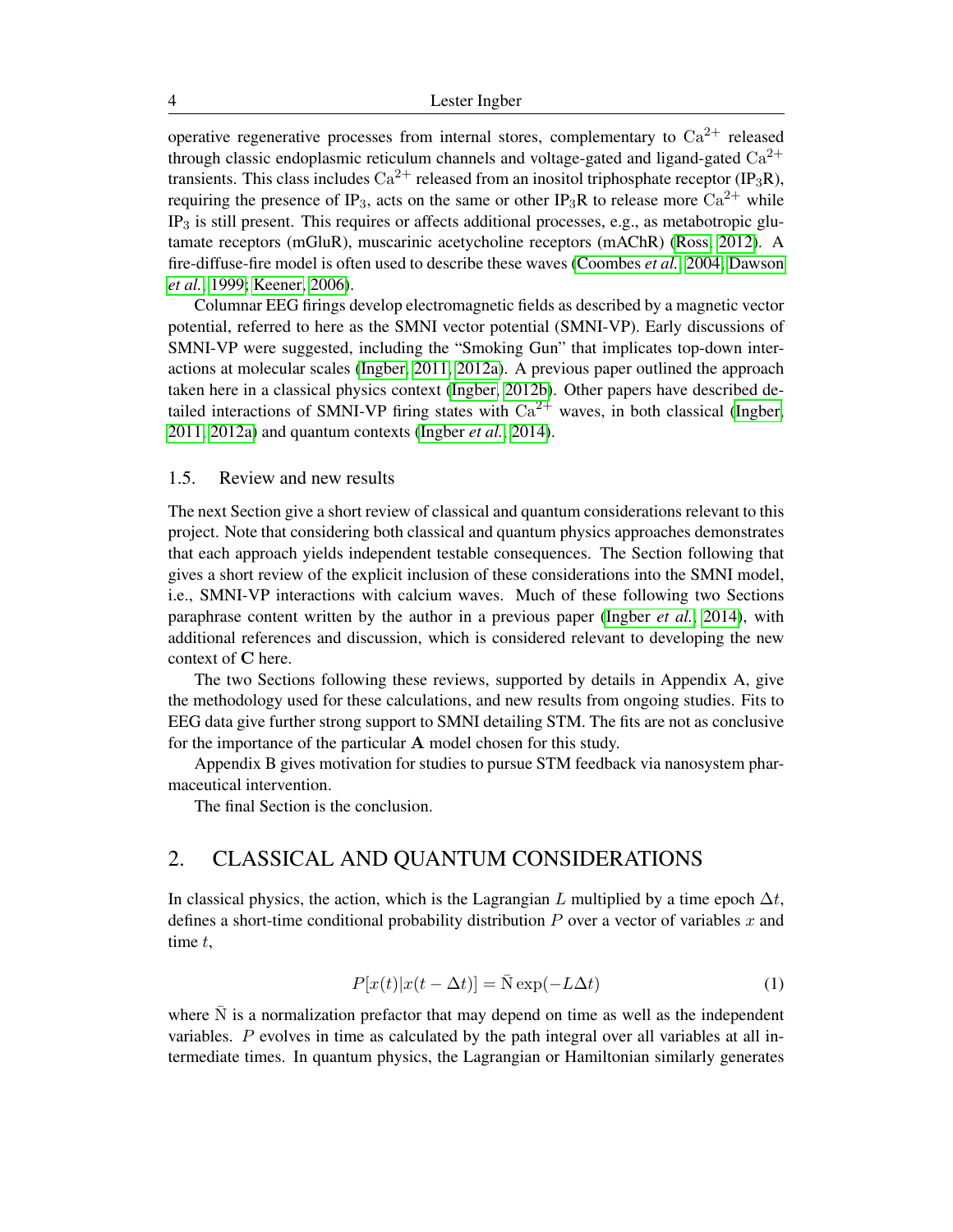the evolution of the wave function  $\psi$  whose absolute square is a probability distribution. There are equivalent Fokker-Planck partial and Langevin stochastic differential representations, but the Lagrangian formulation offers intuitive, algebraic and numerical advantages. This includes an associated variational principle, deriving Canonical Momenta and Euler-Lagrange equations. Powerful numerical algorithms are generally required to fit these algebraic models to data, such ASA [\(Ingber, 1989,](#page-28-5) [1993,](#page-28-6) [2012c\)](#page-29-5), and to numerically calculate numerical the propagating probability distributions, such as Monte Carlo methods or using PATHINT [\(Ingber, 1994,](#page-28-4) [2000;](#page-29-2) [Ingber & Nunez, 1995\)](#page-29-3) and PATHTREE [\(Ingber](#page-29-6) *et al.*, [2001\)](#page-29-6).

#### 2.1. Canonical momentum

The canonical momentum,  $\Pi$ , describes the dynamics of a moving particle with momentum p in an electromagnetic field [\(Feynman, 1961;](#page-27-2) [Feynman](#page-27-3) *et al.*, [1964;](#page-27-3) [Goldstein, 1980;](#page-27-4) [Semon & Taylor, 1996\)](#page-32-7). In SI units,

$$
\mathbf{\Pi} = \mathbf{p} + q\mathbf{A} \tag{2}
$$

where  $q = -2e$  for  $Ca^{2+}$ , e is the magnitude of the charge of an electron =  $1.6 \times 10^{-19}$  C (Coulomb), and A is the electromagnetic vector potential. (In Gaussian units  $\Pi = \mathbf{p} + \mathbf{p}$  $qA/c$ , where c is the speed of light.) A represents three components of a 4-vector [\(Jackson,](#page-30-2) [1962;](#page-30-2) [Semon & Taylor, 1996\)](#page-32-7).

Π is used here in both quantum and classical calculations [\(Tollaksen](#page-33-5) *et al.*, [2010\)](#page-33-5).

#### 2.2. Vector potential of wire

A columnar firing state is modeled as a wire/neuron with current I measured in  $A = Am$  $peres = C/s$ ,

$$
\mathbf{A}(t) = \frac{\mu}{4\pi} \int \frac{dr}{r} \mathbf{I}
$$
 (3)

along a length z observed from a perpendicular distance r from a line of thickness  $r_0$ . If far-field retardation effects are neglected, this yields [\(Jackson, 1962\)](#page-30-2)

$$
\mathbf{A} = \frac{\mu}{4\pi} \mathbf{I} \log \left( \frac{r}{r_0} \right) \tag{4}
$$

Note the insensitive log dependence on distance; this log factor is taken to be of order 1. The oscillatory time dependence of  $A(t)$  derived from  $I(t)$  is likely influential in the dynamics of  $Ca^{2+}$  waves.

The contribution to A includes many minicolumnar lines of current from 100's to 1000's of macrocolumns, within a region not large enough to include many convolutions, but contributing to large synchronous bursts of EEG [\(Srinivasan](#page-33-6) *et al.*, [2007\)](#page-33-6). E and B, derivatives of  $\bf{A}$  with respect to  $r$ , do not possess this logarithmic insensitivity to distance, and therefore they do not linearly accumulate strength within and across macrocolumns.

Reasonable estimates of contributions from synchronous contributions to P300 measured on the scalp give tens of thousands of macrocolumns on the order of a 100 to 100's of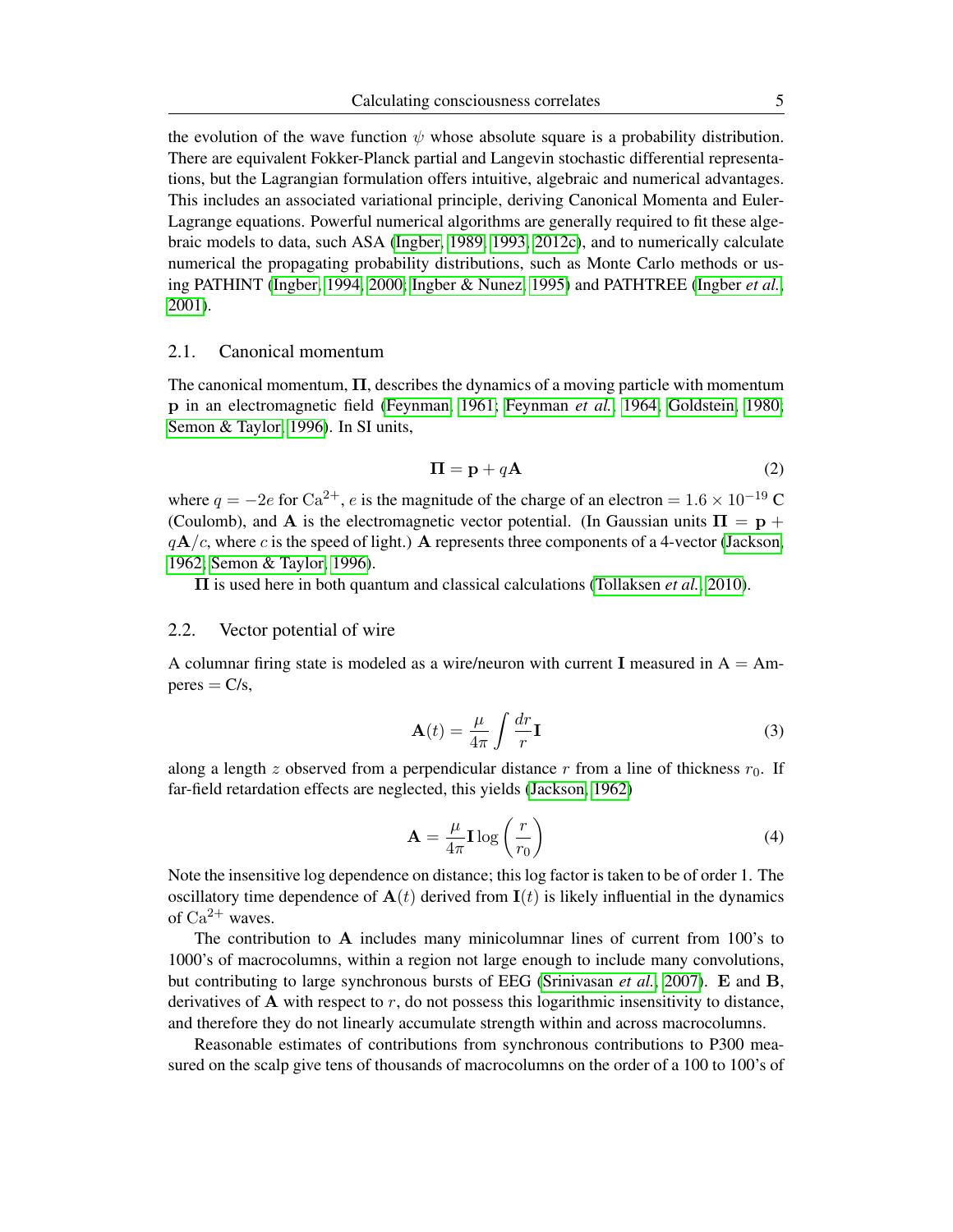cm<sup>2</sup>, while electric fields generated from a minicolumn may fall by half within 5-10 mm, the range of several macrocolumns.

# 2.3. Effects of vector potential on momenta

The momentum p [\(Ingber, 2011,](#page-29-0) [2012a;](#page-29-1) [Ingber](#page-30-0) *et al.*, [2014\)](#page-30-0) for a  $Ca^{2+}$  ion with mass  $m = 6.6 \times 10^{-26}$  kg, speed on the order of 50  $\mu$ m/s [\(Bellinger, 2005\)](#page-25-6) to 100  $\mu$ m/s [\(Kuga](#page-30-4) *[et al.](#page-30-4)*, [2011;](#page-30-4) [Ross, 2012\)](#page-32-5), is on the order of  $10^{-30}$  kg-m/s. Molar concentrations of  $Ca^{2+}$ waves, comprised of tens of thousands of free ions representing about 1% of a released set, most being buffered [\(Reyes & Parpura, 2009\)](#page-32-8), are within a range of about 100  $\mu$ m to as much as 250  $\mu$ m [\(Bowser & Khakh, 2007\)](#page-26-5), with a duration of more than 500 ms, and concentrations [Ca<sup>2+</sup>] ranging from 0.1-5  $\mu$ M ( $\mu$ M = 10<sup>-3</sup> mol/m<sup>3</sup>) [\(Ross, 2012\)](#page-32-5).

An electric dipole moment Q is developed as  $|I|z$  where  $\hat{z}$  is the direction of the current I with the dipole spread over z. Studies of small ensembles of neurons [\(Murakami &](#page-31-4) [Okada, 2006\)](#page-31-4), give estimates of  $|Q|$  for a pyramidal neuron on the order of 1 pA-m = 10<sup>-12</sup> A-m. Taking 10<sup>4</sup> synchronous firings in a macrocolumn, leads to a dipole moment  $|{\bf Q}| = 10^{-8}$  A-m. Taking z to be  $10^2 \mu m = 10^{-4}$  m, a couple of neocortical layers, gives  $|q\mathbf{A}| \approx 2 \times 10^{-19} \times 10^{-7} \times 10^{-8} / 10^{-4} = 10^{-28}$  kg-m/s,

At larger scales [\(Nunez & Srinivasan, 2006b\)](#page-31-5) a dipole density  $|P| = 0.1 \ \mu A/mm^2$  is estimated. A volume of mm<sup>2</sup> × 10<sup>2</sup> $\mu$ m gives  $|Q| = 10^{-9}$  A-m. This is smaller than above due to cancellations at the scale of scalp EEG. The previous estimate is within a macrocolumn, leading to  $|qA| = 10^{-29}$  kg-m/s.

Estimates used here for Q come from experimental data, e.g., including shielding and material effects. When coherent activity among many macrocolumns associated with STM [\(Salazar](#page-32-0) *et al.*, [2012\)](#page-32-0) is considered,  $|A|$  may be orders of magnitude larger. Since  $Ca^{2+}$ waves influence synaptic activity, there is direct coherence between these waves and the activity of A.

Classical physics calculates qA from macroscopic EEG to be on the order of  $10^{-28}$  kgm/s, while the momentum p of a  $Ca^{2+}$  ion is on the order of  $10^{-30}$  kg-m/s [\(Ingber, 2011,](#page-29-0) [2012a;](#page-29-1) [Ingber](#page-30-0) *et al.*, [2014\)](#page-30-0). This numerical comparison illustrates the importance of the influence of A on p at classical scales.

An experimental test at the classical molecular scale to verify the influence of  $A$ , can be made considering that if the current lies along  $\hat{z}$ , then A only has components along  $\hat{z}$ , and

$$
\mathbf{\Pi} = p_x \hat{\mathbf{x}} + p_y \hat{\mathbf{y}} + (p_z + qA_z)\hat{\mathbf{z}} \tag{5}
$$

which alters momenta along  $\hat{z}$ .

#### 2.4. Quantum calculation

The Lagrangian  $L$  can be transformed into a Hamiltonian which defines the probability distribution in terms of the canonical energy  $\mathbb{\Pi}^2/(2m)$ . The magnetic vector potential field A is quite insensitive to a reasonable columnar spatial location, facilitating the momentum representation of a Gaussian wave function. The expectation of momentum p is just the classical value [\(Ingber](#page-30-0) *et al.*, [2014\)](#page-30-0).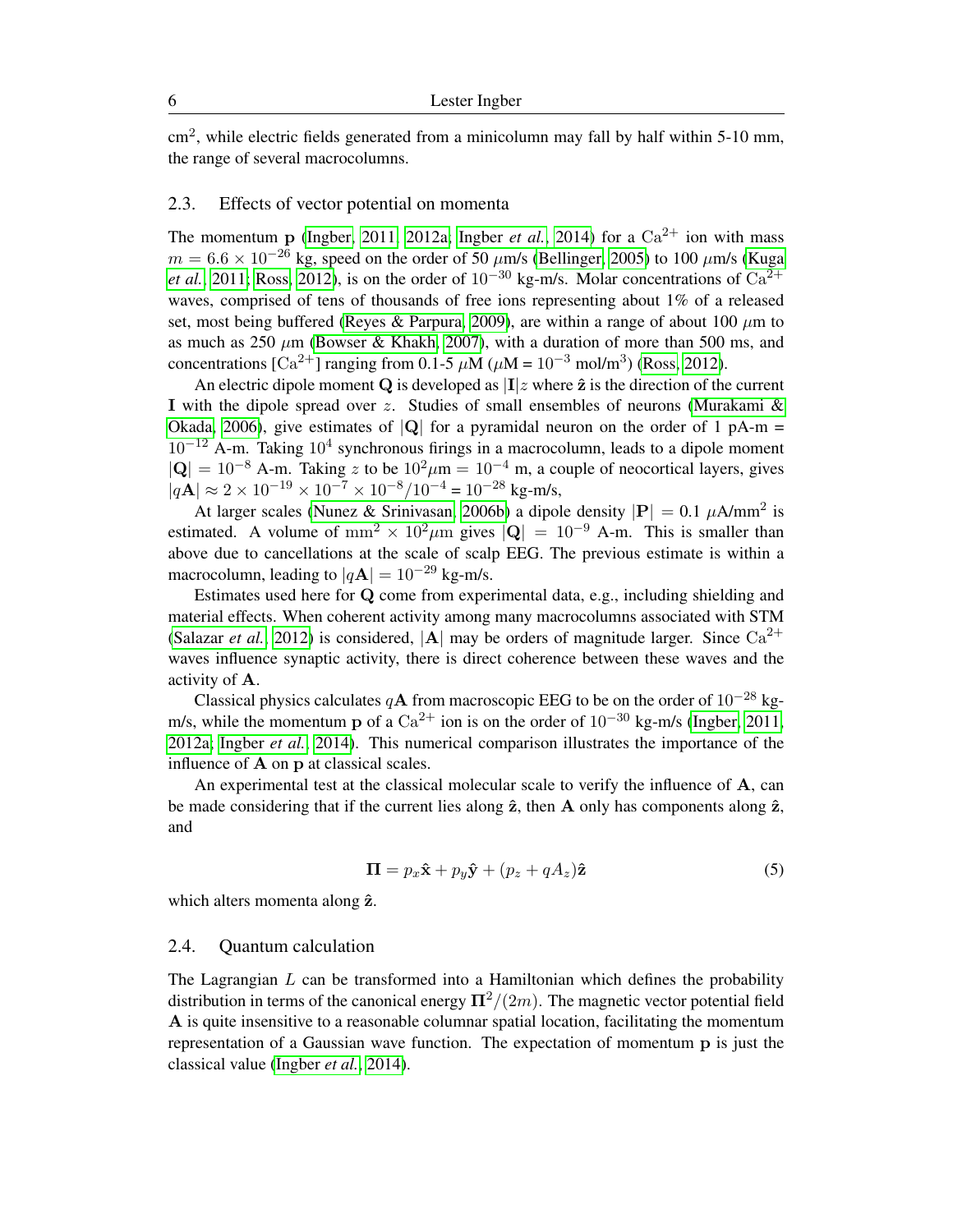As developed previously [\(Ingber](#page-30-0) *et al.*, [2014\)](#page-30-0), the wave function of a  $Ca^{2+}$  wave packet is developed from its momentum-space wave packet  $\phi(\mathbf{p}, t)$ 

$$
\phi(\mathbf{p}, 0) = (2\pi (\Delta \mathbf{p})^2)^{-3/4} e^{-(\mathbf{p} - \mathbf{p}_0)^2/(4(\Delta \mathbf{p})^2)}
$$

$$
U(\mathbf{p}, t) = e^{-i((\mathbf{p} + q\mathbf{A})^2 t)/(2m\hbar)}
$$

 $\phi(\mathbf{p}, t) = \phi(\mathbf{p}, 0)U(\mathbf{p}, t)$ (6)

The wave function in coordinate space,  $\psi(\mathbf{r}, t)$  is then developed

$$
\psi(\mathbf{r},t) = (2\pi\hbar)^{-3/2} \int_{-\infty}^{\infty} d^3 \mathbf{p} \phi(\mathbf{p},t) e^{i\mathbf{p}\cdot\mathbf{r}/\hbar}
$$

$$
\psi(\mathbf{r},t) = \alpha^{-1} e^{-\beta/\gamma - \delta}
$$

$$
\alpha = (2\hbar)^{3/2} (2\pi (\Delta \mathbf{p})^2)^{3/4} \left( \frac{it}{2m\hbar} - \frac{1}{4(\Delta \mathbf{p})^2} \right)^{3/2}
$$

$$
\beta = \left( \mathbf{r} - \frac{q\mathbf{A}t}{m} - \frac{i\hbar \mathbf{p}_0}{2(\Delta \mathbf{p})^2} \right)^2
$$

$$
\gamma = 4 \left( \frac{it\hbar}{2m} + \frac{\hbar^2}{4(\Delta \mathbf{p})^2} \right)
$$

$$
\delta = \frac{\mathbf{p}_0^2}{4(\Delta \mathbf{p})^2} + \frac{i q^2 \mathbf{A}^2 t}{2m\hbar} \tag{7}
$$

where  $(\Delta p)^2$  is the variance of p in the wave packet.

During a duration of 100 ms, there is a displacement of the r coordinate in the real part of the  $\psi$  quantum wave function of  $qAt/m = 1.5 \times 10^{-2}t$  m, on the order of 1.5  $\times$  $10^{-3}$  m = mm, the range of a macrocolumn [\(Ingber](#page-30-0) *et al.*, [2014\)](#page-30-0). If  $\Delta$ **r** can be on the order of a synapse of a few nm [\(Stapp, 1993\)](#page-33-7), then this spatial extent is on the order of about  $\mu$ m = 10<sup>4</sup> Å(Å= Angstrom = 10<sup>-10</sup> m). The displacement of r by the A term is much larger than  $\Delta$ r. If the uncertainty principle is close to saturation,  $\Delta$ **p** >  $\hbar(2\Delta$ **r**) =  $1.054 \times 10^{-34} / (2 \times 10^{-6}) = 5 \times 10 - 29$  kg-m/s. This would make  $\Delta p$  on the order of p.

There may be specific interactions between  $A$  and  $p$  within neocortex, e.g., perhaps requiring explicit frequency dependence of A. For example, processing speeds of information at quantum scales may be influenced by  $Ca^{2+}$  waves, e.g., via Grover's algorithm giving a quantum square-root versus a classical linear search (wherein the search is processed by the wave function instead of its square, the associated probability function) [\(Clark, 2014;](#page-26-0) [Mukherjee & Chakrabarti, 2014\)](#page-31-6), in turn influenced by  $A$ , providing a feedback loop between states of attention at regional scales and control of STM information at molecular scales.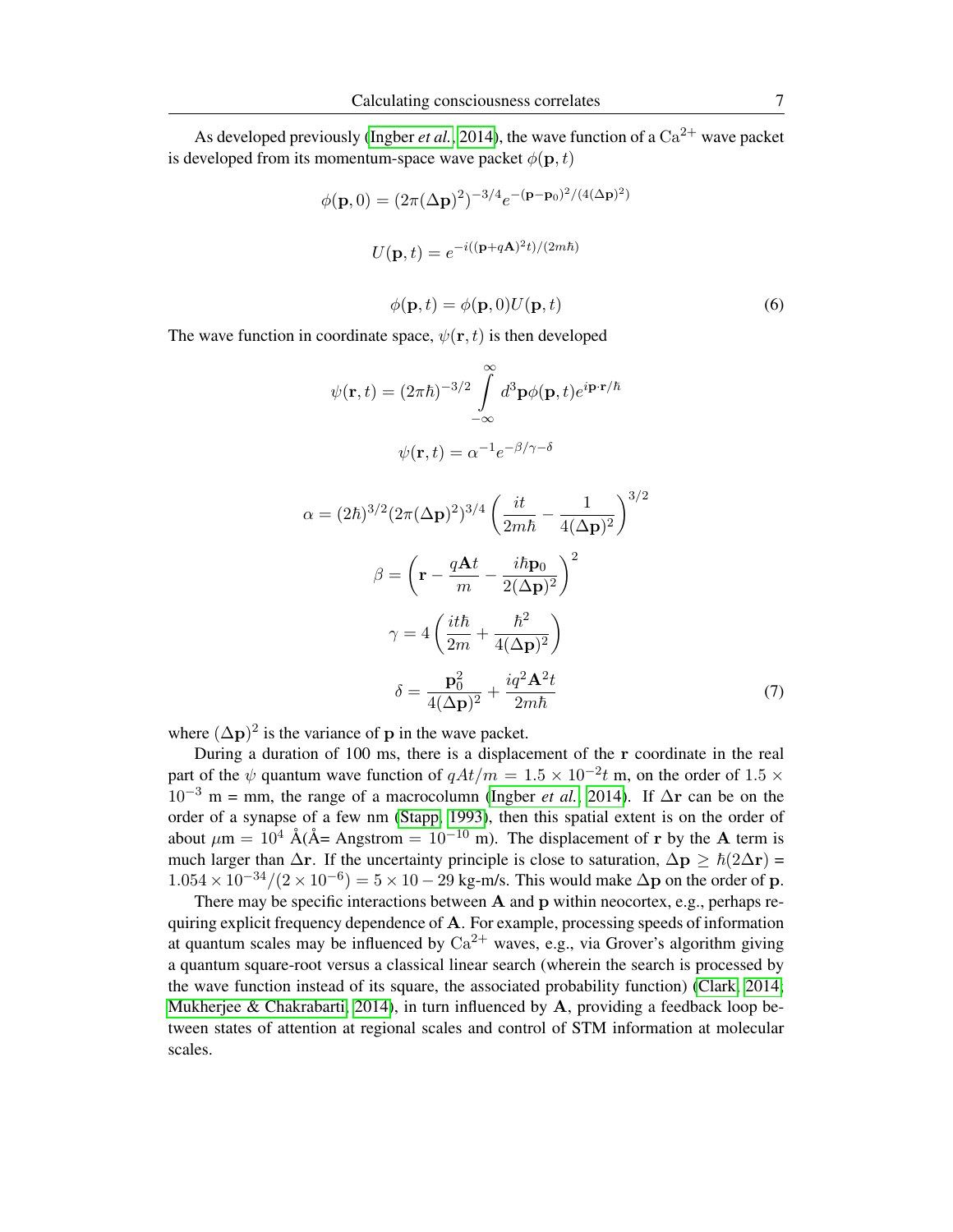## 2.5. Quantum coherence of calcium waves

 $Ca^{2+}$  waves have durations up to 500 ms [\(Ross, 2012\)](#page-32-5). Quantum coherence times on the order 100 ms are not yet experimentally observed in real neocortex. However, A exerts strong quantum influences on r via its relative influence on p. Even if the p wave packet may not survive long coherence times, there is evidence of free  $Ca^{2+}$  ions surviving for hundreds of ms, and these ions will be affected by A during this time.

Arguments that quantum coherence cannot be maintained at high temperatures [\(Davies,](#page-26-6) [2004\)](#page-26-6), may not necessarily apply to many biological systems [\(Aharony](#page-25-7) *et al.*, [2012;](#page-25-7) [Chin](#page-26-7) *[et al.](#page-26-7)*, [2013;](#page-26-7) [Fleming](#page-27-5) *et al.*, [2011;](#page-27-5) [Hartmann](#page-27-6) *et al.*, [2006;](#page-27-6) [Lloyd, 2011\)](#page-31-7). Quantum coherence in potassium ion channels has been proposed [\(Vaziri & Plenio, 2010\)](#page-33-8). The cooperative regenerative process underlying  $Ca^{2+}$  waves is similar to free ion passing over two bound charges via Coulomb interactions, and this may mediate extended entanglement with free ions [\(Buscemi](#page-26-8) *et al.*, [2007,](#page-26-8) [2011\)](#page-26-9).

 $Ca^{2+}$  waves of coherent free ions [\(Pereira & Furlan, 2009\)](#page-32-1), may develop pulseddynamical decoupling, generalizing the quantum Zeno effect (QZE) and "bang-bang" (BB) decoupling of ions from their environment, promoting long coherence times [\(Facchi](#page-27-7) *et al.*, [2004;](#page-27-7) [Facchi & Pascazio, 2008;](#page-27-8) [Giacosa & Pagliara, 2014;](#page-27-9) Wu *[et al.](#page-34-1)*, [2012;](#page-34-1) [Zhang](#page-34-2) *et al.*, [2014\)](#page-34-2) as the system receives n "kicks" during time t. The QZE is described by the evolution

$$
U_n(p,t) = [U_{k(n)}U(p,t/n)]^n
$$
 (8)

The kicks  $U_{k(n)}$  may come from other quantum systems, e.g., other  $Ca^{2+}$  ions in the same wave developed in the regenerative processes discussed previously, wherein these processes are essentially "weak measurements" of wave packets, projecting the combined system of new few  $Ca^{2+}$  ions and waves consisting of many  $Ca^{2+}$  ions onto new wave packet states during each "kick". Similar phenomena are investigated in quantum computation [\(Rego](#page-32-9) *et al.*, [2009;](#page-32-9) Yu *[et al.](#page-34-3)*, [2012\)](#page-34-3). These systems include distinguishable particles which can exhibit quantum coherence and entanglement via collisions [\(Benedict](#page-26-10) *et al.*, [2012;](#page-26-10) [Harshman & Singh, 2008\)](#page-27-10). Other studies calculate how environment noise may lead to extended entanglement [\(Zhang & Fan, 2013\)](#page-34-4).

Recent work has clarified differences between continuous QZE and BB effects, the latter typically causing a collapse/decoherence of the wave-function at each short time kick into a sub-space of the original state, but ultimately also often greatly extending coherence times of the basic original state [\(Giacosa & Pagliara, 2014;](#page-27-9) [Zhang](#page-34-2) *et al.*, [2014\)](#page-34-2). However, the elongation of coherence times in many cases is the same whether calculating using the BB or the QZE approach. The regenerative processes  $Ca^{2+}$  wave processes are in the class of BB models, wherein kicks from new individual/few ions at time  $t_n$  are "weak" measurements" projecting the previous wave-packet onto a subspace of a weakly modified wave-packet. Kicks may add to or subtract from the total number of  $Ca^{2+}$  ions, or add to or subtract from the vector momentum, in the wave packet. Each projection starts a new wave-packet at  $t_n$  that starts its own evolution according to the equations described above from the previous wave-packet  $\phi(\mathbf{p}_{n-1}, t_{n-1})$  in momentum space or  $\psi(\mathbf{r}_{n-1}, t_{n-1})$ in coordinate space, thereby prolonging the effective coherence time of the physical system into a new wave-packet  $\phi(\mathbf{p}_n, t_n)$  in momentum space or  $\psi(\mathbf{r}_n, t_n)$  in coordinate space.

For example, if we consider the above wave packet in momentum space,  $\phi(\mathbf{p}, t)$  is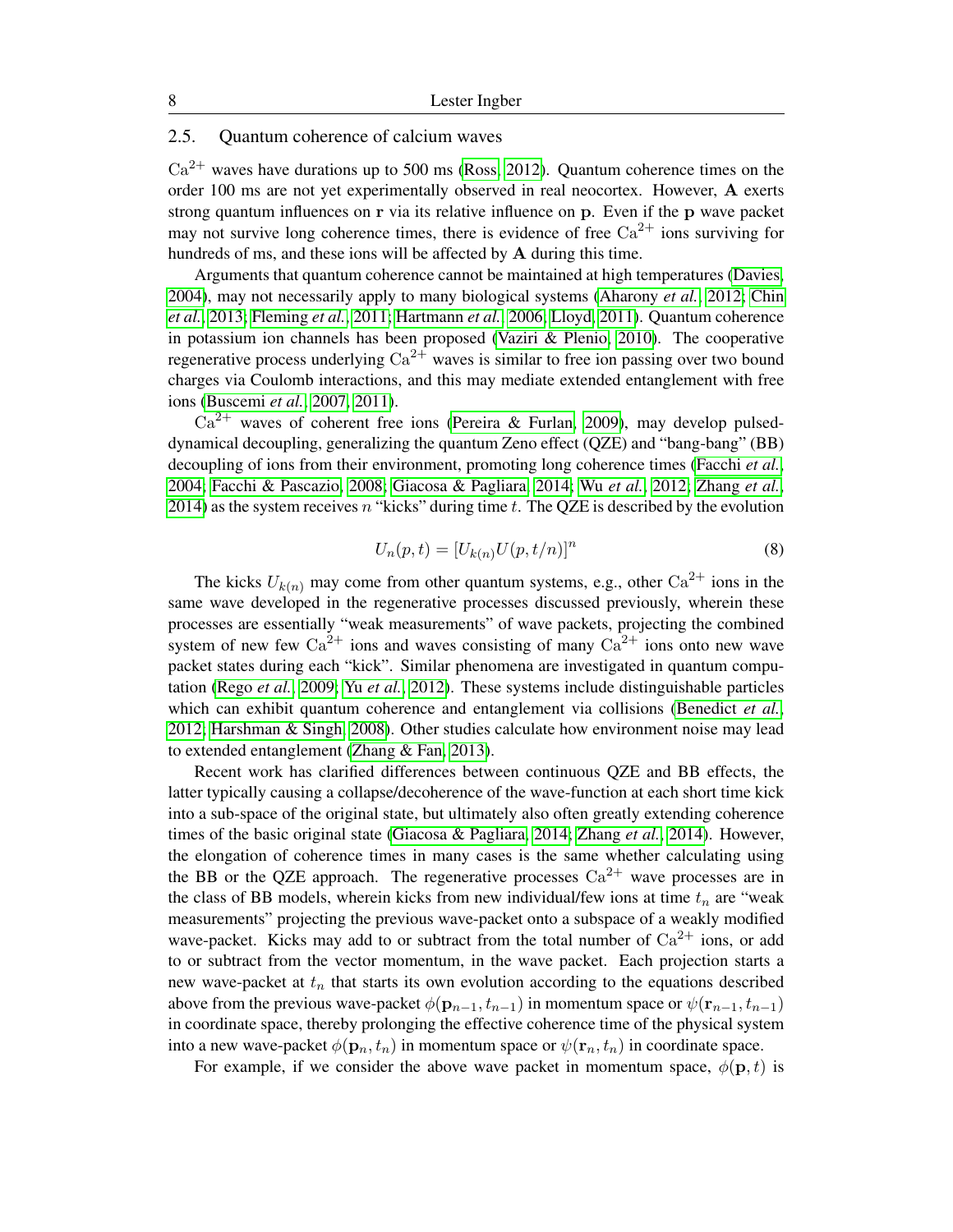"kicked" from p to  $p + \delta p$ , and simply assume that repeated kicks of  $\delta p$  result in  $\langle \delta p \rangle \approx$ 0, and each kick keeps the variance  $\Delta(\mathbf{p} + \delta \mathbf{p})^2 \approx \Delta(\mathbf{p})^2$ , then the overlap integral at the moment  $t$  of a typical kick between the new and old state is

$$
\langle \phi^*(\mathbf{p} + \delta \mathbf{p}, t) | \phi(\mathbf{p}, t) \rangle = e^{\frac{i\kappa + \rho}{\sigma}}
$$

$$
\kappa = 8\delta \mathbf{p} \Delta \mathbf{p}^2 \hbar m (q\mathbf{A} + \mathbf{p}_0) t - 4(\delta \mathbf{p} \Delta \mathbf{p}^2 t)^2
$$

$$
\rho = -(\delta \mathbf{p} \hbar m)^2
$$

$$
\sigma = 8(\Delta \mathbf{p} \hbar m)^2
$$
(9)

iκ $+$ ρ

where  $\phi(\mathbf{p} + \delta \mathbf{p}, t)$  is the normalized wave function in  $\mathbf{p} + \delta \mathbf{p}$  momentum space. Note that the time dependence of this overlap is only in  $\kappa$  which affects only the phase of the projection.

A crude estimate is thereby obtained of the survival time  $A(t)$  and survival probability  $p(t)$  [\(Facchi & Pascazio, 2008\)](#page-27-8),

$$
A(t) = \langle \phi^*(\mathbf{p} + \delta \mathbf{p}, t) | \phi(\mathbf{p}, t) \rangle
$$

$$
p(t) = |A(t)|^2
$$
(10)

As given above, qA can be on the order of  $10^{-28}$ , a wave packet of 1000 Ca<sup>2+</sup> ions can have  $\mathbf{p}_0 = \Delta \mathbf{p} = 10^{-27}$  kg-m/s,  $\hbar = 1.0546 \times 10 - 34$  J-s (J = kg-m<sup>2</sup>/s<sup>2</sup>), and the mass of such a  $Ca^{2+}$  packet is  $m = 6.6 \times 10^{-23}$  kg. With a kick from a single  $Ca^{2+}$  ion,  $\delta \mathbf{p} = 10^{-30}$  kg-m/s. These numbers yield:

$$
\langle \phi^*(\mathbf{p} + \delta \mathbf{p}, t) | \phi(\mathbf{p}, t) \rangle = e^{i(1.67 \times 10^{-1} t - 1.15 \times 10^{-2} t^2) - 1.25 \times 10^{-7}} \tag{11}
$$

Even many repeated kicks do not appreciably affect the real part of  $\phi$ , and these projections do not appreciably destroy the original wave packet, giving a survival probability per kick as  $p(t) \approx \exp(-2.5 \times 10^{-7}) \approx 1 - 2.5 \times 10^{-7}$ . Note that both time-dependent phase terms in the exponent are sensitive to time scales on the order of 1/10 sec, the same scales prominent in STM and in synchronous neural firings measured by EEG. This suggests that A effects on  $Ca^{2+}$  wave functions may maximize their influence on STM at frequencies consistent with synchronous EEG during STM.

Models still must consider interactions of  $Ca^{2+}$  ions in the wave packet with its immediate surroundings. Any degree of quantum coherence among ions in  $Ca^{2+}$  waves can only be resolved by experiment, but as yet there is no such evidence.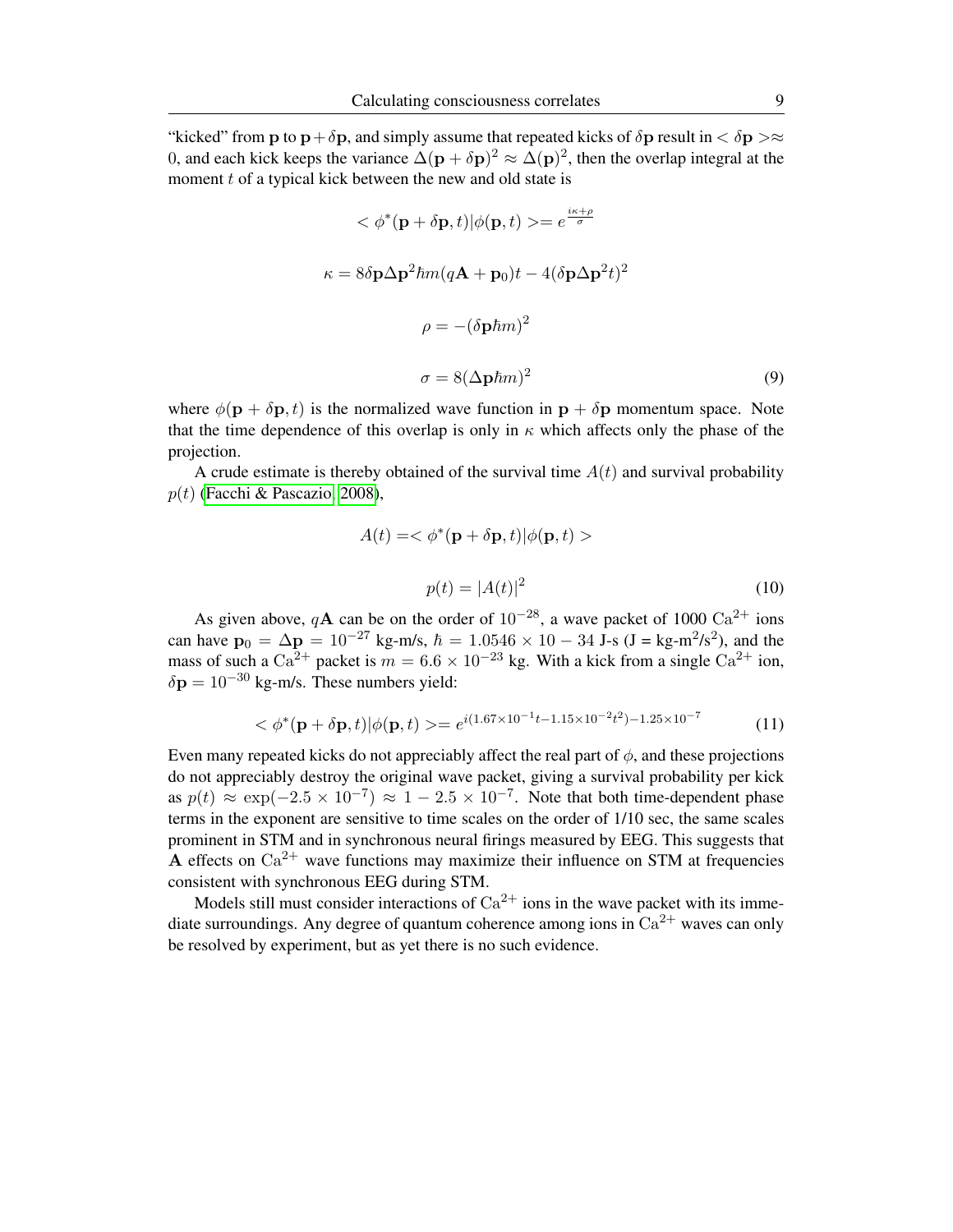# 3. SMNI-VP INTERACTIONS WITH CALCIUM WAVES

#### 3.1. SMNI dipoles

SMNI develops a dipole model for collective minicolumnar oscillatory currents, flowing in ensembles of axons [\(Ingber & Nunez, 2010\)](#page-30-7). The vector potentials produced by these dipoles survive far from the axons [\(Feynman](#page-27-3) *et al.*, [1964;](#page-27-3) [Giuliani, 2010\)](#page-27-11), and this leads to effects at the molecular scale.

Approaches other than SMNI also describe dendritic presynaptic activity as inducing large scale EEG [\(Nunez, 1981\)](#page-31-8), or axonal firings directly affecting astrocyte processes [\(McFadden, 2007\)](#page-31-0). SMNI specifically models electromagnetic fields in collective axonal firings, which directly applies to columnar STM phenomena in SMNI calculations.

# 3.2. SMNI Lagrangian

SMNI develops time-dependent and nonlinear multivariate drifts and diffusions. This was calculated in the mid-point (Stratonovich or Feynman) representation, and all Riemannian contributions were calculated and numerically estimated for neocortex, as the nonlinear multivariate diffusions present a curved space [\(Ingber, 1982,](#page-28-0) [1983\)](#page-28-1). Derivations of the mathematical physics are in texts [\(Langouche](#page-30-8) *et al.*, [1982\)](#page-30-8) and compact derivations have been given in several papers [\(Ingber, 1991\)](#page-28-8).

EEG data is fit to SMNI, using data collected at several centers in the United States, sponsored by the National Institute on Alcohol Abuse and Alcoholism (NIAAA) project. that the author made public in 1997 [\(Ingber, 1997b;](#page-29-7) [Zhang](#page-34-5) *et al.*, [1997a,](#page-34-5)[b,](#page-34-6) [1995\)](#page-34-7), This project examines the influence of  $A$  on the  $B$  synaptic parameters in the SMNI Lagrangian  $L$  (given below), using sensitive canonical momenta indicators (CMI) derived from the N-dimensional L to develop graphical results [\(Ingber, 1996,](#page-28-9) [1997a,](#page-28-7) [1998;](#page-29-8) [Ingber & Mon](#page-29-9)[descu, 2001;](#page-29-9) [Ingber](#page-30-0) *et al.*, [2014\)](#page-30-0). The CMI are a natural method of combining N first moments and  $N(N + 1)/2$  second moments (with their correlations) into N indicators to fit to data. They are derived from the SMNI Lagrangian Euler-Lagrange equations

$$
\text{Mass} = g_{GG'} = \frac{\partial^2 L}{\partial(\partial M^G/\partial t)\partial(\partial M^{G'}/\partial t)}
$$
\n
$$
\text{Momentum} = \Pi^G = \frac{\partial L}{\partial(\partial M^G/\partial t)}
$$
\n
$$
\text{Force} = \frac{\partial L}{\partial M^G}
$$
\n
$$
\text{F} - \text{ma} = 0: \ \delta L = 0 = \frac{\partial L}{\partial M^G} - \frac{\partial}{\partial t} \frac{\partial L}{\partial(\partial M^G/\partial t)}
$$
\n(12)

where  $G = \{E, I\}$  is the index representing columnar-averaged chemically-independent excitatory  $(E)$  and inhibitory  $(I)$  induced synaptic polarizations. The SMNI CMI are the  $\Pi$ <sup>G</sup> above, not to be confused with the canonical momenta **Π** at the scale of Ca<sup>2+</sup> waves (which also can be derived from different Lagrangians at those scales).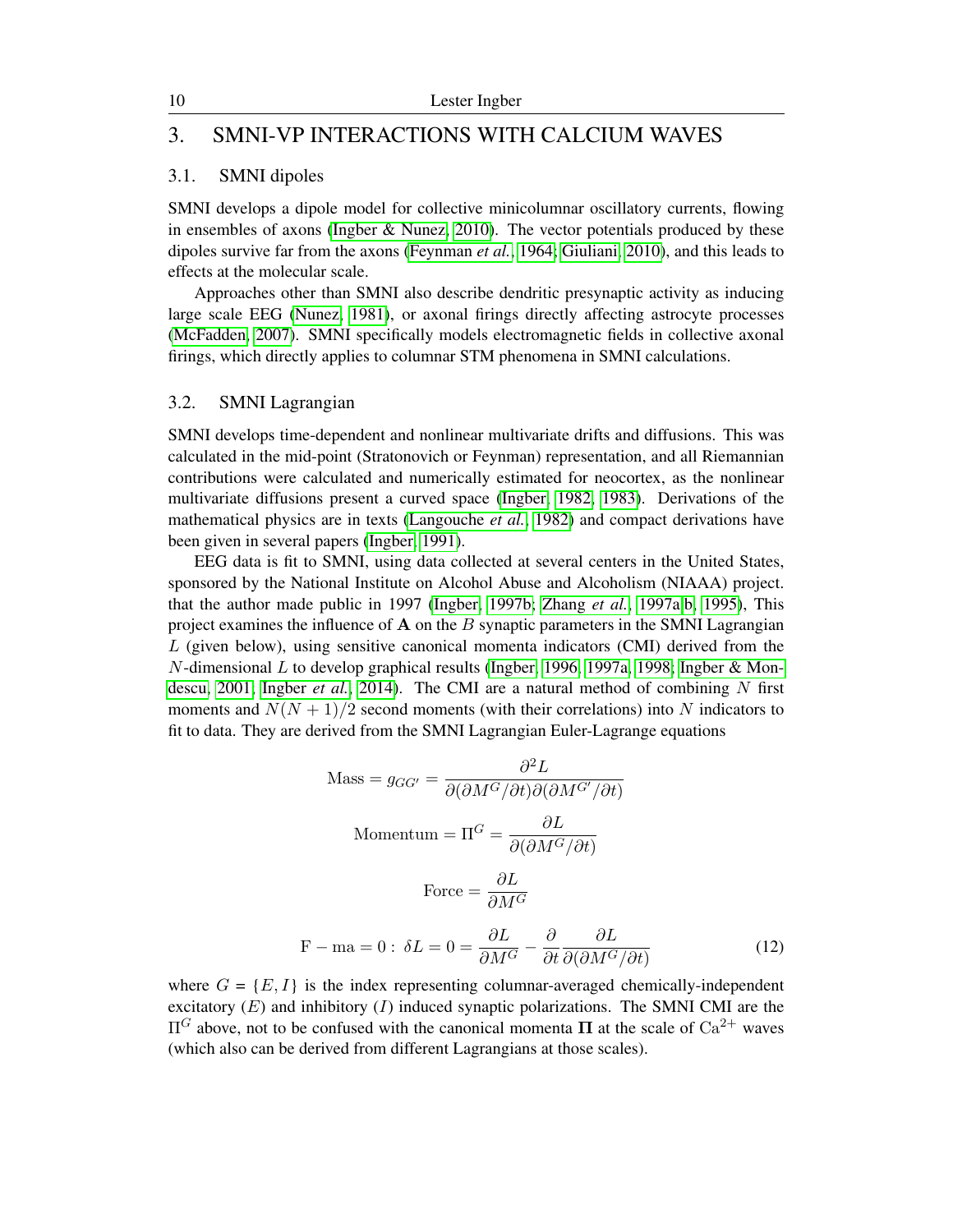# 3.3. Coupling calcium waves with SMNI Lagrangian

There are studies that take quite different and complementary approaches to that considered here. Some studies have examined influences of Ca<sup>2+</sup> on large-scale EEG [\(Kudela](#page-30-9) *et al.*, [2009\)](#page-30-9). For example, time dependence of  $Ca^{2+}$  wave momenta should be examined, e.g., as calculated with rate-equations [\(Li & Rinzel, 1994\)](#page-30-10) as a Hodgkin-Huxley model [\(Hodgkin &](#page-28-10) [Huxley, 1952\)](#page-28-10), including contributions from astrocytes [\(Bezzi](#page-26-11) *et al.*, [2004;](#page-26-11) [Larter & Craig,](#page-30-11) [2005;](#page-30-11) [Lavrentovich & Hemkin, \(2008\)](#page-30-12).

Eventually, the functional form of these dynamics should be established by quantum molecular models fit to data — a major task even in a semi-classical setting [\(Miller, 2006;](#page-31-9) [Nyman, 2014;](#page-32-10) [Wong, 2014;](#page-34-8) [Yang](#page-34-9) *et al.*, [2006\)](#page-34-9), but for now at least their parameterized influences can be included.

In the prepoint (Ito) representation the SMNI Lagrangian  $L$  is

$$
L = \sum_{G,G'} (2N)^{-1} (\dot{M}^G - g^G) g_{GG'} (\dot{M}^{G'} - g^{G'}) / (2N\tau) - V'
$$
  

$$
g^G = -\tau^{-1} (M^G + N^G \tanh F^G)
$$
  

$$
g^{GG'} = (g_{GG'})^{-1} = \delta_G^{G'} \tau^{-1} N^G \text{sech}^2 F^G
$$
  

$$
g = \det(g_{GG'}) \tag{13}
$$

where  $M^{G'}$  and  $N^{G'}$  in  $F^G$  are afferent macrocolumnar firings scaled to efferent minicolumnar firings by  $N/N^* \approx 10^{-3}$ , and  $N^*$  is the number of neurons in a macrocolumn, about 10<sup>5</sup>.  $\tau$  is usually considered to be on the order of 5-10 msec. The threshold factor  $F^G$  is derived as

$$
F^{G} = \sum_{G'} \frac{\nu^{G} + \nu^{\ddagger E'}}{((\pi/2)[(v_{G'}^{G})^{2} + (\phi_{G'}^{G})^{2}](\delta^{G} + \delta^{\ddagger E'}))^{1/2}}
$$
  
\n
$$
\nu^{G} = V^{G} - a_{G'}^{G} v_{G'}^{G} N^{G'} - \frac{1}{2} A_{G'}^{G} v_{G'}^{G} M^{G'}
$$
  
\n
$$
\nu^{\ddagger E'} = -a_{E'}^{\ddagger E} v_{E'}^{E} N^{\ddagger E'} - \frac{1}{2} A_{E'}^{\ddagger E} v_{E'}^{E} M^{\ddagger E'}
$$
  
\n
$$
\delta^{G} = a_{G'}^{G} N^{G'} + \frac{1}{2} A_{G'}^{G} M^{G'}
$$
  
\n
$$
\delta^{\ddagger E'} = a_{E'}^{\ddagger E} N^{\ddagger E'} + \frac{1}{2} A_{E'}^{\ddagger E} M^{\ddagger E'}
$$
  
\n
$$
a_{G'}^{G} = \frac{1}{2} A_{G'}^{G} + B_{G'}^{G}, \ a_{E'}^{\ddagger E} = \frac{1}{2} A_{E'}^{\ddagger E} + B_{E'}^{\ddagger E}
$$
(14)

where  $\{A_{G'}^G, B_{G'}^G, A_{E'}^{tE}, B_{E'}^{tE}\}$ ,  $A_{G'}^G$  is the columnar-averaged direct synaptic efficacy,  $B_{G'}^G$  is the columnar-averaged background-noise contribution to synaptic efficacy.  $A_{G'}^G$  and  $B_{G'}^G$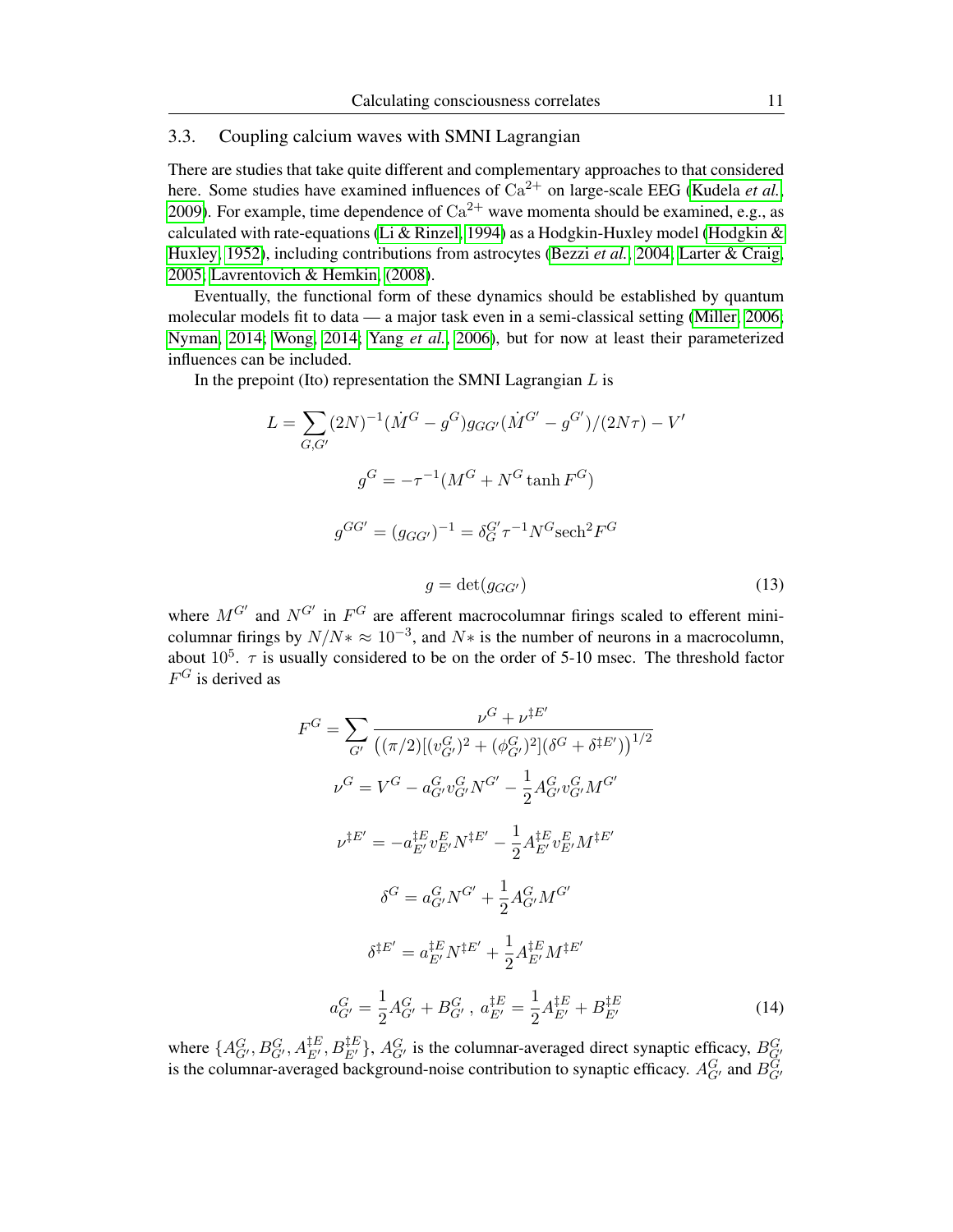have been scaled by  $N*/N \approx 10^3$  to keep  $F^G$  invariant. Other values taken are consistent with experimental data, e.g.,  $V^G = 10$  mV,  $v_{G'}^G = 0.1$  mV,  $\phi_{G'}^G = 0.03^{1/2}$  mV. In this study  $Ca^{2+}$  wave activity affects the A and B synaptic parameters, while the A EEG fields affect the  $Ca^{2+}$  waves.

 $Ca^{2+}$  ions regulate synaptic interactions [\(Manita](#page-31-10) *et al.*, [2011\)](#page-31-10). In SMNI, the  $Ca^{2+}$ affect the columnar-averaged synaptic parameters, and a "centering mechanism" (CM) is used to model changes in background synaptic activity which develop multiple columnar minima representing collective firing states, by adjusting  $B_{G'}^G$  to center the numerator of the firing threshold function  $F^G$  about  $M^G = 0$ , bringing in a maximal number of minima, similar to changes in synaptic background observed during selective attention [\(Briggs](#page-26-12) *et al.*, [2013;](#page-26-12) [Mountcastle](#page-31-11) *et al.*, [1981\)](#page-31-11). It has been observed that changes in  ${[Ca^{2+}]}$  appear to influence release of glutamate and postsynaptic firing [\(Sharma & Vijayaraghavan, 2003\)](#page-32-11). It is reasonable to consider that  $Ca^{2+}$  waves from tripartite interactions contribute to the B's.

The CM models changes in background synaptic activity which develop multiple columnar minima representing collective firing states. Since the SMNI columnar distribution has a functional form similar to firing distributions of individual neurons, SMNI properly includes effects of a vector potential.

These CM minima lie along a line in a trough in  $M$  space,  $A_E^E M^E - A_I^E M^I \approx 0$ , where it is noted that in  $F^I I - I$  connectivity is observed to be small relative to other pairings, so that  $(A_E^I M^E - A_I^I M^I)$  typically is small only for small  $M^E$ .

#### 3.4. Experimental verification

The momenta of  $Ca^{2+}$  ions are influenced during EEG events like N100 and P300 potentials, with latencies on the order of 100 ms and 300 ms, resp., common in selective attention tasks [\(Srinivasan](#page-33-6) *et al.*, [2007\)](#page-33-6). Previous SMNI fits to EEG data [\(Ingber, 1997a,](#page-28-7) [1998\)](#page-29-8), were used as a template for this study. In recent work, the influence of  $Ca^{2+}$  waves is tested by parameterizing B synaptic parameters to be dependent on  $Ca^{2+}$  wave activity. Parameters are fit/trained to a portion of the EEG data, the in-sample set. These trained parameters are tested in out-of-sample EEG data.

The background parameters are modeled as a Taylor expansion in  $|{\bf A}|$ ,

$$
B_{G'}^{G} \to B_{G'}^{G} + |\mathbf{A}| B'_{G'}^{G} + \dots, B_{E'}^{\dagger E} \to B_{E'}^{\dagger E} + |\mathbf{A}| B'_{E'}^{\dagger E} + \dots
$$
 (15)

The electric potential  $\Phi$  is experimentally measured by EEG, not A, but both are due to the same currents I. Therefore, A is linearly proportional to  $\Phi$  with a simple scaling factor included as a parameter in fits to data. Additional parameterization of  $B_{G'}^G$  and  $B_{E'}^{\dagger E}$  $E^{\prime}$ modify previous work. To handle the otherwise recursive calculation of |A| multiplying  $B'_{G'}^G$  and  $B'^{\dagger E}_{E'}$ ,  $|A|$  is calculated as a multiple of means/drifts of L over epochs defined by the experimental data. The data used for this study, is spaced about 3.6 ms ( $\lt \tau$ ) between 150-400 ms after presentation of stimuli [\(Ingber, 1997a,](#page-28-7) [1998\)](#page-29-8).

Since the data fit is within the duration of P300 EEG waves, the inclusion of the timedependent B' terms, i.e., including  $|A|$ , requires a "dynamic centering mechanism" (DCM), i.e., re-calculating CM during each epoch in the EEG data, to model continued access to maximum memory states. Future studies will simulate/test the contribution of other models of  $Ca^{2+}$  waves developed via tripartite synaptic interactions.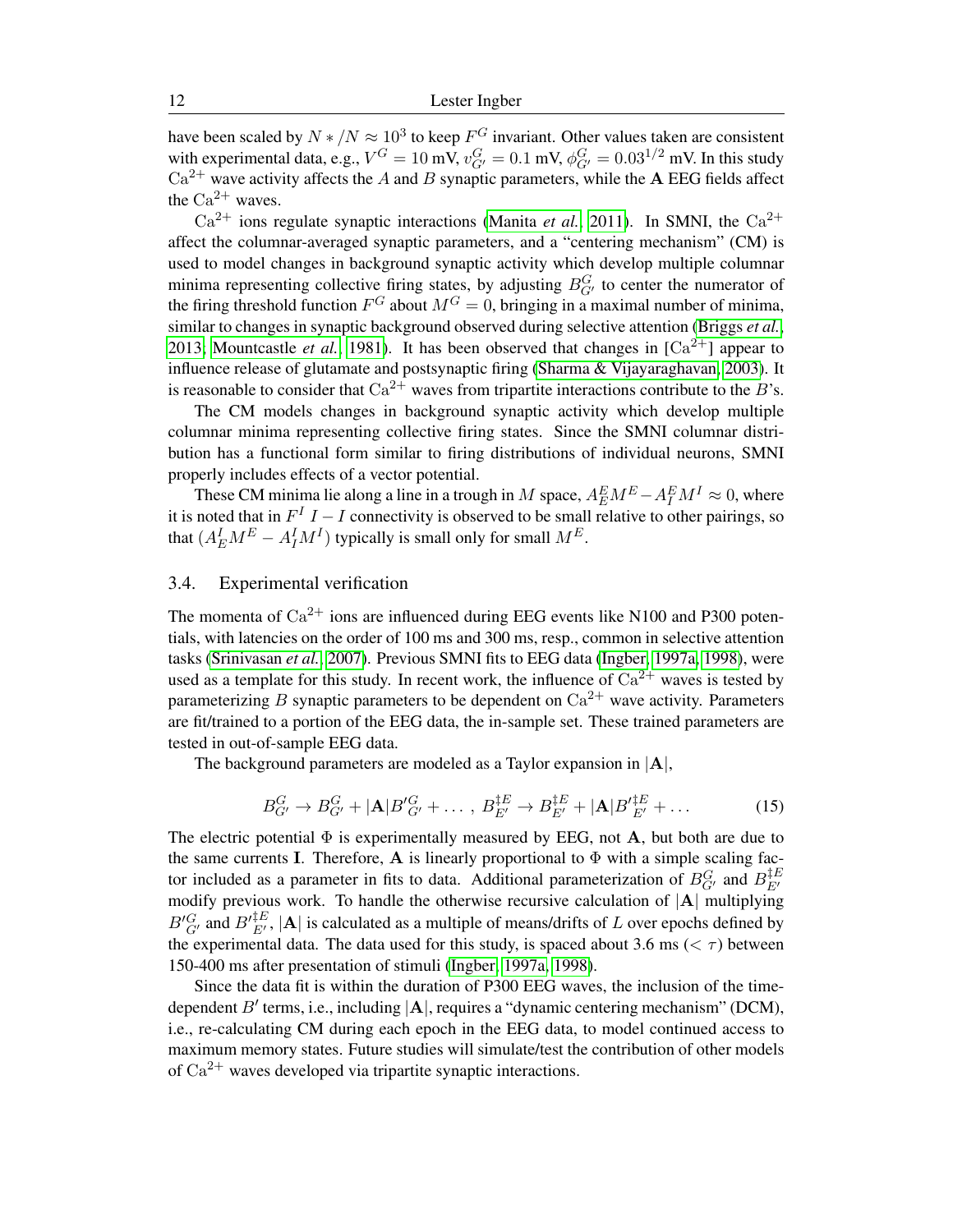There can be a trade-off in having the background noise increase in the simple Taylor expansion model above: While lower noise generally leads to sharper narrower peaks of multiple STM states, higher noise especially from  $E$  connections within and among macrocolumns can increase the main difference in  $F^G$  numerators between the threshold voltage for columnar firing and the other efficacy terms.

Experiments at the classical molecular scale can consider that if the current lies along  $\hat{z}$ , then A only has components along  $\hat{z}$ , and

$$
\mathbf{\Pi} = p_x \hat{\mathbf{x}} + p_y \hat{\mathbf{y}} + (p_z + qA_z)\hat{\mathbf{z}} \tag{16}
$$

This classical physics prediction considers the large value of  $|qA|$ , arising from many minicolumns during periods of large synchronous columnar firings, relative to  $|p|$  of each ion in the A field, e.g., such that direct interactions  $qA \cdot p/m$ , arising from canonical kinetic energy  $(\mathbf{p} + q\mathbf{A})^2/(2m)$ , is on the order of  $\mathbf{p}^2/(2m)$ . The context of the quantum physics calculations above is similar, even within short coherence times, since the bias of A is present at the early times of the formation of wave packets.

This methodology of using EEG data is useful as a future testbed to possibly discern among neocortical models of synaptic activity that include detailed molecular processes. It has been pointed out in the Results Section that this testbed should be used on new EEG data.

This methodology also may be useful with imaging data collected under different experimental paradigms and different imaging techniques [\(Ingber, 2009\)](#page-29-10). For example, some studies strongly suggest circuitry among brain regions influential in cognitive-emotional interactions [\(Pessoa, 2013\)](#page-32-12). If good quality imaging data during STM also included tests under different emotive states, then this premise could be similarly measured.

# 4. METHODOLOGY OF COMPUTATIONS

#### 4.1. Cost functions fit to data

SMNI cost functions are defined by minus the log of the product of conditional probabilities over all epochs considered for a given run, i.e., minus the log of the "effective action" which is the sum over  $L\Delta t$  plus the normalization prefactor which includes the log of the determinant of the metric which is the inverse covariance matrix. This maximizes the probability fit to the data for a given model. Typically, for this system, the normalization prefactor contributes over half of the total cost function, but since it has a log insensitivity to changes in variables and parameters, the Lagrangian  $L$  is most influential to the fit.

These SMNI cost functions are fit to data from 10 control and 10 alcoholic subjects, each set containing data from 6 electrode sites (selected from 64 in the original data set) with 10 trials of 69 epochs between 150 and 400 msec after presentation of 3 paradigms {stimulus 1, match, no-match} [\(Ingber, 1997a\)](#page-28-7). Parameters include connectivity and time delays to model information flow among these electrodes [\(Ingber, 1997a,](#page-28-7) [1998\)](#page-29-8). Each set of results is labeled as [{alcoholic | control}, {stimulus 1 | match | no-match}, subject, {potential | momenta}], where match or no-match was performed for stimulus 2 after 3.2 sec of a presentation of stimulus 1 [\(Zhang](#page-34-5) *et al.*, [1997a,](#page-34-5)[b,](#page-34-6) [1995\)](#page-34-7). Data used for most of this study includes 10 subjects, 10 trials per subject, per paradigm per Test/Train.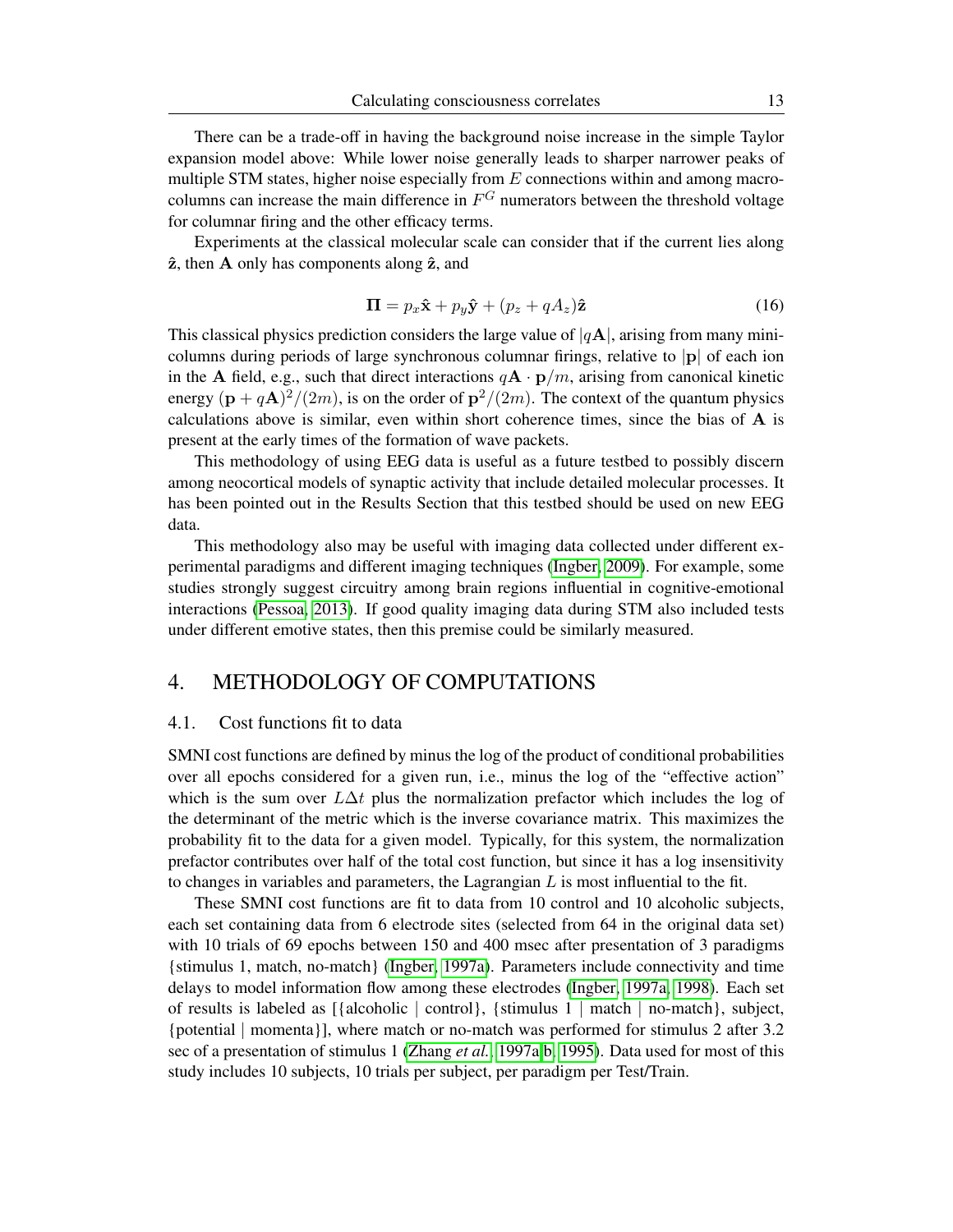This is sparse data. Because of this, two independent research co-authors examined all raw data and CMI graphical results to see which patterns best represented the data [\(Ingber](#page-30-0) *[et al.](#page-30-0)*, [2014\)](#page-30-0). They did a very detailed analysis of all the input and output data, for all paradigms, which was included in the supplemental material with that paper, and which also can be retrieved from the http://ingber.com/smni14\_eeg\_ca\_supp.pdf file. They concluded that the A model marginally best represented the data in most cases. However, just looking at CMI graphs generated from ASA fits to EEG data with the A SMNI model versus the no-A SMNI model were not very conclusive.

Given the relatively subjective nature of examining graphs (as is often the case with human patients/subjects in clinical settings), future progress should depend more on statistical measurements, albeit the use of statistical evidence using models fit to data also often verges on subjective choices and applications of models, even accepting verification within 5 standard deviations [\(Franklin, 2013,](#page-27-12) [2014;](#page-27-13) [The-CMS-Collaboration, 2014\)](#page-33-9). In many disciplines, a theory of physical phenomena is tested by fitting data to derived models at multiple scales or fitting different data to derived models [\(Ingber, 1968\)](#page-28-11).

In this context, results can be summarized by the first four moments of the data distribution of  $n$  points, in terms of the

 ${STAT} = {mean, standard-deviation, skewness, kurtosis}$ 

The conventions used give skewness as the third moment about the mean, and kurtosis as the fourth moment about the mean, with deviations from 0 of the skewness measuring asymmetry and deviations of 3 from the kurtosis measuring deviations from Gaussian distributions [\(Perlman & Horan, 1986\)](#page-32-13). All STATs below have been simply truncated to 3 significant figures for presentation purposes. Fitted cost functions for this system typically typically fall between 10 and 20, while unfitted cost functions have values of at least several hundred, reflecting that SMNI models STM processes as taking place in a trough of multiple minima embedded in a "sea of noise".

In addition to considering the overall STATs of Train and Test sets, another important set of STATs is how well the models do on Test sets of data per classification/paradigm, i.e., in terms of how much the same cost function calculated with the Test sets varies from the fitted cost function of the Train sets. This could be important for clinical applications.

The CM for the no-A model and the DCM at each epoch for the A model modify the background noise parameter independently. Also, a parameter  $b'$  ranging between  $\{0, 1\}$ multiplies  $B'$  terms in the A model, and this typically fell between  $1/3$  and  $1/2$  in ASA fits, yielding a possible total background noise consistent with the no-A.

#### 4.2. ASA optimization

The use of ASA for optimizing fitting EEG to 28 parameters of the regional SMNI model were similar to those used previously [\(Ingber](#page-30-0) *et al.*, [2014\)](#page-30-0). However, for these recent cal-culations, the ASA\_FUZZY Option was used [\(Ingber, 2012c\)](#page-29-5), which kept the cost temperature at more reasonable scales throughout the runs. This did not make any difference in the final fits, as tested using the previous as well as the current calculations, but it did give more confidence in the ASA process for this system.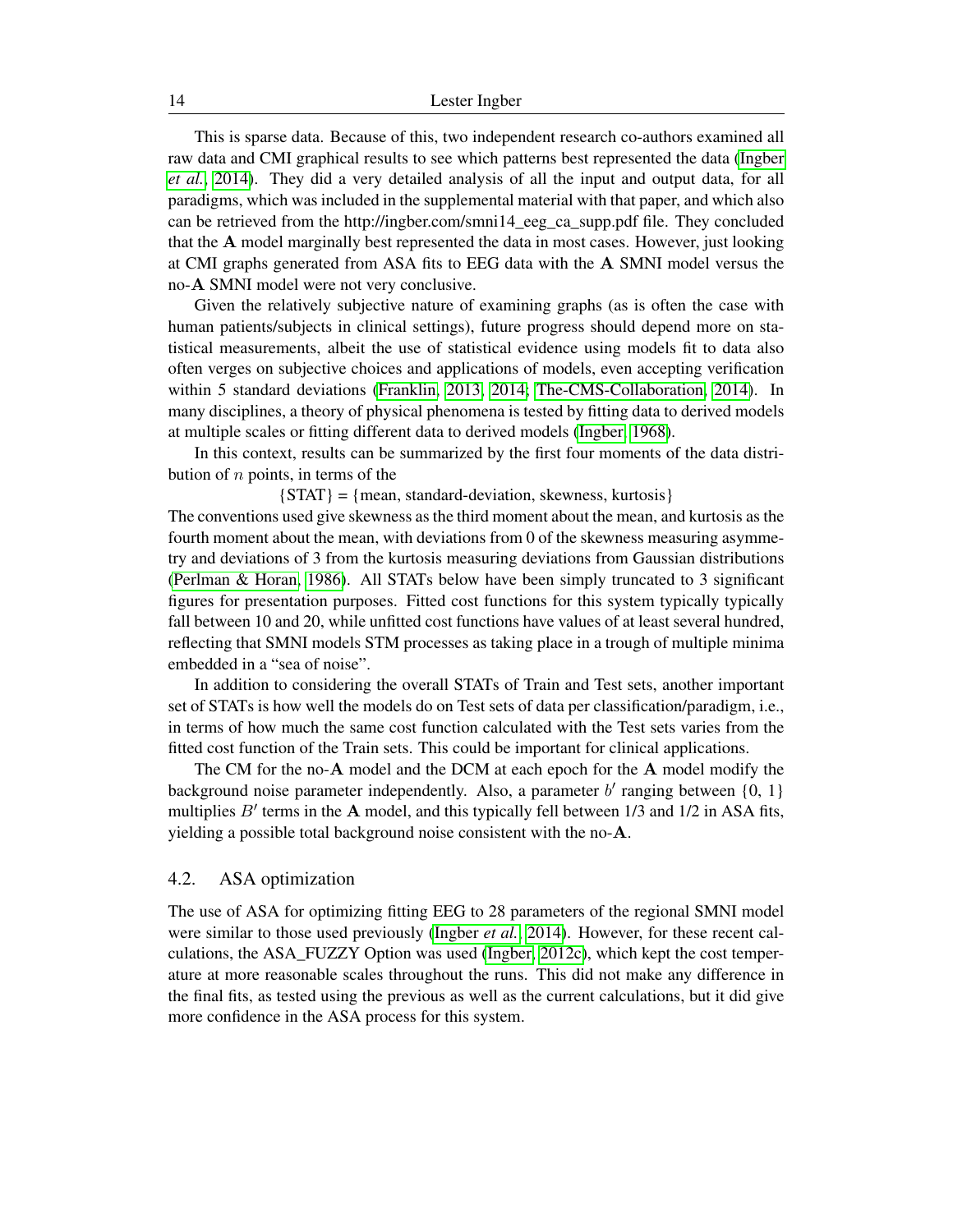# 4.3. Computer resources

Computations used Message Passing Interface (MPI) to parallelize code that fits EEG data to a model that includes the dynamic influence of a  $p + qA$  interaction on background synaptic activity, embedded in a Statistical Mechanics of Neocortical Interactions (SMNI) coded model, to assess the viability of EEG activity influencing this interaction [\(Gibson,](#page-27-14) [2014;](#page-27-14) [Ingber](#page-30-0) *et al.*, [2014;](#page-30-0) [Zverina, 2014\)](#page-34-10). This now provides a testbed for future models of such interactions. Each parallel job constitutes a set of 120 runs taking about 6-9 hrs real-time CPU, equivalent to over a CPU-month, which includes 60 no- $\bf{A}$  model and 60  $\bf{A}$ model runs, each with Train runs with 4 million generated states and subsequent Test runs. Train runs were done with 10 million generated states to be sure of getting the best final results.

Results presented in Appendix A represent a sampling of about two CPU-years of calculations on two XSEDE.org [\(Towns](#page-33-10) *et al.*, [2014\)](#page-33-10) platforms: Trestles is a cluster of 324 compute nodes; each compute node contains four sockets, each with a 8-core 2.4 GHz AMD Magny-Cours processor, for a total of 32 cores per node and 10,368 total cores for the system, yielding a theoretical memory bandwidth of 171 GB/s and a theoretical peak performance of 100 TFlop/s (1 TF =  $10^{12}$  FLoating-point Operations Per Second). Stampede is a 10 PFLOPS (1 PF =  $10^{15}$  FLoating-point Operations Per Second) Dell Linux Cluster based on 6400+ Dell PowerEdge server nodes, each outfitted with 2 Intel Xeon E5 (Sandy Bridge) processors and an Intel Xeon Phi Coprocessor (MIC Architecture); the aggregate peak performance of the Xeon E5 processors is 2+PF, while the Xeon Phi processors deliver an additional aggregate peak performance of 7+PF. Each platform has additional features built into the platform.

## 4.4. Discussion of results

Appendix A makes it clear that using the simple Taylor expansion for  $B'$  or  $A'$  efficacies will give about the same results, i.e., many STATs for these variations of the A model are statistically similar, even though some  $\{a, c\}$  and  $\{1, m, n\}$  runs do better than others with variations in the A model.

New models, based on other neuroscience modeling research, need to be tested. This SMNI model will be a testbed for future models of tripartite synaptic interactions of astrocytes and neuronal synapses, that directly lead to other functional models of the influence of EEG-developed A on background synaptic activity.

Consideration also must be given to the SMNI model's dependence on the  $A$  and  $B$ efficacies. Each set of efficacies, albeit the  $B$ 's are modified by the CM or DCM, are sufficiently nonlinear that they can represent a different model of the data. The DCM, modifying the  $B$ 's at each epoch, can represent a string of such models, e.g., for varying degrees of fits at different stages of P300 present in EEG. Since the no-A and A models are within the same statistical ranges, some additional functional dependence of the  $A$ model on  $Ca^{2+}$ -wave influences may be required to better describe these multiple scales of interaction.

Differences between the  $A$  model and no- $A$  model are very much smaller that the differences noted when CM and DCM are turned off completely, giving strong confirmation of SMNI describing STM with CM and DCM mechanisms.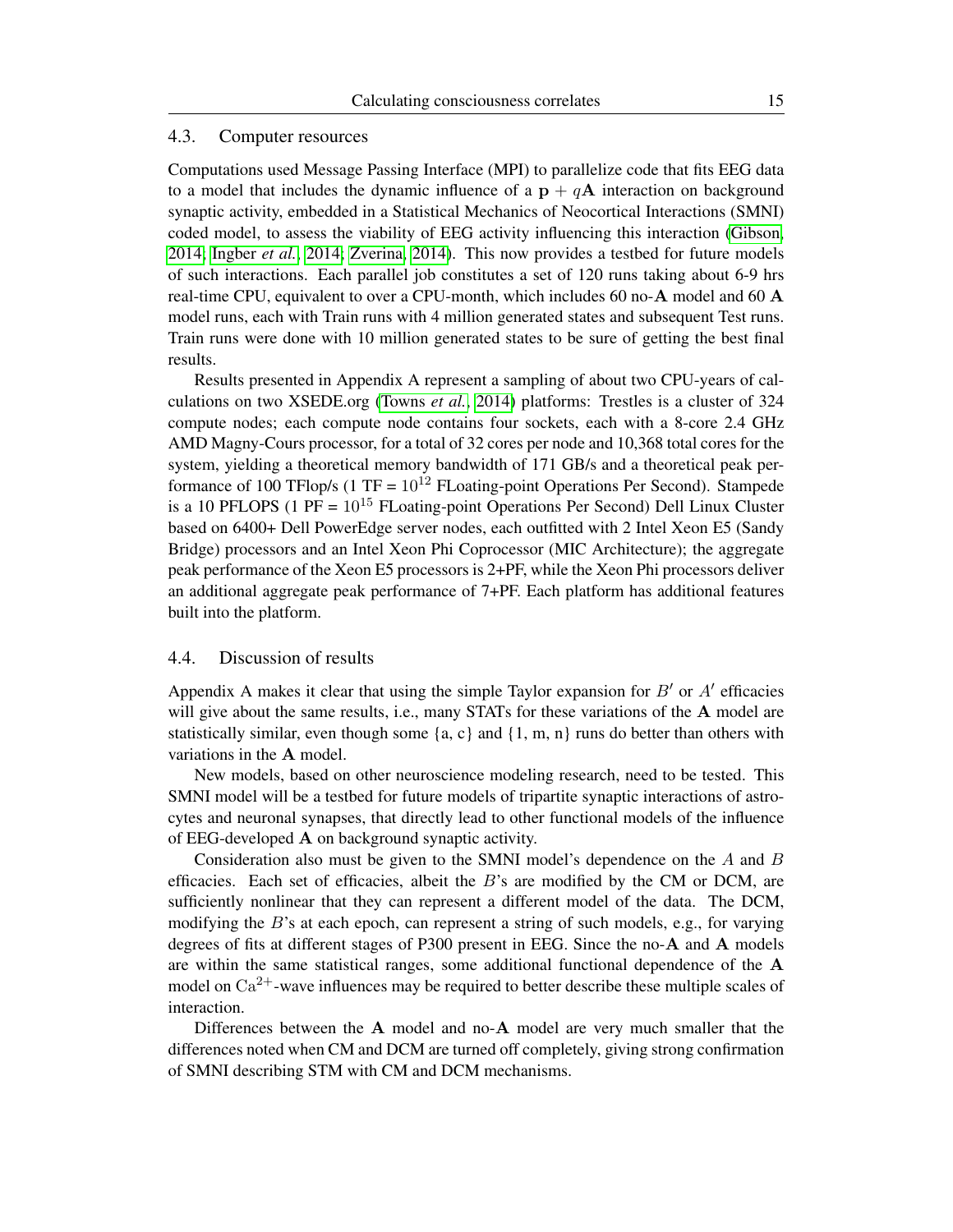# 5. CONCLUSION

An SMNI model has been developed to calculate coupling of molecular scales of  $Ca^{2+}$ wave dynamics with A fields developed at macroscopic regional scales measured by coherent neuronal firing activity measured by scalp EEG, during tests of STM. This requires crossing molecular, microscopic (synaptic and neuronal), mesoscopic (minicolumns and macrocolumns), and macroscopic regional scales.

Over the past three decades, the SMNI approach has yielded specific details of STM and LTM phenomena, likely components of other phenomena like attention and C, not present in molecular approaches [\(Ingber, 2012a\)](#page-29-1).

More recently, SMNI calculations detail information processing of patterns of columnar firings, e.g., as observed in scalp EEG [\(Salazar](#page-32-0) *et al.*, [2012\)](#page-32-0), in terms of an SMNI vector potential A that influences molecular  $Ca^{2+}$  momentum p, in turn influencing synaptic interactions. Explicit Lagrangians serve as cost/objective functions that are fit to EEG data [\(Ingber](#page-30-0) *et al.*, [2014\)](#page-30-0).

Considerations of both classical and quantum physics give predictions of the influence of A on the momenta of  $Ca^{2+}$  waves during STM processing as measured by scalp EEG. Since the spatial scales of  $Ca^{2+}$  wave and macro-EEG are quite disparate, an experiment would have to be able to correlate both scales in time scales on the order of tens of milliseconds.

This study is robust against much theoretical modeling, as experimental data is used wherever possible. The theoretical construct of the canonical momentum  $\Pi = \mathbf{p} + q\mathbf{A}$  is firmly entrenched in classical and quantum mechanics.

The SMNI model supports a process of  $p+qA$  interaction at tripartite synapses, via the DCM to control background synaptic activity, which acts to maintain STM during states of selective attention. Results of fits to EEG data presented here only demonstrate that fits to an A model are within reasonable statistical ranges of fits to a no-A model. While these fits are not conclusive for the importance of the A model, this study presents a testing methodology and code to further test the  $p + qA$  interaction with future better EEG data.

However, other fits reported in Appendix A do demonstrate the importance of the CM for the no-A model and the importance of the DCM for the A model, giving further support to SMNI detailing STM.

This study likely sheds some light on the multiple scales of neocortical interactions underlying C, and how models can be developed faithful to experimental data. The scientific focus on computational models that include experimental data opens these ideas to testable hypotheses. This approach also suggests some nanosystem-pharmaceutical applications. Results give strong confirmation of the SMNI model of STM, but only weak statistical consistency of  $\Pi = \mathbf{p} + q\mathbf{A}$  influences on scalp EEG.

# ACKNOWLEDGMENTS

This work used the Extreme Science and Engineering Discovery Environment (XSEDE), which is supported by National Science Foundation grant number ACI-1053575. I thank XSEDE.org for three supercomputer grants, "Electroencephalographic field influence on calcium momentum waves", one under PHY130022 and two under TG-MCB140110. I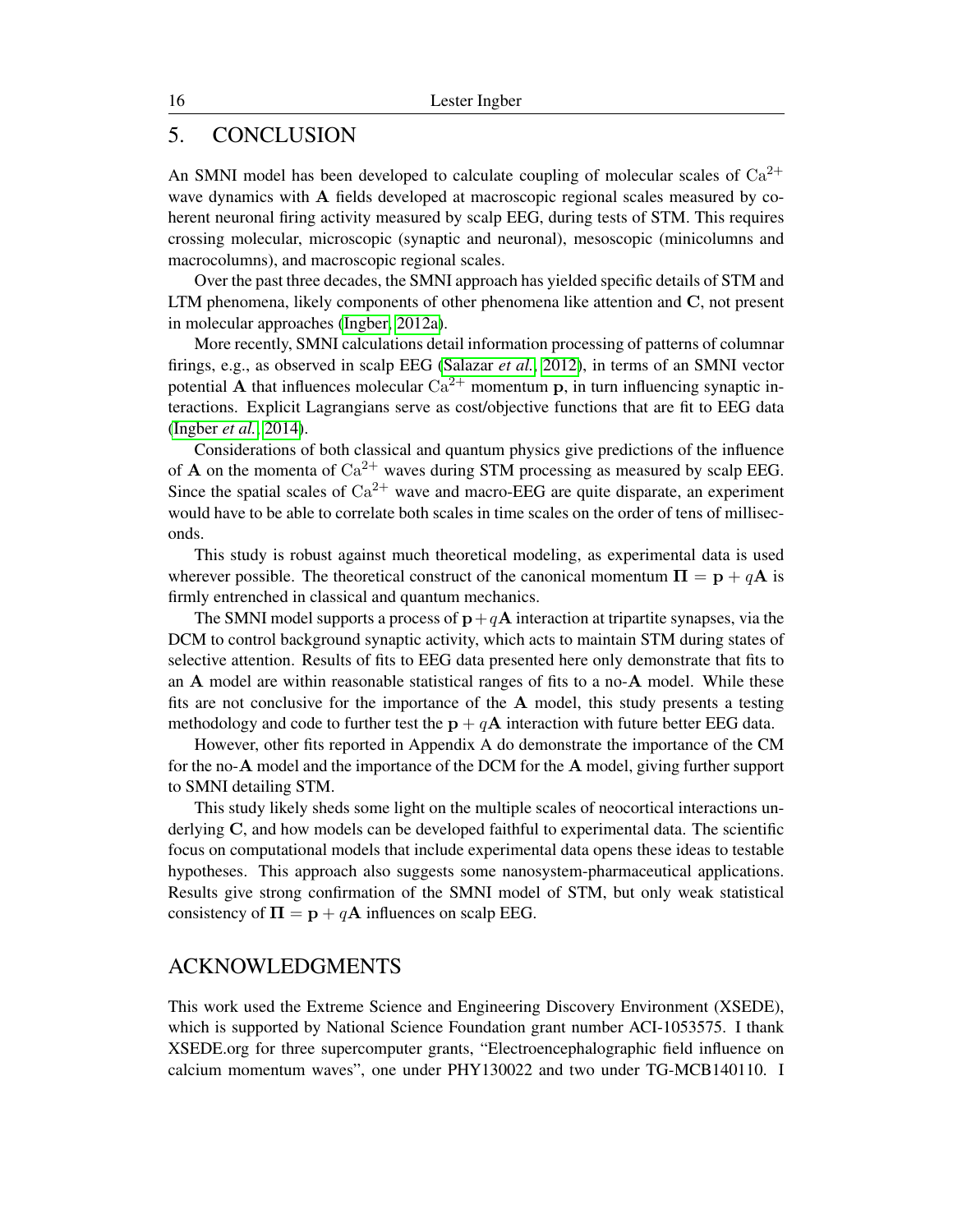thank Paul Nunez for his estimates of ranges of activity underlying P300 and for decay ranges of electric fields in neocortex. Several reviewers listed below were very helpful in the process of shaping drafts into a better paper.

# APPENDICES

# A. RESULTS

# A..1. Previous constraints

An early constraint in the previous paper [\(Ingber](#page-30-0)  $et$   $al$ , [2014\)](#page-30-0) was that the  $B'$  terms not exceed the value of any of the initialized  $B$  terms, and that only excitatory presynaptic connections could contribute to B' terms, i.e., added to terms  $B_{E'}^{t\bar{E}}$  as well as to  $B_{E'}^{\bar{G}}, \bar{G}$  $\{E, I\}$ . (In  $B_{G'}^G$  terms, presynaptic contributions from neurons indexed with  $G'$  subscript, affect postsynaptic neuron indexed with G superscript.)

Using these previous constraints, the STAT of the Train set no-A model was

 ${no-A, Train} = {12.6, 1.25, -0.118, 2.61}$ 

while the STAT of the Train set A model was

 ${A, Train} = {13.7, 1.39, -0.444, 2.60}$ 

The STAT of Test-Train (STAT of differenced cost functions) for the no-A model was

 ${no-A, Test-Train} = {0.770, 1.07, 1.38, 4.60}$ 

while the STAT of Test-Train for the A model was

 ${A, Test-Train} = {1.00, 1.90, 3.24, 16.8}$ 

The data can be drilled down further. For example, each model can be assessed among the three paradigms presented to each subject, according to whether the subject was classified as  ${a = \text{alcoholic}, c = \text{control (non-alcoholic)}},$  and according to paradigm  ${1 = \text{single}}$ stimulus,  $m =$  attempt to match second stimulus to first,  $n =$  no second stimulus matched first}.

STATs for model no-A for Test-Train data are:

 ${no-A, Test-Train, a, 1} = {0.967, 1.34, 0.937, 2.43}$  ${no-A, Test-Train, a, m} = {1.20, 1.50, 1.01, 2.49}$  ${no-A, Test-Train, a, n} = {0.712, 1.01, 0.515, 1.65}$  ${no-A, Test-Train, c, 1} = {0.763, 1.08, 1.28, 4.06}$  ${no-A, Test-Train, c, m} = {0.936, 1.25, 1.30, 3.89}$  ${no-A, Test-Train, c, n} = {0.613, 0.883, 0.869, 2.54}$ STATs for model A for Test-Train data are:  ${A, Test-Train, a, 1} = {1.04, 1.55, 0.947, 2.26}$  ${A, Test-Train, a, m} = {1.36, 1.53, 0.508, 1.37}$  ${A, Test-Train, a, n} = {2.17, 3.79, 1.47, 3.89}$  ${A, Test-Train, c, 1} = {0.644, 1.18, 1.73, 5.29}$  ${A, Test-Train, c, m} = {0.889, 1.28, 1.03, 2.84}$  ${A, Test-Train, c, n} = \{1.47, 2.79, 2.45, 8.85\}$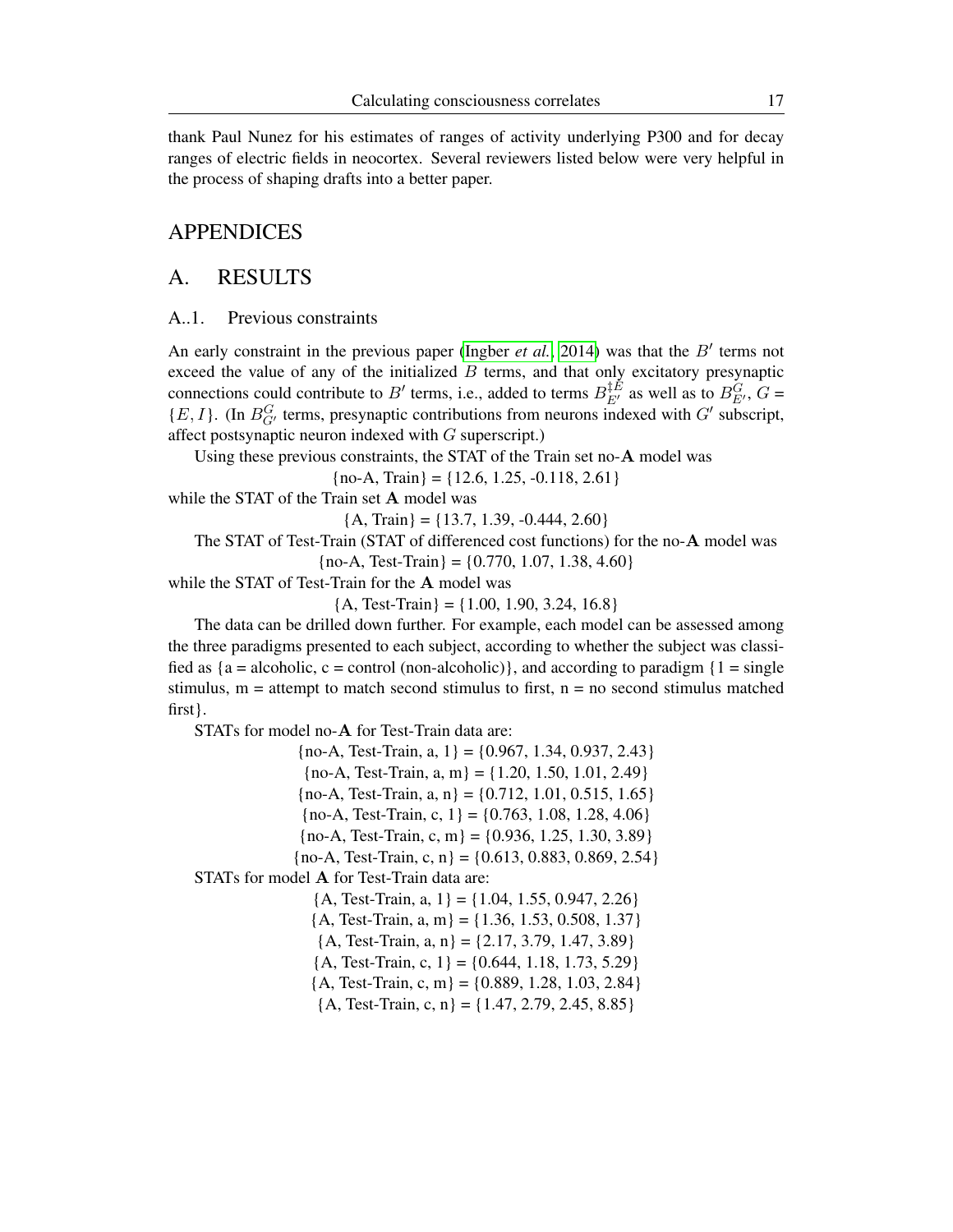# A..2. Selection of connections

As mentioned previously,  $Ca^{2+}$  is generally considered to influence synaptic interactions by modulating excitatory glutamic acid [\(Zorumski](#page-34-0) *et al.*, [1996\)](#page-34-0).

Instead of focusing on net presynaptic excitatory models [\(Ingber](#page-30-0) *et al.*, [2014\)](#page-30-0), for all remaining runs reported here, models set contributions from  $B'$  only from excitatory postsynaptic connections (which could be influenced directly by tripartite glutamic acid enhancements), i.e., added to terms  $B_{E'}^{\dagger E}$  as well as to  $B_{G'}^E$ ,  $G' = \{E', I'\}$ , and that each  $B'$  term not exceed the value of its associated initialized  $B$  term. This approach includes contributions to postsynaptic sites from both excitatory and inhibitory presynaptic interactions, considering the discussion in the Introduction that both GABA and glutamate may be influenced by presynaptic processes involving glutamine in astrocytes, i.e., with opposite contributions from A influences on excitatory versus inhibitory postsynaptic sites.

> ${A, Train} = {13.7, 1.56, -0.495, 2.95}$  ${A, Test-Train} = {1.16, 1.95, 2.13, 7.01}$  ${A, Test-Train, a, 1} = {1.26, 1.97, 1.15, 2.82}$  ${A, Test-Train, a, m} = {2.04, 2.65, 1.29, 3.54}$  ${A, Test-Train, a, n} = {1.01, 2.06, 1.96, 5.56}$ {A, Test-Train, c, 1} = {0.845, 1.48, 1.96, 6.37}  ${A, Test-Train, c, m} = {1.58, 2.44, 1.70, 4.82}$  ${A, Test-Train, c, n} = \{1.07, 1.82, 1.95, 5.84\}$

giving similar Train and Test cost functions for the A model as from the previous study. The results for the no-A model are the same as immediately above.

Results also were obtained modifying the ceiling constraint on  $B'$ , e.g., reducing the initialized B parameters by a ceiling C, and constraining the additional  $B'$  parameters to not exceed  $(1 - 1/C)B$ , thereby keeping the maximum noise available to the **A** model the same as for the no-A model. Similar results were obtained using  $C = 2$ :

> ${A, Train} = {13.8, 1.00, -0.420, 2.70}$  ${A, Test-Train} = {1.38, 2.19, 2.74, 11.2}$  ${A, Test-Train, a, 1} = {1.68, 2.10, 1.26, 3.50}$  ${A, Test-Train, a, m} = {1.81, 3.40, 2.03, 5.85}$  ${A, Test-Train, a, n} = {1.26, 1.80, 1.29, 3.67}$  ${A, Test-Train, c, 1} = {1.39, 1.73, 1.54, 5.12}$  ${A, Test-Train, c, m} = {1.34, 2.44, 3.24, 13.3}$  ${A, Test-Train, c, n} = \{1.42, 2.44, 2.16, 7.28\}$

The results for the no-A model are the same as immediately above.

#### A..3. Modification of firing efficacies

The influence of  $Ca^{2+}$  on modulating excitatory glutamic acid, was tested differently, to see if there was any large-scale influence on the  $A_{G}^{G}$  contribution to efficacies. The  $B_{G'}^{G}$ contribution to efficacies was still modified with the DCM, but the Taylor-expansion A model was applied to the A's, leading to A' terms with parameterized coefficients  $a'$  ranging between  $\{0, 1\}$ . Similar to tests with  $B'$ , the constraint was that each  $A'$  term not exceed the value of its associated initialized A term.

The results with the Taylor-expanded A model applied to  $A'$  was about the same as the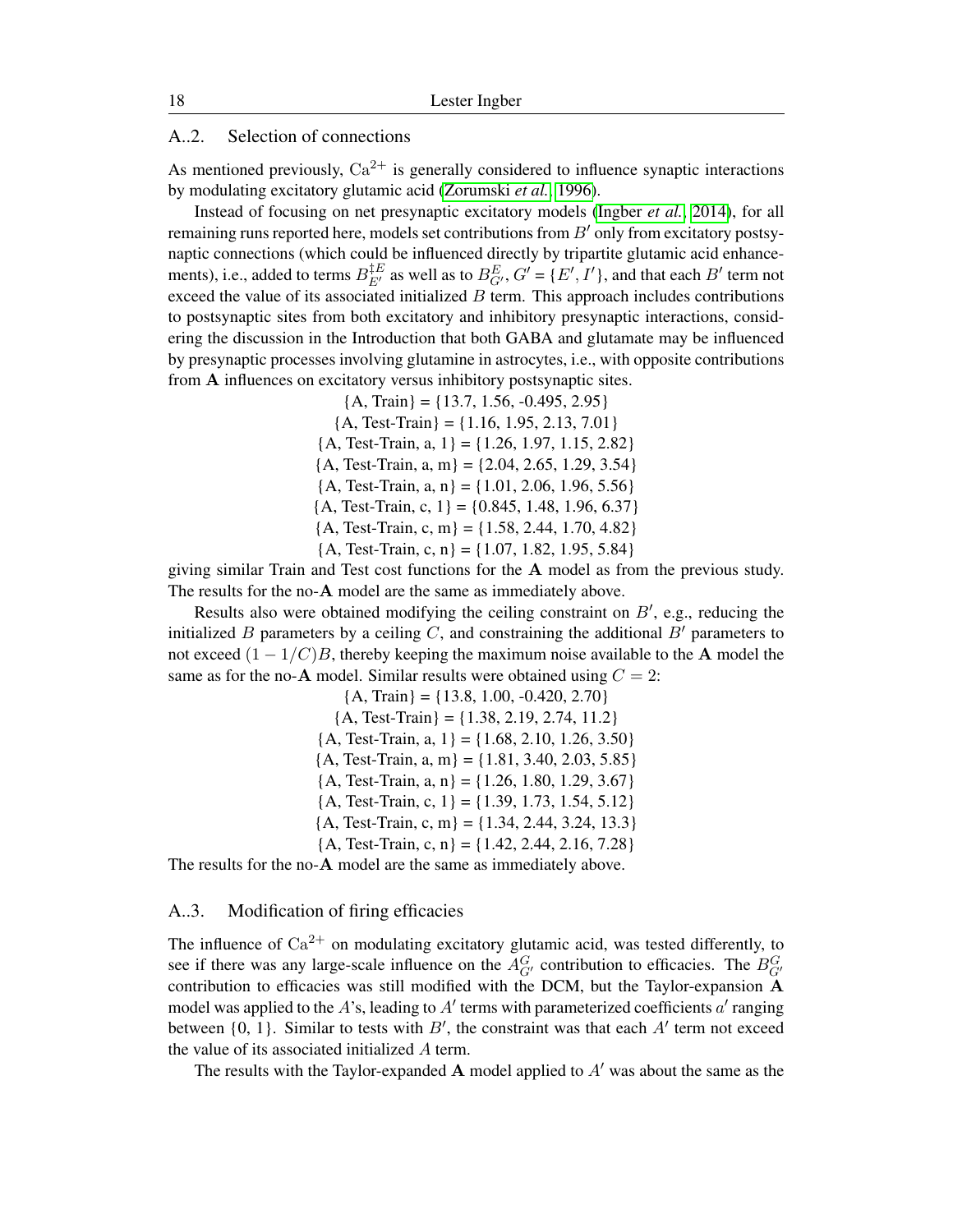application to  $B'$ :

 ${A, Train} = {13.6, 1.42, 0.0599, 2.45}$  ${A, Test-Train} = {1.20, 2.74, 5.39, 36.8}$  ${A, Test-Train, a, 1} = {0.860, 1.50, 1.28, 3.32}$  ${A, Test-Train, a, m} = \{2.54, 6.15, 2.24, 6.48\}$  ${A, Test-Train, a, n} = {0.781, 1.38, 0.803, 1.91}$  ${A, Test-Train, c, 1} = {0.846, 1.28, 1.20, 3.61}$  ${A, Test-Train, c, m} = {1.94, 4.41, 3.39, 14.0}$  ${A, Test-Train, c, n} = {0.816, 1.17, 0.949, 2.45}$ 

The results for the no-A model are the same as immediately above.

The results with the Taylor-expanded A model applied to both  $A'$  and  $B'$ , using just one parameter/coefficient for both sets, was also about the same:

> ${A, Train} = {13.6, 1.35, -0.244, 3.23}$  ${A, Test-Train} = {1.23, 3.32, 5.85, 40.9}$  ${A, Test-Train, a, 1} = {1.22, 1.69, 0.668, 2.10}$  ${A, Test-Train, a, m} = {3.29, 7.58, 2.19, 6.31}$  ${A, Test-Train, a, n} = {0.954, 1.18, 1.54, 4.41}$  ${A, Test-Train, c, 1} = {0.775, 1.31, 1.39, 4.52}$  ${A, Test-Train, c, m} = {1.79, 5.45, 3.65, 15.4}$  ${A, Test-Train, c, n} = {1.13, 1.52, 1.55, 4.56}$

The results for the no-A model are the same as immediately above.

#### A..4. Smoothing drifts

The drifts have been calculated at each epoch based on  $g<sup>G</sup>$  terms in the Lagrangian. This can cause some volatility affecting fits, and a remedy borrowed from regularizing covariance matrices is to simply perform short-term averaging [\(Litterman & Winkelmann, 1998\)](#page-31-12). Therefore, the drifts were averaged over the last few epochs, e.g., over the last 4 epochs reported here.

Applying the Taylor-expanded  $A$  model to just  $A'$  terms gave:  ${A, Train} = {13.5, 1.16, -0.0447, 2.18}$  ${A, Test-Train} = {1.17, 2.03, 3.27, 16.7}$  ${A, Test-Train, a, 1} = {2.45, 4.00, 1.44, 3.91}$  ${A, Test-Train, a, m} = \{1.43, 1.98, 1.61, 4.63\}$  ${A, Test-Train, a, n} = {1.18, 1.47, 0.592, 1.80}$  ${A, Test-Train, c, 1} = {1.37, 2.99, 2.57, 9.38}$  ${A, Test-Train, c, m} = {1.07, 1.49, 2.36, 9.36}$  ${A, Test-Train, c, n} = {1.08, 1.25, 0.751, 2.48}$ The new results for the no-A model are:  ${no-A, Train} = {12.6, 1.18, -0.0169, 2.47}$  ${no-A, Test-Train} = {1.03, 2.02, 3.19, 13.8}$  ${no-A, Test-Train, a, 1} = {1.35, 2.53, 1.85, 5.26}$  ${no-A, Test-Train, a, m} = {1.85, 3.38, 1.91, 5.38}$  ${no-A, Test-Train, a, n} = {0.833, 1.28, 1.48, 4.09}$ {no-A, Test-Train, c, 1} = {0.896, 1.84, 3.01, 12.1}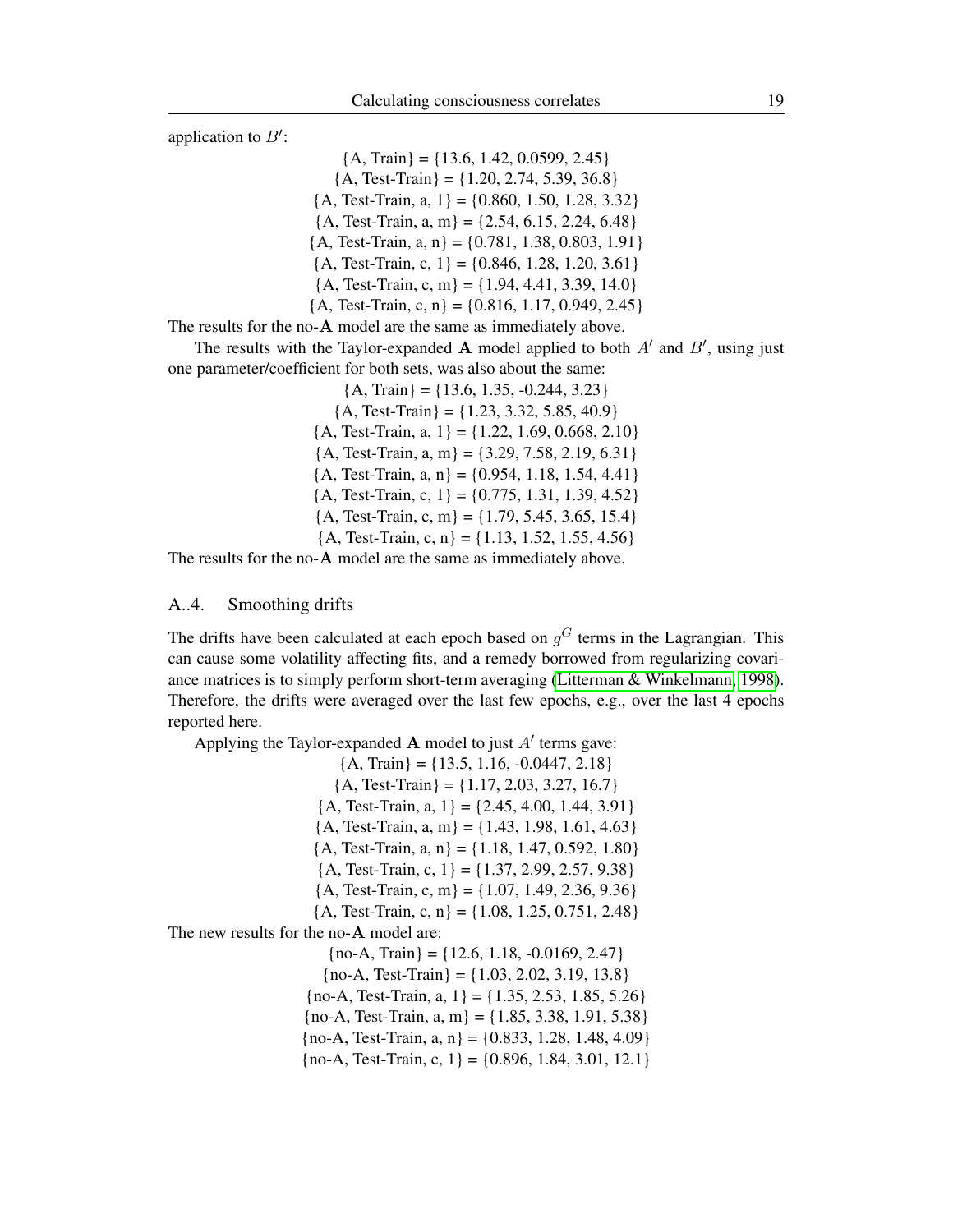${no-A, Test-Train, c, m} = {1.49, 2.79, 2.31, 7.55}$  ${no-A, Test-Train, c, n} = {0.724, 1.08, 1.65, 5.16}$ Applying the Taylor-expanded A model to just  $B'$  terms gave:  ${A, Train} = {13.6, 1.26, -0.0319, 2.29}$  ${A, Test-Train} = {0.802, 1.23, 1.49, 5.04}$  ${A, Test-Train, a, 1} = {0.503, 0.965, 0.405, 1.46}$  ${A, Test-Train, a, m} = {1.44, 1.57, 0.742, 1.93}$  ${A, Test-Train, a, n} = {0.653, 0.939, 0.0899, 1.62}$  ${A, Test-Train, c, 1} = {0.380, 0.761, 0.643, 2.47}$  ${A, Test-Train, c, m} = {1.44, 1.70, 0.716, 2.03}$  ${A, Test-Train, c, n} = {0.579, 0.751, 0.377, 2.33}$ 

The results for the no-A model are the same as immediately above.

#### A..5. Permitting subtraction as well as addition to efficacies

An argument could be made that the influence of  $Ca^{2+}$  waves is to decrease rather than to increase the efficacies. An example with averaging over drifts for the past 10 epochs and permitting the  $b'$  coefficient of  $B'$  terms to be negative as well as positive barely confirms this. The fitted coefficient indeed is negative in most cases:

 ${A, Train} = {13.3, 1.16, -0.258, 2.65}$  ${A, Test-Train} = {1.05, 1.82, 2.63, 11.1}$  ${A, Test-Train, a, 1} = {0.554, 0.956, 1.07, 3.00}$  ${A, Test-Train, a, m} = {1.27, 2.18, 1.81, 5.23}$  ${A, Test-Train, a, n} = {1.07, 1.51, 0.802, 1.91}$  ${A, Test-Train, c, 1} = {0.489, 0.821, 0.922, 3.51}$  ${A, Test-Train, c, m} = {0.978, 1.65, 2.44, 9.58}$  ${A, Test-Train, c, n} = {1.68, 2.48, 1.75, 5.76}$ The results for the no-A model are the same as immediately above.

Averaging over drifts for the past 10 epochs and permitting the  $a'$  coefficient of  $A'$  terms to be negative as well as positive does not fit as well:

> ${A, Train} = {14.0, 1.60, -0.0973, 3.63}$  ${A, Test-Train} = {1.05, 1.42, 1.73, 6.24}$  ${A, Test-Train, a, 1} = {1.19, 1.35, 0.776, 2.59}$  ${A, Test-Train, a, m} = {1.77, 2.22, 1.02, 2.74}$  ${A, Test-Train, a, n} = {0.861, 1.54, 1.51, 4.16}$  ${A, Test-Train, c, 1} = {0.838, 1.08, 1.38, 4.84}$  ${A, Test-Train, c, m} = {1.45, 1.73, 1.40, 4.79}$  ${A, Test-Train, c, n} = {0.871, 1.37, 1.62, 4.77}$

The results for the no-A model are the same as immediately above.

Permitting both the  $a'$  coefficient of  $A'$  terms and the  $b'$  coefficient of  $B'$  terms to be negative as well as positive (using  $a' = b'$ ) gives fits between the two:

 ${A, Train} = {13.6, 1.32, -0.954, 4.51}$ 

- ${A, Test-Train} = {1.37, 2.61, 3.61, 19.4}$
- ${A, Test-Train, a, 1} = {2.18, 3.10, 0.720, 1.75}$

 ${A, Test-Train, a, m} = {2.58, 5.04, 1.99, 5.68}$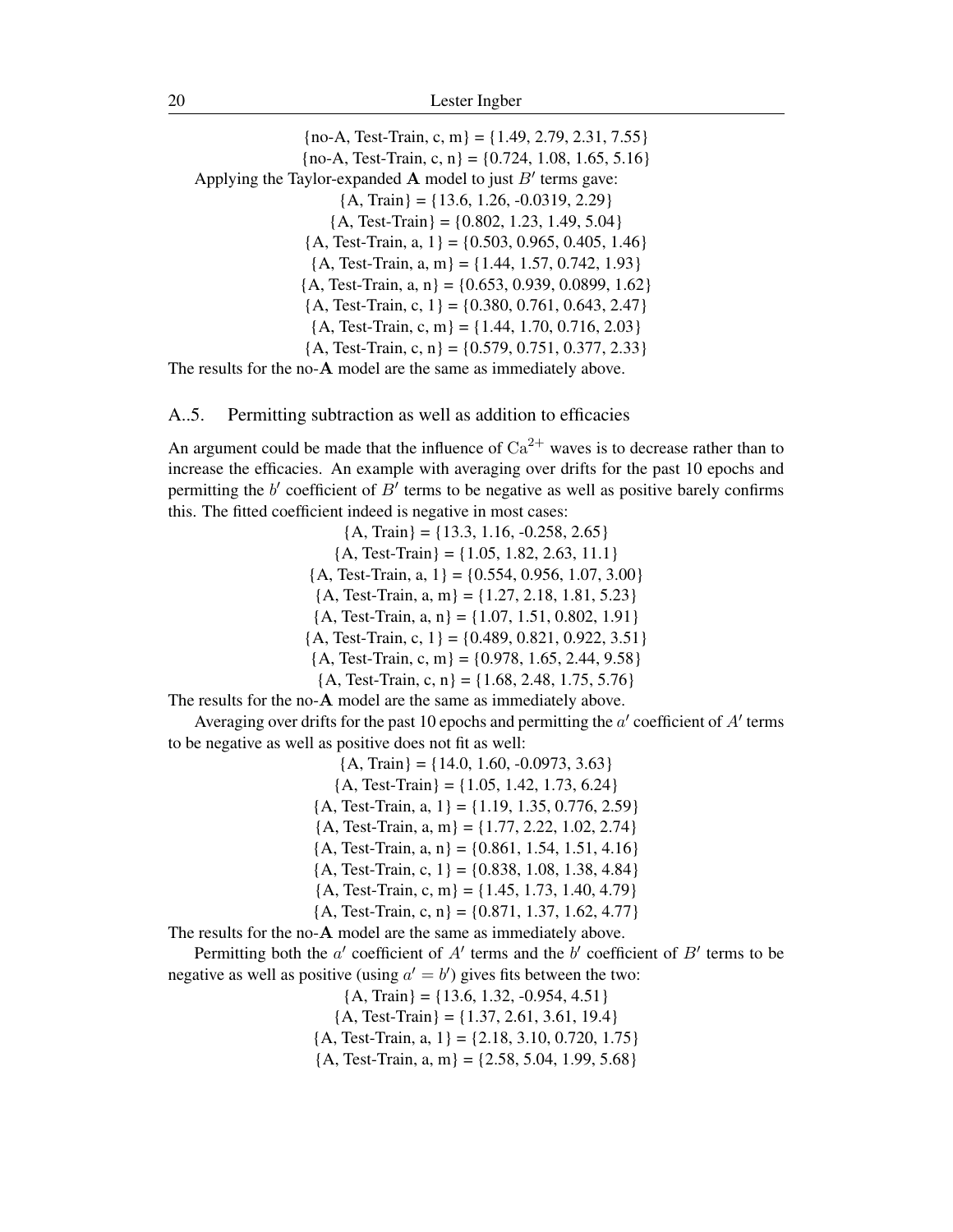${A, Test-Train, a, n} = {0.537, 1.24, 1.68, 4.93}$  ${A, Test-Train, c, 1} = {1.32, 2.33, 1.70, 4.67}$  ${A, Test-Train, c, m} = {1.97, 3.60, 3.17, 12.9}$  ${A, Test-Train, c, n} = {0.831, 1.42, 1.55, 4.62}$ 

The results for the no-A model are the same as immediately above.

#### A..6. More epochs in data

While most runs used 42 epochs with offset at epoch 38, each 3.9 ms, to capture a major part of P300, some runs were done using the the middle segment of all 255 epochs comprising the 1 sec of data/run, i.e., using the middle 87 epochs (the first two epochs do not include some regions due to time delays). These runs took twice as long. Permitting both the  $a'$ coefficient of  $A'$  terms and the b' coefficient of  $B'$  terms to be negative as well as positive give results:

> ${A, Train} = {14.1, 1.07, -0.276, 2.53}$  ${A, Test-Train} = {4.04, 15.9, 6.91, 51.5}$  ${A, Test-Train, a, 1} = {1.36, 2.31, 1.03, 2.61}$  ${A, Test-Train, a, m} = {15.0, 38.2, 2.20, 6.35}$  ${A, Test-Train, a, n} = {3.87, 4.81, 0.718, 1.78}$  ${A, Test-Train, c, 1} = {0.971, 1.79, 1.56, 4.92}$  ${A, Test-Train, c, m} = {8.30, 27.2, 3.70, 15.6}$  ${A, Test-Train, c, n} = {2.85, 3.66, 1.46, 3.99}$

The new results for the no-A model are:

 ${no-A, Train} = {13.0, 1.14, -0.381, 2.90}$  ${no-A, Test-Train} = {4.00, 14.1, 4.95, 28.7}$  ${no-A, Test-Train, a, 1} = {0.977, 1.25, 0.231, 1.48}$  ${no-A, Test-Train, a, m} = {13.8, 30.3, 1.79, 4.80}$  ${no-A, Test-Train, a, n} = {1.81, 2.21, 0.860, 2.34}$  ${no-A, Test-Train, c, 1} = {0.835, 1.19, 0.676, 2.08}$  ${no-A, Test-Train, c, m} = {7.42, 21.8, 3.13, 12.0}$  ${no-A, Test-Train, c, n} = {3.74, 10.9, 3.68, 15.5}$ 

The few extremely large Test-Train entries are due to non-typical trials among the set of 10 trials in the data of some of the Test sets, giving non-typically large cost functions using the parameters of the associated Train set; the Train trials were typical relative to other results presented here. For example, while a cost function of 20, averaged over 10 trials, was quite high in this set of runs, Test trials for subject 378, A1\_a\_m\_co2a0000378.ruy, gave several enormous cost functions as high as 135.717, and subject 365, A0\_a\_m\_co2a0000365.ruy, had a Test cost function of 50.920 (rux are Train runs, and ruy are Test runs). This might be due to some subjects during some runs not "paying attention" to the prescribed tasks. This points out the need to use this current testbed on new EEG data.

Except for two cost functions noted below, all other cost functions reported here did not exceed the low 30's. The data is included in graphs in the http://ingber.com/smni14\_eeg\_ca\_supp.pdf file mentioned above [\(Ingber](#page-30-0) *et al.*, [2014\)](#page-30-0).

Some runs were performed using the full 255 epochs, requiring a factor of almost 7 per run of running time, gave similar results. Permitting both the  $a'$  coefficient of  $A'$  terms and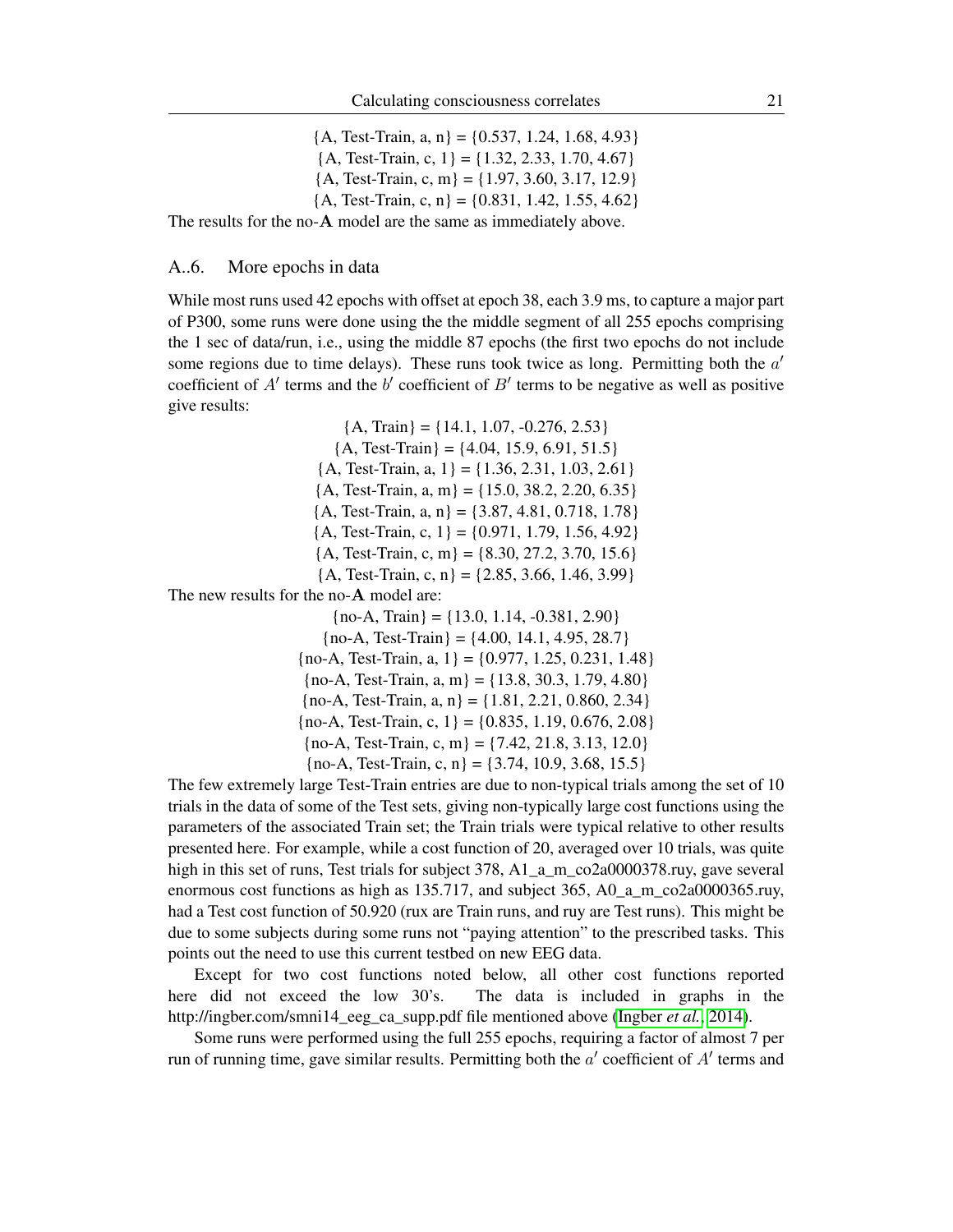the  $b'$  coefficient of  $B'$  terms to be negative as well as positive give: results:  ${A, Train} = {14.9, 1.10, -0.400, 2.91}$  ${A, Test-Train} = {1.08, 3.28, 5.68, 39.2}$  ${A, Test-Train, a, 1} = {0.334, 1.05, 0.818, 2.23}$  ${A, Test-Train, a, m} = \{0.717, 1.41, 1.50, 4.14\}$  ${A, Test-Train, a, n} = {3.26, 7.56, 2.00, 5.63}$  ${A, Test-Train, c, 1} = {0.686, 1.24, 0.323, 1.92}$  ${A, Test-Train, c, m} = {0.690, 1.22, 1.43, 4.49}$  ${A, Test-Train, c, n} = {1.88, 5.42, 3.35, 13.6}$ The new results for the no-A model are:  ${no-A, Train} = {13.3, 1.17, -0.341, 2.73}$  ${no-A, Test-Train} = {1.85, 9.51, 7.22, 54.7}$  ${no-A, Test-Train, a, 1} = {0.614, 1.23, 0.685, 1.97}$  ${no-A, Test-Train, a, m} = {7.73, 23.2, 2.26, 6.54}$  ${no-A, Test-Train, a, n} = {0.851, 1.49, 1.79, 5.14}$  ${no-A, Test-Train, c, 1} = {0.529, 0.978, 0.808, 2.99}$  ${no-A, Test-Train, c, m} = {4.27, 16.4, 3.80, 16.1}$  ${no-A, Test-Train, c, n} = {0.765, 1.31, 1.83, 5.73}$ 

Using more epochs including data in the tails of  $P300$  which may account for the  $\bf{A}$ model not faring as well as with data approximately constrained to the rise of the P300 peak. Using the full 1 sec of data in the 255-epoch runs smooths averages out some of the non-typical entries noted in the 87-epoch runs that contain the non-typical spikes in the Test data. For example, Test run A0\_a\_m\_co2a0000378.ruy gave a cost function of 87.814 and A1\_a\_n\_co2a0000369.ruy gave a cost function of 38.307; examination of trials within these runs show some anomalies. However, runs or trials within runs were not cherry-picked for inclusion or exclusion.

#### A..7. No CM or DCM

When CM is turned off for the no-A model and DCM is turned off for the A model, the results for the case corresponding to permitting both the  $a'$  coefficient of  $A'$  terms and the b' coefficient of B' terms to be negative as well as positive (using  $a' = b'$ ), are much worse than the previous results. The new results for the no-A model are:

> ${no-A, Train} = {20.3, 1.06, -0.0305, 2.35}$  ${no-A, Test-Train} = {1.09, 1.76, 3.80, 22.9}$  ${no-A, Test-Train, a, 1} = {1.24, 1.57, 0.941, 2.40}$  ${no-A, Test-Train, a, m} = {2.03, 3.51, 2.07, 5.97}$  ${no-A, Test-Train, a, n} = {1.05, 1.20, 0.591, 2.61}$  ${no-A, Test-Train, c, 1} = {0.856, 1.32, 1.13, 3.96}$  ${no-A, Test-Train, c, m} = {1.53, 2.59, 3.01, 12.2}$  ${no-A, Test-Train, c, n} = {0.898, 0.943, 0.889, 4.15}$

For the A model, with drift contributions from  $B'$  only from excitatory postsynaptic connections added to terms  $B_{E'}^{\dagger E}$  as well as to  $B_{G'}^E$ , the results are:

 ${A, Train} = {20.8, 0.815, 0.0597, 2.75}$ 

 ${A, Test-Train} = {0.758, 1.40, 4.02, 24.2}$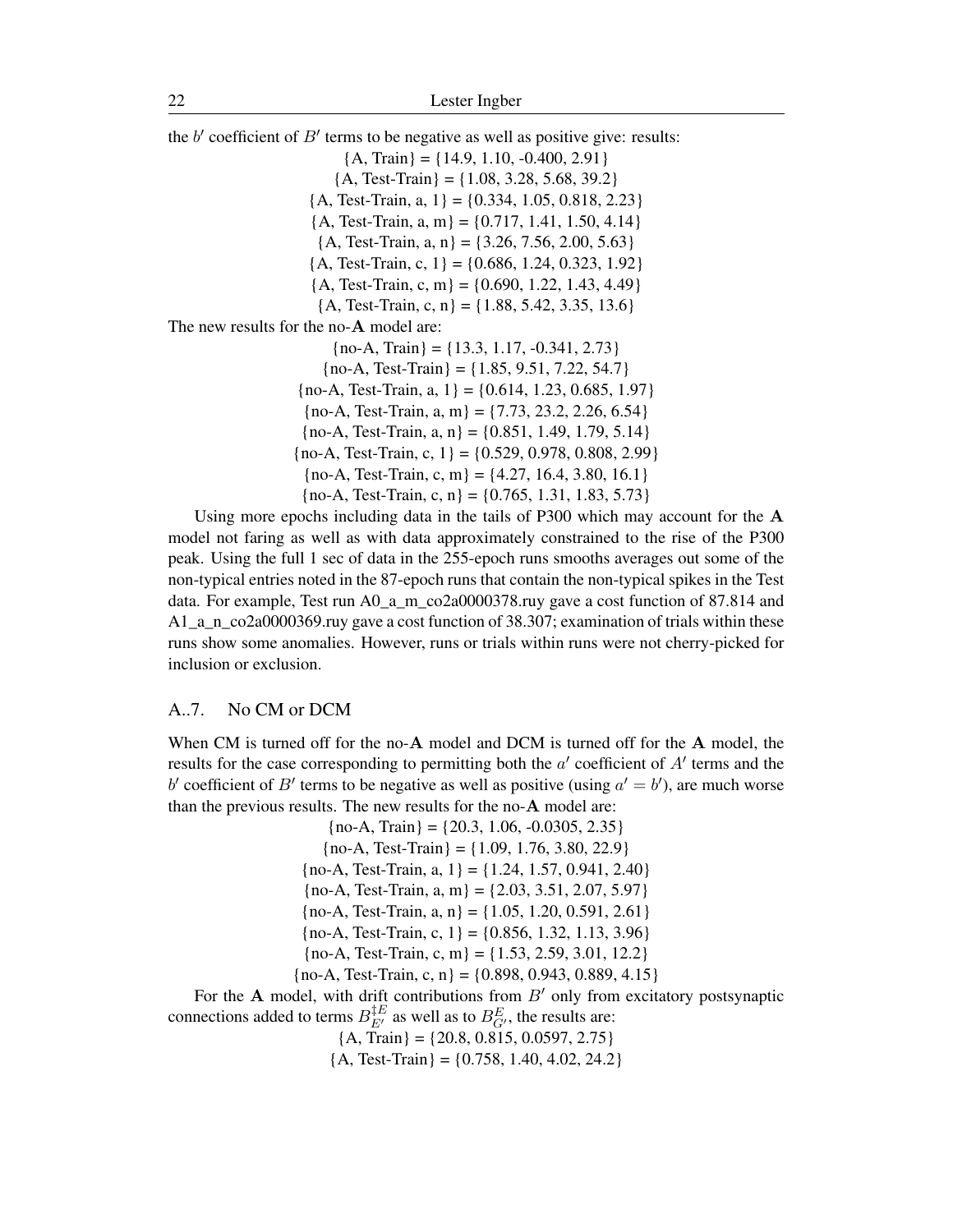${A, Test-Train, a, 1} = {0.888, 1.12, 0.820, 2.14}$  ${A, Test-Train, a, m} = {1.45, 2.84, 2.09, 6.01}$  ${A, Test-Train, a, n} = {0.613, 0.804, 0.126, 1.63}$  ${A, Test-Train, c, 1} = {0.529, 0.938, 1.39, 4.05}$  ${A, Test-Train, c, m} = {1.16, 2.07, 3.05, 12.1}$  ${A, Test-Train, c, n} = {0.579, 0.784, 0.589, 2.49}$ 

The much smaller cost functions of CM and DCM models, which includes the negative argument of exponential functions of conditional probability distributions, is partially due to smaller Lagrangians with multiple local minima (corresponding to states of STM) centered about  $M^G = M^{\ddagger E} = 0$  firing states. The linear trough relation,  $A_E^E M^E - A_I^E M^I \approx 0$ , is kept to retain the proportionality of both  $M^E$  and  $M^I$  to the  $\Phi$  EEG, but when the CM or DCM is not active the Lagrangian is large and uniform in  $M<sup>G</sup>$  space anyway [\(Ingber,](#page-28-2) [1984\)](#page-28-2). That this Lagrangian is consistent with these fits gives a fairly conclusive result that the CM and DCM are important to model this EEG data.

# B. STM FEEDBACK VIA NANOSYSTEM PHARMACEUTI-CAL INTERVENTION

Biological systems often present complex multivariable processes, such as those underlying production of  $Ca^{2+}$  waves [\(Ross, 2012\)](#page-32-5). There are opportunities for interactive human inclusion of additional processes as well.

The context of using large-scale noninvasive records to study molecular processes that interact with the large-scale activity, suggests possible engineering tools that might be used for real-time clinical testing and feedback, e.g., during pharmaceutical intervention.

For example, to highlight the importance of such research, there is the potential of carrying pharmaceutical products in nanosystems that could affect unbuffered  $Ca^{2+}$  waves in neocortex, e.g., by sensing momentum in that media. A  $Ca^{2+}$ -wave momentum-sensor could act like a piezoelectric crystal [\(Alivisatos](#page-25-8) *et al.*, [2013;](#page-25-8) [Wang, 2012\)](#page-33-11). At the onset of a  $Ca^{2+}$  wave (which afterwards may persist for 100's of ms), there is sudden change of momentum in the environment, giving rise to a force on any object in its path, equal to this change in momentum divided by this onset time. Consider a momentum on the order of  $10^{-30}$  kg-m/s for a typical  $Ca^{2+}$  ion. For a  $Ca^{2+}$  wave packet of 1000 ions with an onset time of 1 ms, this is estimated to be on the order of  $10^{-24}$  N (1 N  $\equiv$  1 Newton = 1 kg-m/s<sup>2</sup>). The nanosystem could be attracted to this site, depositing chemicals/drugs that interact with the regenerative  $Ca^{2+}$ -wave process. Even if the receptor area of the nanosystem could be as small as  $1 \text{ nm}^2$  (close to the resolution of scanning confocal electron microscopy (SCEM)), this would require it to have an extreme pressure sensitivity of  $10^{-6}$  Pa (1 Pa = 1 pascal =  $1 \text{ N/m}^2$ ).

The nanosystem could be switched on/off at a regional/columnar level by having sensitivity to local electric/magnetic fields. Such piezoelectric nanosystems can affect the back-ground/noise efficacies [\(Chance, 2007\)](#page-26-13) at synaptic gaps via control of  $Ca^{2+}$  waves, which affects the nonlinear states of highly synchronous firings which carry many STM processes, which in turn affect the influence of of  $Ca^{2+}$  waves via the vector potential **A**, etc.

This project thereby offers a noninvasive real-time approach to control feedback at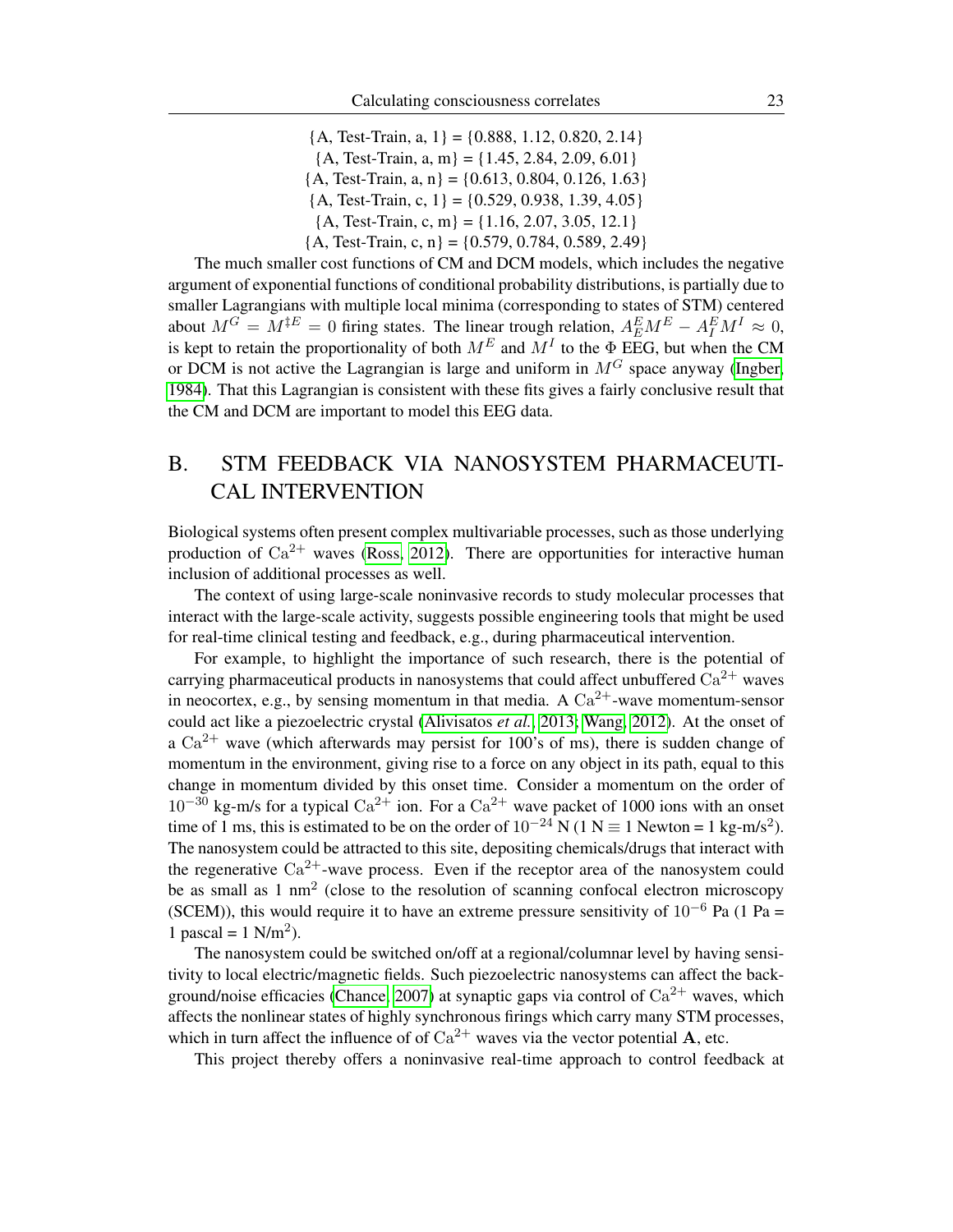multiple scales among piezoelectric nanosystems,  $Ca^{2+}$  waves, and higher informationprocessing levels of STM.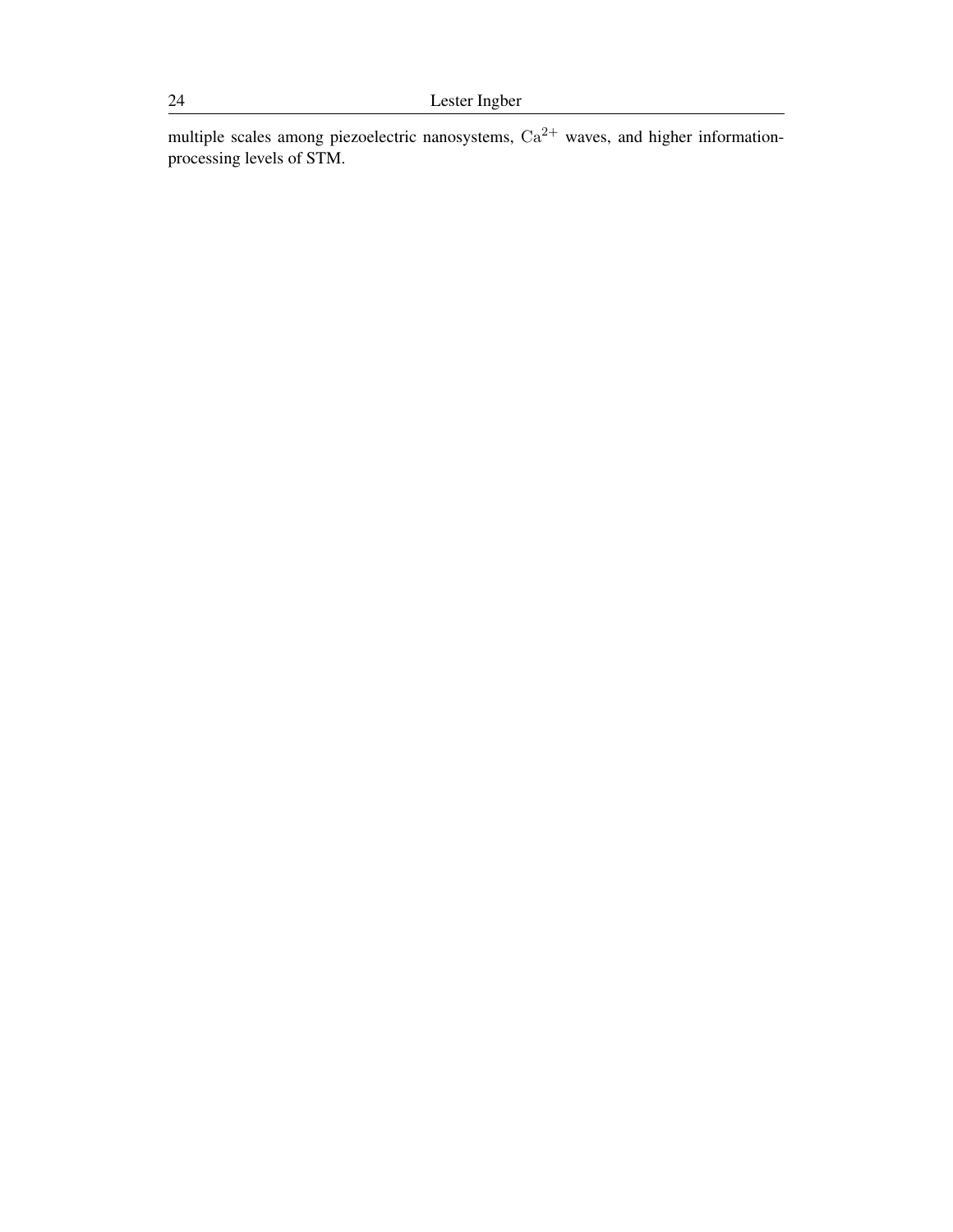# REFERENCES

- <span id="page-25-3"></span>Adam-Vizi, V. (1992). External Ca2+-independent release of neurotransmitters. *Journal of Neurochemistry* 58(2), 395–405.
- <span id="page-25-4"></span>Agulhon, C., Petravicz, J., McMullen, A.B., Sweger, E.J., Minton, S.K., Taves, S.R., Casper, K.B., Fiacco, T.A., McCarthy, K.D. (2008). What is the role of astrocyte calcium in neurophysiology? *Neuron* 59, 932–946.
- <span id="page-25-7"></span>Aharony, A., Gurvitz, S., Tokura, Y., Entin-Wohlman, O., Dattagupta, S. (2012). Partial decoherence in mesoscopic systems. *Physica Scripta* T151, 014018–014025. Available from: URL [http://dx.doi.org/10.1088/0031-8949/2012/T151/](http://dx.doi.org/10.1088/0031-8949/2012/T151/014018) [014018](http://dx.doi.org/10.1088/0031-8949/2012/T151/014018).
- <span id="page-25-8"></span>Alivisatos, A.P., Andrews, A.M., Boyden, E.S., Chun, M., Church, G.M., Deisseroth, K., Donoghue, J.P., Fraser, S.E., Lippincott-Schwartz, J., Looger, L.L., Masmanidis, S., McEuen, P.L., Nurmikko, A.V., Park, H., Peterka, D.S., Reid, C., Roukes, M.L., Scherer, A., Schnitzer, M., Sejnowski, T.J., Shepard, K.L., Tsao, D., Turrigiano, G., Weiss, P.S., Xu, C., Yuste, R., Zhuang, X. (2013). Nanotools for neuroscience and brain activity mapping. *American Chemical Society Nano* 7(3), 1850–1866. Available from: URL <http://dx.doi.org/10.1021/nn401288k>.
- <span id="page-25-1"></span>Anastassiou, C.A., Perin, R., Markram, H., Koch, C. (2011). Ephaptic coupling of cortical neurons. *Nature Neuroscience* 14, 217–223.
- <span id="page-25-5"></span>Araque, A., Navarrete, M. (2010). Glial cells in neuronal network function. *Philosphical Transactions of The Royal Society B* , 2375–2381.
- <span id="page-25-0"></span>Asher, J. (2012). Brain's code for visual working memory deciphered in monkeys NIH-funded study. Technical Report NIH Press Release, NIH, Bethesda, MD. Available from: URL [http://www.nimh.nih.gov/news/science-news/](http://www.nimh.nih.gov/news/science-news/2012/in-sync-brain-waves-hold-memory-of-objects-just-seen.shtml) [2012/in-sync-brain-waves-hold-memory-of-objects-just-seen.](http://www.nimh.nih.gov/news/science-news/2012/in-sync-brain-waves-hold-memory-of-objects-just-seen.shtml) [shtml](http://www.nimh.nih.gov/news/science-news/2012/in-sync-brain-waves-hold-memory-of-objects-just-seen.shtml).
- <span id="page-25-2"></span>Banaclocha, M.A.M., Banaclocha, H.M. (2010). Spontaneous neocortical activity and cognitive functions: A neuron-astroglial bio-magnetic and self-organized process. *Neuro-Quantology* 8(2), 191–199.
- <span id="page-25-6"></span>Bellinger, S. (2005). Modeling calcium wave oscillations in astrocytes. *Neurocomputing* 65(66), 843–850.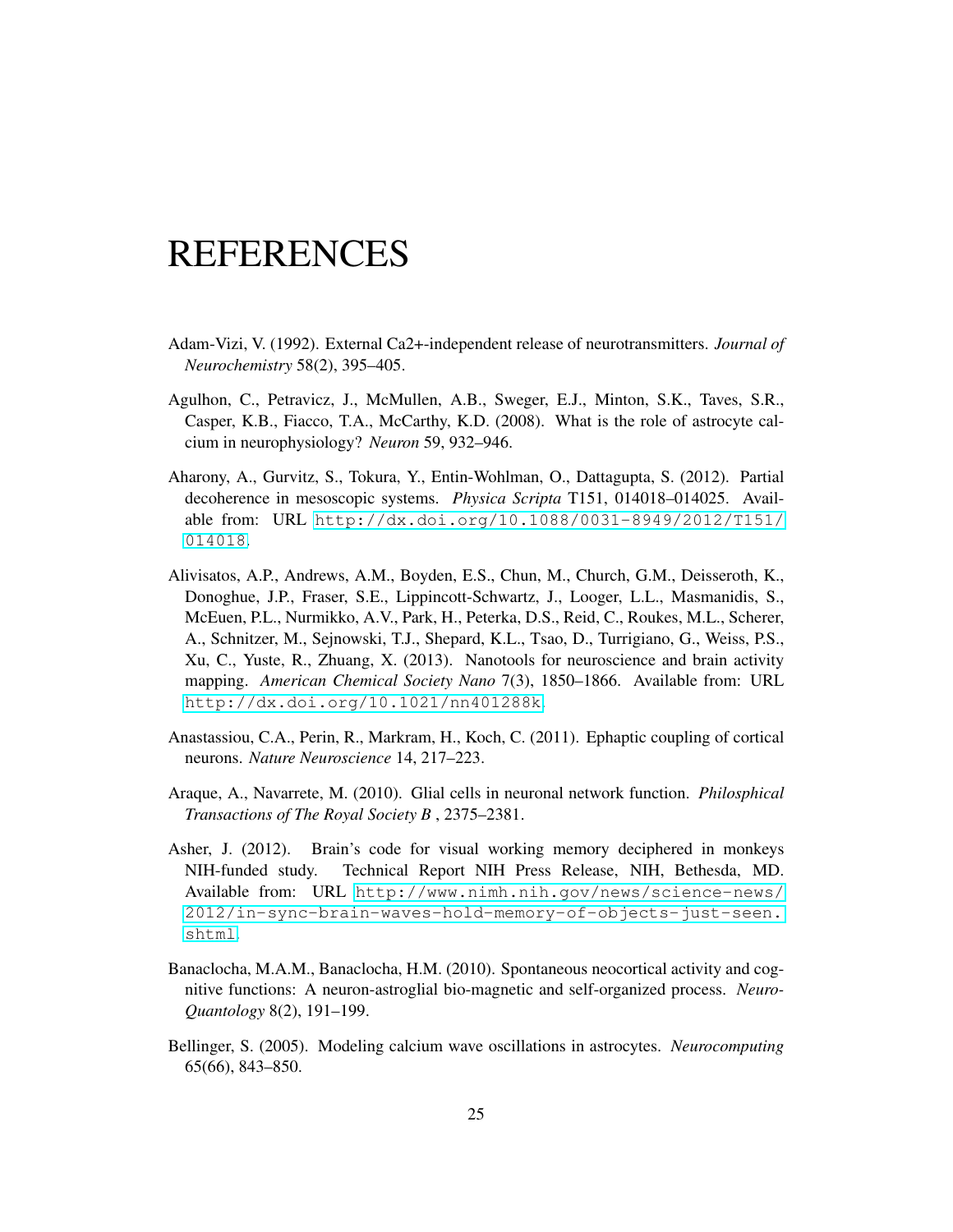- <span id="page-26-10"></span>Benedict, M.G., Kovacs, J., Czirjak, A. (2012). Time dependence of quantum entanglement in the collision of two particles. *Journal of Physics A* 45(085304), 1–8.
- <span id="page-26-11"></span>Bezzi, P., Gundersen, V., Galbete, J.L., Seifert, G., Steinhause, C., Pilati, E., Volterra, A. (2004). Astrocytes contain a vesicular compartment that is competent for regulated exocytosis of glutamate. *Nature Neuroscience* 7(6), 613–20.
- <span id="page-26-5"></span>Bowser, D.N., Khakh, B.S. (2007). Vesicular ATP is the predominant cause of intercellular calcium waves in astrocytes. *Journal of General Physiology* 129(6), 485–491.
- <span id="page-26-12"></span>Briggs, F., Mangun, G.R., Usrey, W.M. (2013). Attention enhances synaptic efficacy and the signal-to-noise ratio in neural circuits. *Nature* 000, 1–5. Available from: URL [http:](http://dx.doi.org/10.1038/nature12276) [//dx.doi.org/10.1038/nature12276](http://dx.doi.org/10.1038/nature12276).
- <span id="page-26-8"></span>Buscemi, F., Bordone, P., Bertoni, A. (2007). Carrier-carrier entanglement and transport resonances in semiconductor quantum dots. *Physical Review B* 76(195317), 1–8.
- <span id="page-26-9"></span>Buscemi, F., Bordone, P., Bertoni, A. (2011). On demand entanglement in double quantum dots via coherent carrier scattering. *New Journal of Physics* 13(013023), 1–19.
- <span id="page-26-2"></span>Buzsaki, G., Anastassiou, C.A., Koch, C. (2012). The origin of extracellular fields and currents–EEG, ECoG, LFP and spikes. *Nature Reviews Neuroscience* 13, 407–420.
- <span id="page-26-13"></span>Chance, F.S. (2007). Receiver operating characteristic (ROC) analysis for characterizing synaptic efficacy. *Journal of Neurophysiology* 97, 1799–1808.
- <span id="page-26-7"></span>Chin, A.W., Prior, J., Rosenbach, R., Caycedo-Soler, F., Huelga, S.F., Plenio, M.B. (2013). The role of non-equilibrium vibrational structures in electronic coherence and recoherence in pigment-protein complexes. *Nature Physics* 9, 113–118. Available from: URL <http://dx.doi.org/10.1038/nphys2515>.
- <span id="page-26-0"></span>Clark, K.B. (2014). Basis for a neuronal version of Grover's quantum algorithm. *Frontiers in Molecular Neuroscience* 7(29), 1–20.
- <span id="page-26-3"></span>Coombes, S., Hinch, R., Timofeeva, Y. (2004). Receptors, sparks and waves in a firediffuse-fire framework for calcium release. *Progress in Biophysics Molecular Biology* 85, 197–216.
- <span id="page-26-6"></span>Davies, P.C.W. (2004). Does quantum mechanics play a non-trivial role in life? *Biosystems* 78, 69–79.
- <span id="page-26-4"></span>Dawson, S.P., Keizer, J., Pearson, J.E. (1999). Fire-diffuse-fire model of dynamics of intracellular calcium waves. *Proceedings National Academy Sciences USA* 96, 6060–6063.
- <span id="page-26-1"></span>de Lima, V.M.F., Piqueira, J.R.C., Hanke, W. (2015). The tight coupling and non-linear relationship between the macroscopic electrical and optical concomitants of electrochemical CNS waves reflect the non-linear dynamics of neural glial propagation. *Open Journal of Biophysics* 5(1), 1–20. Available from: URL [http://dx.doi.org/10.4236/](http://dx.doi.org/10.4236/ojbiphy.2015.51001) [ojbiphy.2015.51001](http://dx.doi.org/10.4236/ojbiphy.2015.51001).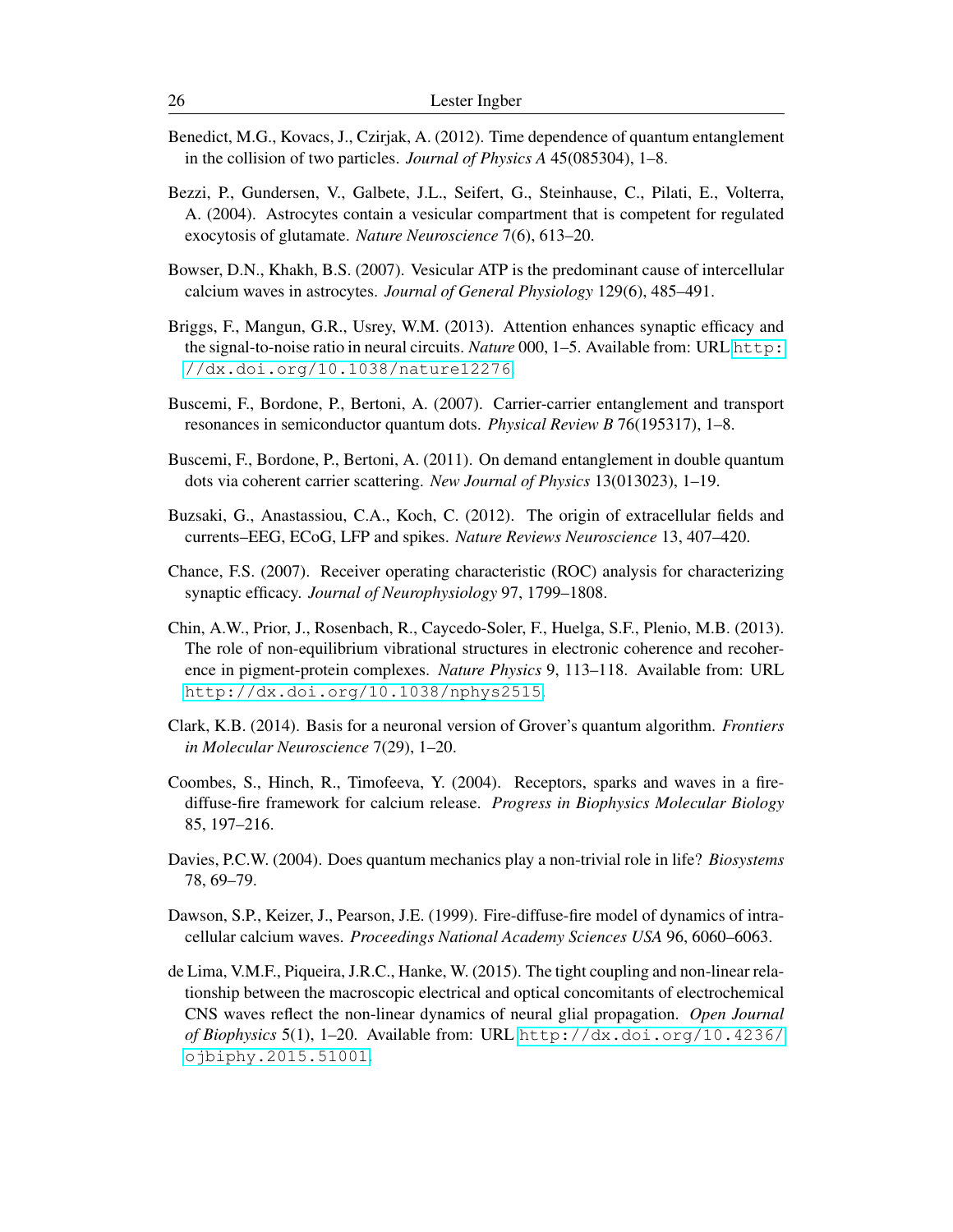- <span id="page-27-7"></span>Facchi, P., Lidar, D.A., Pascazio, S. (2004). Unification of dynamical decoupling and the quantum zeno effect. *Physical Review A* 69(032314), 1–6.
- <span id="page-27-8"></span>Facchi, P., Pascazio, S. (2008). Quantum zeno dynamics: mathematical and physical aspects. *Journal of Physics A* 41(493001), 1–45.
- <span id="page-27-2"></span>Feynman, R.P. (1961). *Quantum Electrodynamics*. W.A. Benjamin, New York.
- <span id="page-27-3"></span>Feynman, R.P., Leighton, R.B., Sands, M. (1964). *The Feynman Lectures on Physics*. Addison-Wesley, Reading, MA.
- <span id="page-27-5"></span>Fleming, G.R., Huelga, S.F., Plenio, M.B. (2011). Focus on quantum effects and noise in biomolecules. *New Journal of Physics* 13, 1–5. Available from: URL [http://dx.](http://dx.doi.org/10.1088/1367-2630/13/11/115002) [doi.org/10.1088/1367-2630/13/11/115002](http://dx.doi.org/10.1088/1367-2630/13/11/115002).
- <span id="page-27-12"></span>Franklin, A. (2013). *Shifting Standards: Experiments in Particle Physics in the Twentieth Century*. U Pittsburgh Press, Pittsburgh, PA.
- <span id="page-27-13"></span>Franklin, A. (2014). The missing piece of the puzzle: the discovery of the higgs boson. *Synthese* September, 1–16. Available from: URL [http://dx.doi.org/10.1007/](http://dx.doi.org/10.1007/s11229-014-0550-y) [s11229-014-0550-y](http://dx.doi.org/10.1007/s11229-014-0550-y).
- <span id="page-27-9"></span>Giacosa, G., Pagliara, G. (2014). Quantum zeno effect by general measurements. *Physical Review A* 052107, 1–5.
- <span id="page-27-14"></span>Gibson, S. (2014). The mechanism of short-term memory: Calculating the top-down activities of the brain. Technical Report XSEDE News Archive, XSEDE, Urbana, IL. Available from: URL [https://www.xsede.org/](https://www.xsede.org/mechanism-of-short-term-memory) [mechanism-of-short-term-memory](https://www.xsede.org/mechanism-of-short-term-memory).
- <span id="page-27-11"></span>Giuliani, G. (2010). Vector potential, electromagnetic induction and 'physical meaning'. *European Journal of Physics* 31(4), 871–880.
- <span id="page-27-4"></span>Goldstein, H. (1980). *Classical Mechanics, 2nd ed*. Addison Wesley, Reading, MA.
- <span id="page-27-0"></span>Hameroff, S., Penrose, R. (2013). Consciousness in the universe: A review of the 'Orch OR' theory. *Physics of Life Reviews* 403, 1–40. Available from: URL [http://dx.](http://dx.doi.org/10.1016/j.plrev.2013.08.002) [doi.org/10.1016/j.plrev.2013.08.002](http://dx.doi.org/10.1016/j.plrev.2013.08.002).
- <span id="page-27-1"></span>Han, X., Chen, M., Wang, F., Windrem, M., Wang, S., Shanz, S., Xu, Q., Oberheim, N.A., Bekar, L., Betstadt, S., Silva, A.J., Takano, T., Goldman, S.A., Nedergaard, M. (2013). Forebrain engraftment by human glial progenitor cells enhances synaptic plasticity and learning in adult mice. *Cell Stem Cell* 12(3), 342–353.
- <span id="page-27-10"></span>Harshman, N.L., Singh, P. (2008). Entanglement mechanisms in one-dimensional potential scattering. *Journal of Physics A* 41(155304), 1–12.
- <span id="page-27-6"></span>Hartmann, L., Dur, W., Briegel, H.J. (2006). Steady-state entanglement in open and noisy quantum systems. *Physical Review A* 74(5), 052304–052308. Available from: URL <http://dx.doi.org/10.1103/PhysRevA.74.052304>.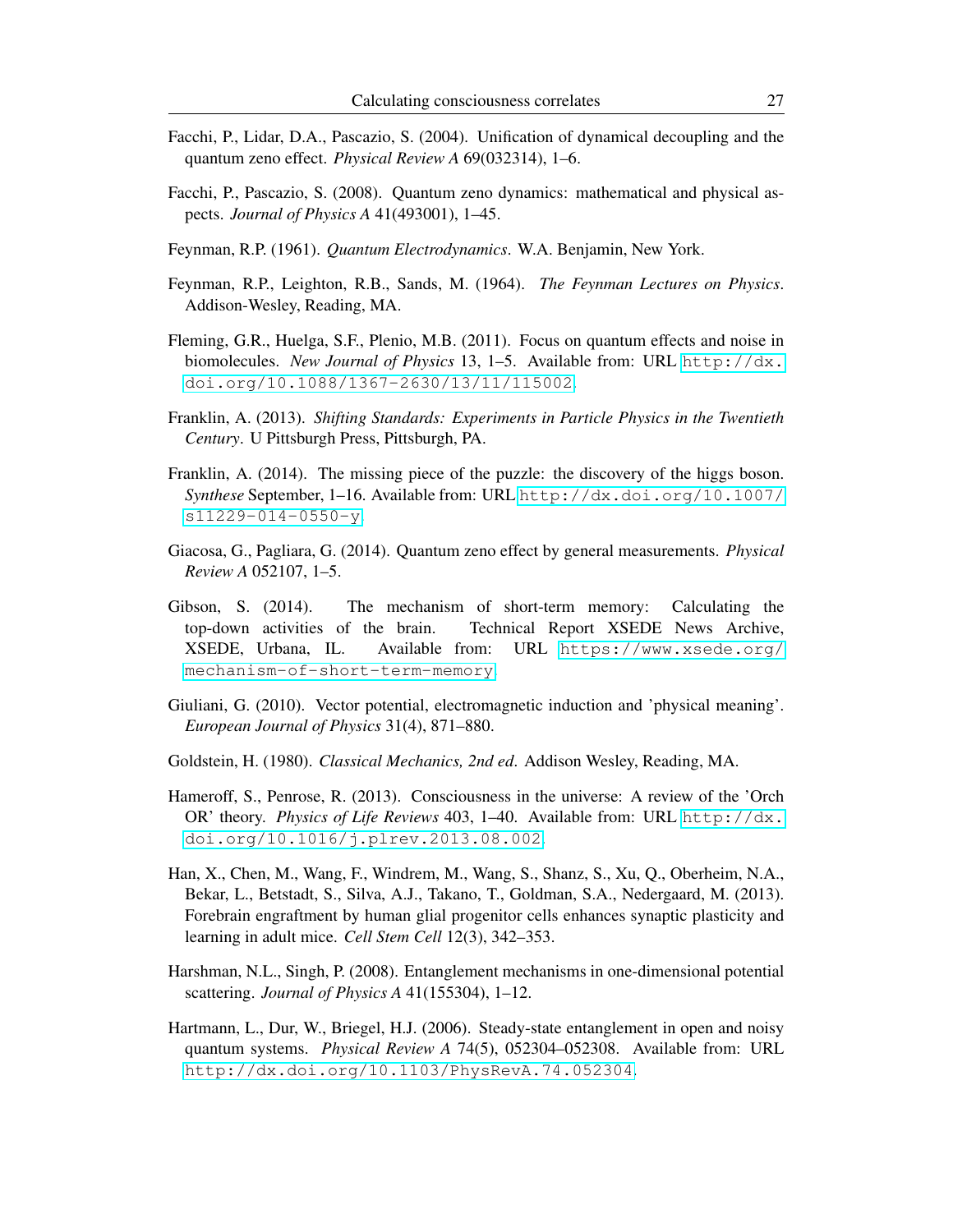- <span id="page-28-10"></span>Hodgkin, A.L., Huxley, A.F. (1952). A quantitative description of membrane current and its application to conduction and excitation in nerve. *Journal of Physiology* 117(4), 500– 544.
- <span id="page-28-11"></span>Ingber, L. (1968). Nuclear forces. *Physical Review* 174, 1250–1263. Available from: URL [http://www.ingber.com/nuclear68\\_forces.pdf](http://www.ingber.com/nuclear68_forces.pdf).
- <span id="page-28-0"></span>Ingber, L. (1982). Statistical mechanics of neocortical interactions. i. basic formulation. *Physica D* 5, 83–107. Available from: URL [http://www.ingber.com/smni82\\_](http://www.ingber.com/smni82_basic.pdf) [basic.pdf](http://www.ingber.com/smni82_basic.pdf).
- <span id="page-28-1"></span>Ingber, L. (1983). Statistical mechanics of neocortical interactions. dynamics of synaptic modification. *Physical Review A* 28, 395–416. Available from: URL [http://www.](http://www.ingber.com/smni83_dynamics.pdf) [ingber.com/smni83\\_dynamics.pdf](http://www.ingber.com/smni83_dynamics.pdf).
- <span id="page-28-2"></span>Ingber, L. (1984). Statistical mechanics of neocortical interactions. derivation of shortterm-memory capacity. *Physical Review A* 29, 3346–3358. Available from: URL [http:](http://www.ingber.com/smni84_stm.pdf) [//www.ingber.com/smni84\\_stm.pdf](http://www.ingber.com/smni84_stm.pdf).
- <span id="page-28-3"></span>Ingber, L. (1985). Statistical mechanics of neocortical interactions: Stability and duration of the 7+-2 rule of short-term-memory capacity. *Physical Review A* 31, 1183–1186. Available from: URL [http://www.ingber.com/smni85\\_stm.pdf](http://www.ingber.com/smni85_stm.pdf).
- <span id="page-28-5"></span>Ingber, L. (1989). Very fast simulated re-annealing. *Mathematical Computer Modelling* 12(8), 967–973. Available from: URL [http://www.ingber.com/asa89\\_vfsr.](http://www.ingber.com/asa89_vfsr.pdf) [pdf](http://www.ingber.com/asa89_vfsr.pdf).
- <span id="page-28-8"></span>Ingber, L. (1991). Statistical mechanics of neocortical interactions: A scaling paradigm applied to electroencephalography. *Physical Review A* 44(6), 4017–4060. Available from: URL [http://www.ingber.com/smni91\\_eeg.pdf](http://www.ingber.com/smni91_eeg.pdf).
- <span id="page-28-6"></span>Ingber, L. (1993). Adaptive simulated annealing (ASA). Technical Report Global optimization C-code, Caltech Alumni Association, Pasadena, CA. Available from: URL <http://www.ingber.com/#ASA-CODE>.
- <span id="page-28-4"></span>Ingber, L. (1994). Statistical mechanics of neocortical interactions: Path-integral evolution of short-term memory. *Physical Review E* 49(5B), 4652–4664. Available from: URL [http://www.ingber.com/smni94\\_stm.pdf](http://www.ingber.com/smni94_stm.pdf).
- <span id="page-28-9"></span>Ingber, L. (1996). Canonical momenta indicators of financial markets and neocortical EEG. In Amari, S.I., Xu, L., King, I., Leung, K.S. (Eds.), *Progress in Neural Information Processing*, Springer, New York. 777–784. Invited paper to the 1996 International Conference on Neural Information Processing (ICONIP'96), Hong Kong, 24-27 September 1996. ISBN 981-3083-05-0. Available from: URL [http://www.ingber.com/](http://www.ingber.com/markets96_momenta.pdf) [markets96\\_momenta.pdf](http://www.ingber.com/markets96_momenta.pdf).
- <span id="page-28-7"></span>Ingber, L. (1997a). Statistical mechanics of neocortical interactions: Applications of canonical momenta indicators to electroencephalography. *Physical Review E* 55(4), 4578– 4593. Available from: URL [http://www.ingber.com/smni97\\_cmi.pdf](http://www.ingber.com/smni97_cmi.pdf).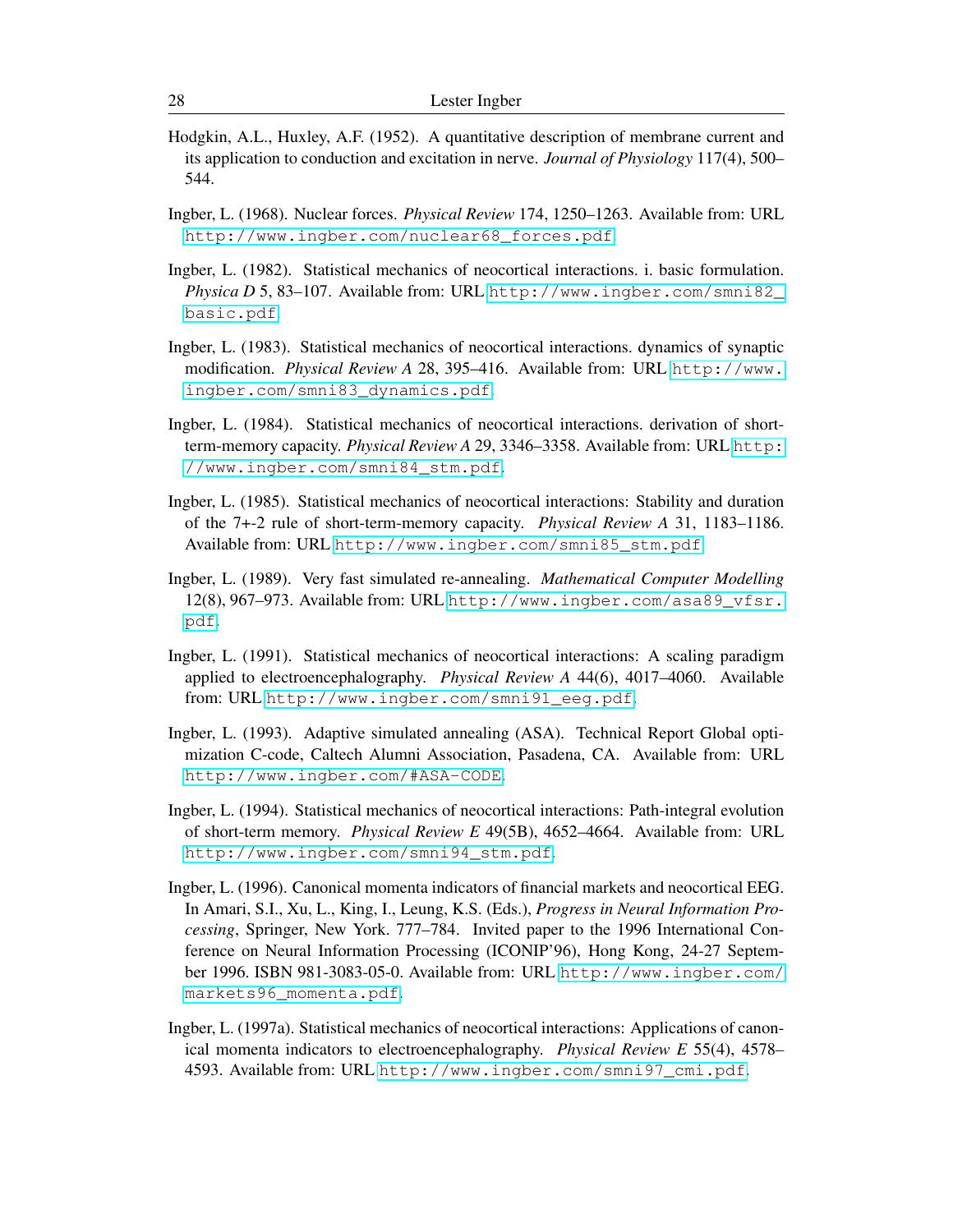- <span id="page-29-7"></span>Ingber, L. (1997b). *EEG Database*. UCI Machine Learning Repository, Irvine, CA. Available from: URL [http://archive.ics.uci.edu/ml/datasets/EEG+](http://archive.ics.uci.edu/ml/datasets/EEG+Database) [Database](http://archive.ics.uci.edu/ml/datasets/EEG+Database).
- <span id="page-29-8"></span>Ingber, L. (1998). Statistical mechanics of neocortical interactions: Training and testing canonical momenta indicators of EEG. *Mathematical Computer Modelling* 27(3), 33– 64. Available from: URL [http://www.ingber.com/smni98\\_cmi\\_test.pdf](http://www.ingber.com/smni98_cmi_test.pdf).
- <span id="page-29-2"></span>Ingber, L. (2000). High-resolution path-integral development of financial options. *Physica A* 283(3-4), 529–558. Available from: URL [http://www.ingber.com/](http://www.ingber.com/markets00_highres.pdf) [markets00\\_highres.pdf](http://www.ingber.com/markets00_highres.pdf).
- <span id="page-29-10"></span>Ingber, L. (2009). Statistical mechanics of neocortical interactions: Portfolio of physiological indicators. *The Open Cybernetics Systemics Journal* 3(14), 13–26. Available from: URL <http://dx.doi.org/10.2174/1874110X00903010013>.
- <span id="page-29-0"></span>Ingber, L. (2011). Computational algorithms derived from multiple scales of neocortical processing. In Pereira, Jr., A., Massad, E., Bobbitt, N. (Eds.), *Pointing at Boundaries: Integrating Computation and Cognition on Biological Grounds*, Springer, New York. 1–13. Invited Paper. Available from: URL [http://dx.doi.org/10.1007/](http://dx.doi.org/10.1007/s12559-011-9105-4) [s12559-011-9105-4](http://dx.doi.org/10.1007/s12559-011-9105-4).
- <span id="page-29-1"></span>Ingber, L. (2012a). Columnar EEG magnetic influences on molecular development of shortterm memory. In Kalivas, G., Petralia, S.F. (Eds.), *Short-Term Memory: New Research*, Nova, Hauppauge, NY. 37–72. Invited Paper. Available from: URL [http://www.](http://www.ingber.com/smni11_stm_scales.pdf) [ingber.com/smni11\\_stm\\_scales.pdf](http://www.ingber.com/smni11_stm_scales.pdf).
- <span id="page-29-4"></span>Ingber, L. (2012b). Influence of macrocolumnar EEG on ca waves. *Current Progress Journal* 1(1), 4–8. Available from: URL [http://www.ingber.com/smni12\\_](http://www.ingber.com/smni12_vectpot.pdf) [vectpot.pdf](http://www.ingber.com/smni12_vectpot.pdf).
- <span id="page-29-5"></span>Ingber, L. (2012c). Adaptive simulated annealing. In Oliveira, Jr., H.A., Petraglia, A., Ingber, L., Machado, M.A.S., Petraglia, M.R. (Eds.), *Stochastic global optimization and its applications with fuzzy adaptive simul ated annealing*, Springer, New York. 33–61. Available from: URL <http://dx.doi.org/10.1007/978-3-642-27479-4>.
- <span id="page-29-6"></span>Ingber, L., Chen, C., Mondescu, R.P., Muzzall, D., Renedo, M. (2001). Probability tree algorithm for general diffusion processes. *Physical Review E* 64(5), 056702–056707. Available from: URL [http://www.ingber.com/path01\\_pathtree.pdf](http://www.ingber.com/path01_pathtree.pdf).
- <span id="page-29-9"></span>Ingber, L., Mondescu, R.P. (2001). Optimization of trading physics models of markets. *IEEE Transactions Neural Networks* 12(4), 776–790. Invited paper for special issue on Neural Networks in Financial Engineering. Available from: URL [http://www.](http://www.ingber.com/markets01_optim_trading.pdf) [ingber.com/markets01\\_optim\\_trading.pdf](http://www.ingber.com/markets01_optim_trading.pdf).
- <span id="page-29-3"></span>Ingber, L., Nunez, P.L. (1995). Statistical mechanics of neocortical interactions: High resolution path-integral calculation of short-term memory. *Physical Review E* 51(5), 5074– 5083. Available from: URL [http://www.ingber.com/smni95\\_stm.pdf](http://www.ingber.com/smni95_stm.pdf).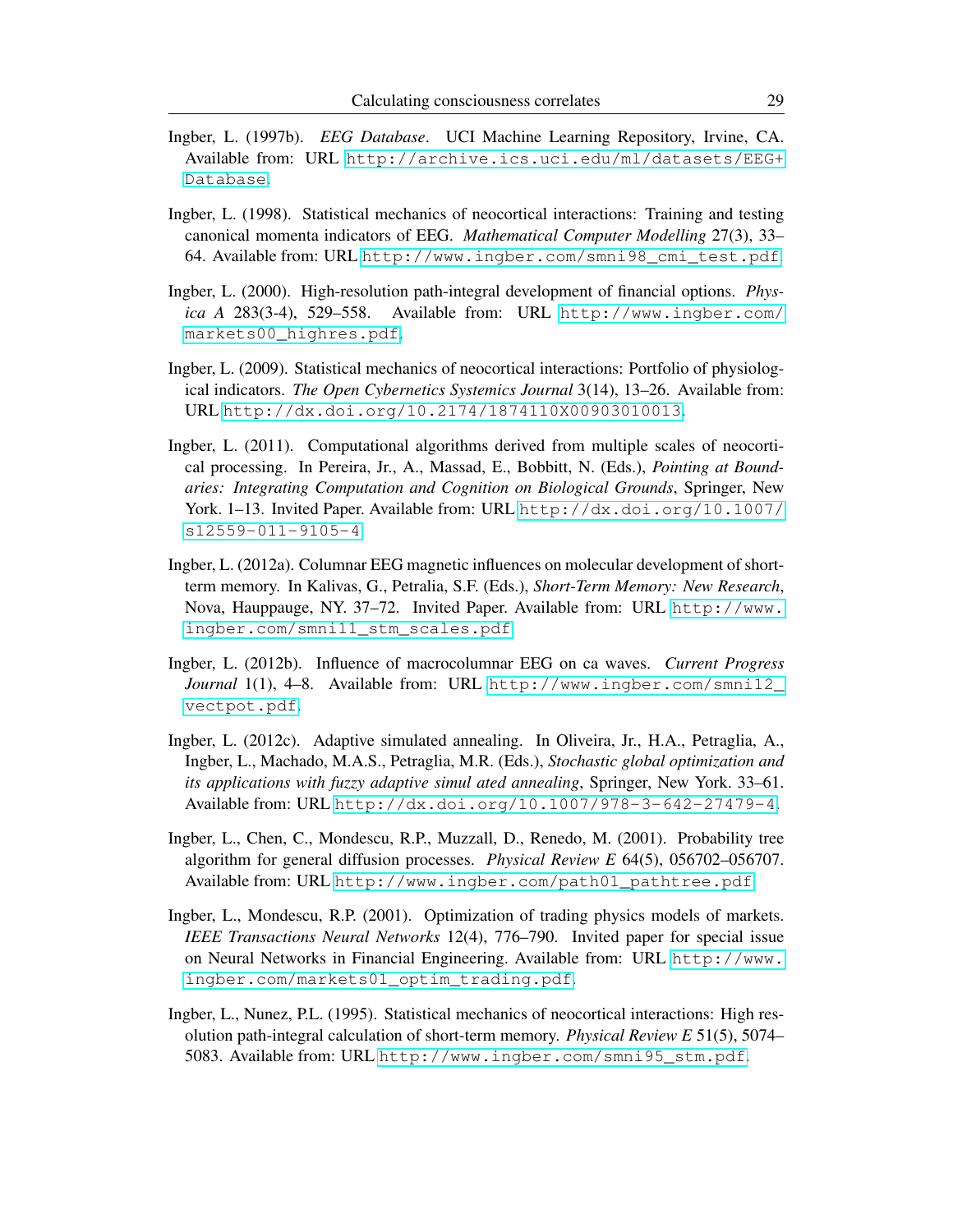- <span id="page-30-7"></span>Ingber, L., Nunez, P.L. (2010). Neocortical dynamics at multiple scales: EEG standing waves, statistical mechanics, and physical analogs. *Mathematical Biosciences* 229, 160– 173. Available from: URL [http://www.ingber.com/smni10\\_multiple\\_](http://www.ingber.com/smni10_multiple_scales.pdf) [scales.pdf](http://www.ingber.com/smni10_multiple_scales.pdf).
- <span id="page-30-0"></span>Ingber, L., Pappalepore, M., Stesiak, R.R. (2014). Electroencephalographic field influence on calcium momentum waves. *Journal of Theoretical Biology* 343, 138–153. Available from: URL <http://dx.doi.org/10.1016/j.jtbi.2013.11.002>.
- <span id="page-30-2"></span>Jackson, J.D. (1962). *Classical Electrodynamics*. Wiley & Sons, New York.
- <span id="page-30-6"></span>Keener, J.P. (2006). Stochastic calcium oscillations. *Mathematical Medicine and Biology* 23(1), 1–25.
- <span id="page-30-1"></span>Kouider, S. (2009). Neurobiological theories of consciousness. In Banks, W. (Ed.), *Encyclopedia of Consciousness*, Elsevier, New York, NY. 87–100.
- <span id="page-30-9"></span>Kudela, P., Bergey, G.K., Franaszczuk, P.J. (2009). Calcium involvement in regulation of neuronal bursting in disinhibited neuronal networks: Insights from calcium studies in a spherical cell model. *Biophysical Journal* 97(12), 3065–3074.
- <span id="page-30-4"></span>Kuga, N., Sasaki, T., Takahara, Y., Matsuki, N., Ikegaya, Y. (2011). Large-scale calcium waves traveling through astrocytic networks in vivo. *Journal of Neuroscience* 31(7), 2607–2614.
- <span id="page-30-3"></span>Kumar, A., Rotter, S., Aertsen, A. (2010). Spiking activity propagation in neuronal networks: reconciling different perspectives on neural coding. *Nature Reviews Neuroscience* 11(9), 615–627.
- <span id="page-30-8"></span>Langouche, F., Roekaerts, D., Tirapegui, E. (1982). *Functional Integration and Semiclassical Expansions*. Reidel, Dordrecht, The Netherlands.
- <span id="page-30-11"></span>Larter, R., Craig, M.G. (2005). Glutamate-induced glutamate release: A proposed mechanism for calcium bursting in astrocytes. *Chaos* 15(4), 047511–047521. Available from: URL <http://dx.doi.org/10.1063/1.2102467>.
- <span id="page-30-12"></span>Lavrentovich, M., Hemkin, S. ((2008)). A mathematical model of spontaneous calcium(II) oscillations in astrocytes. *Journal of Theoretical Biology* 251, 553–560.
- <span id="page-30-5"></span>Lee, H.S., Ghetti, A., Pinto-Duarte, A., Wang, X., Dziewczapolski, G., Galimi, F., Huitron-Resendiz, S., Pina-Crespo, J.C., Roberts, A.J., Verma, I.M., Sejnowski, T.J., Heinemann, S.F. (2014). Astrocytes contribute to gamma oscillations and recognition memory. *Proceedings of the National Academy of Sciences* (in press). Available from: URL <http://dx.doi.org/10.1073/pnas.1410893111>.
- <span id="page-30-10"></span>Li, Y.X., Rinzel, J. (1994). Equations for InsP3 receptor-mediated [Ca2+]i oscillations derived from a detailed kinetic model: A hodgkin-huxley like formalism. *Journal of Theoretical Biology* 166(4), 461–473.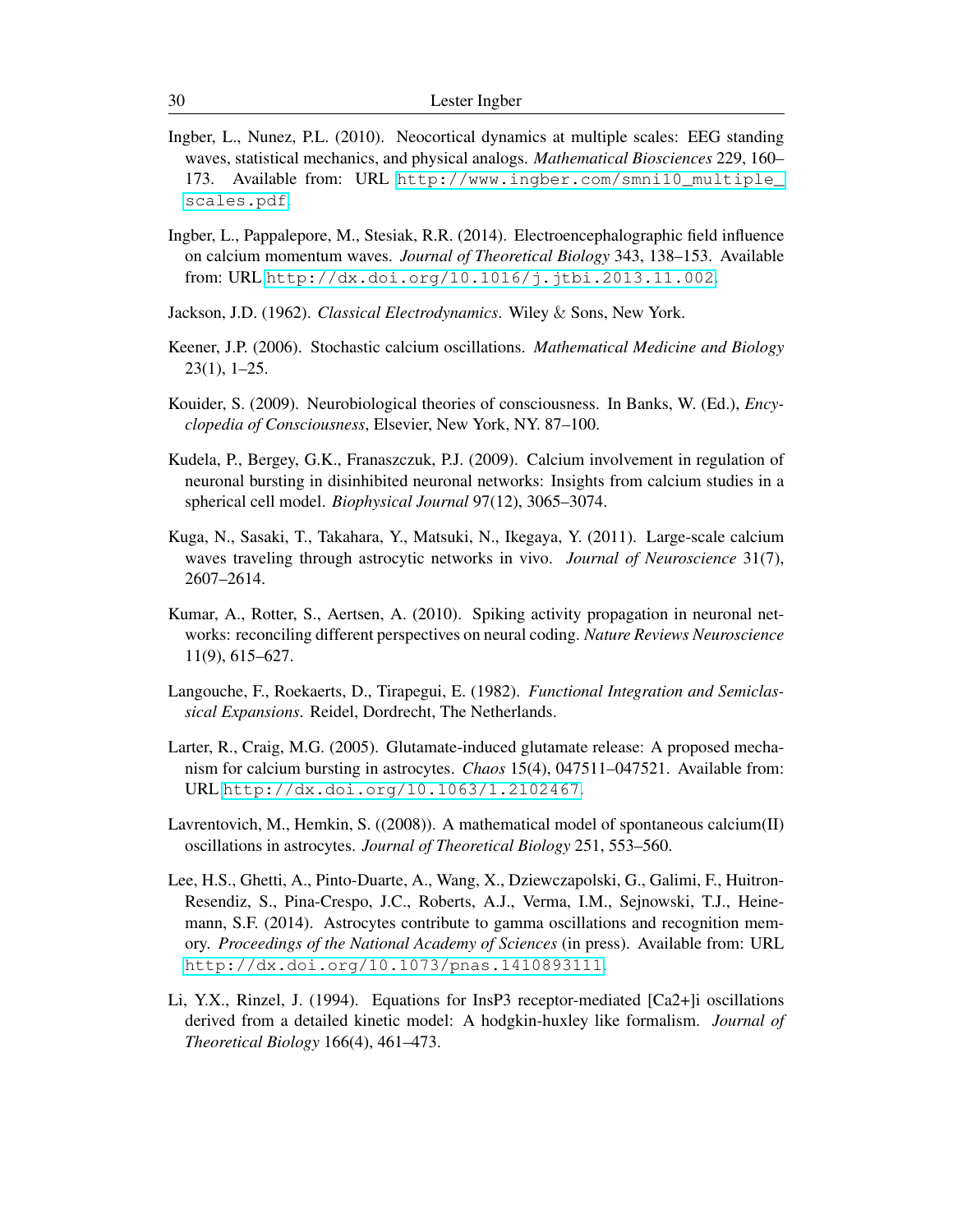- <span id="page-31-3"></span>Liebe, S., Hoerzer, G.M., Logothetis, N.K., Rainer, G. (2012). Theta coupling between V4 and prefrontal cortex predicts visual short-term memory performance. *Nature Neuroscience* 15, 456–462. Available from: URL [http://dx.doi.org/10.1038/nn.](http://dx.doi.org/10.1038/nn.3038) [3038](http://dx.doi.org/10.1038/nn.3038).
- <span id="page-31-12"></span>Litterman, R., Winkelmann, K. (1998). Estimating covariance matrices. Technical Report Report, Goldman Sachs, New York.
- <span id="page-31-7"></span>Lloyd, S. (2011). Quantum coherence in biological systems. *Journal of Physics* 302(1), 1–5. Available from: URL [http://dx.doi.org/10.1088/1742-6596/302/](http://dx.doi.org/10.1088/1742-6596/302/1/012037) [1/012037](http://dx.doi.org/10.1088/1742-6596/302/1/012037).
- <span id="page-31-10"></span>Manita, S., Miyazaki, S., Ross, W.N. (2011). Synaptically activated Ca2+ waves and NMDA spikes locally suppress voltage-dependent Ca2+ signalling in rat pyramidal cell dendrites. *Journal of Physiology* 589(20), 4903–4920. Available from: URL <http://dx.doi.org/10.1113/jphysiol.2011.216564>.
- <span id="page-31-0"></span>McFadden, J. (2007). Conscious electromagnetic field theory. *NeuroQuantology* 5(3), 262– 270.
- <span id="page-31-9"></span>Miller, W.H. (2006). Including quantum effects in the dynamics of complex (i.e., large) molecular systems. *Journal of Chemical Physics* 125(13), 1–8.
- <span id="page-31-11"></span>Mountcastle, V.B., Andersen, R.A., Motter, B.C. (1981). The influence of attentive fixation upon the excitability of the light-sensitive neurons of the posterior parietal cortex. *Journal of Neuroscience* 1, 1218–1235.
- <span id="page-31-6"></span>Mukherjee, S., Chakrabarti, B.K. (2014). Multivariable optimization: Quantum annealing & computation. Technical Report arXiv:1408.3262v1 [cond-mat.stat-mech], Saha Institute Nuclear Physics, Kolkata, India.
- <span id="page-31-4"></span>Murakami, S., Okada, Y. (2006). Contributions of principal neocortical neurons to magnetoencephalography and electroencephalography signals. *Journal of Physiology* 575(3), 925–936.
- <span id="page-31-2"></span>Nacia, L., Cusacka, R., Anellob, M., Owena, A.M. (2014). A common neural code for similar conscious experiences in different individuals. *Proceedings of the National Academy of Sciences* 111(39), 14277–14282.
- <span id="page-31-8"></span>Nunez, P.L. (1981). *Electric Fields of the Brain: The Neurophysics of EEG*. Oxford University Press, London.
- <span id="page-31-1"></span>Nunez, P.L., Srinivasan, R. (2006a). A theoretical basis for standing and traveling brain waves measured with human EEG with implications for an integrated consciousness. *Clinical Neurophysiology* 117, 2424–2435.
- <span id="page-31-5"></span>Nunez, P.L., Srinivasan, R. (2006b). *Electric Fields of the Brain: The Neurophysics of EEG, 2nd Ed*. Oxford University Press, London.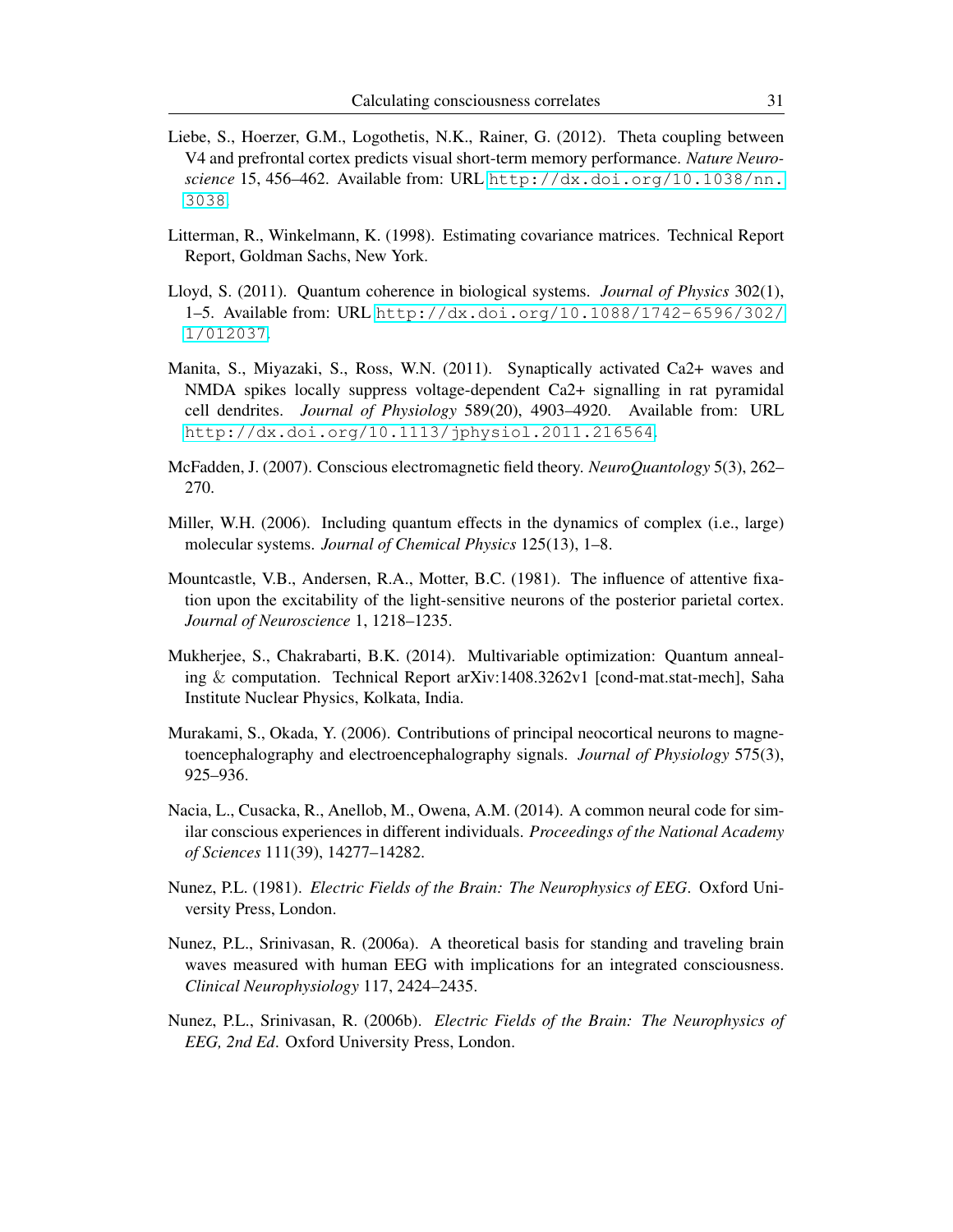- <span id="page-32-3"></span>Nunez, P.L., Srinivasan, R. (2010). Scale and frequency chauvinism in brain dynamics: too much emphasis on gamma band oscillations. *Brain. Struct. Funct.* 215(2), 67–71.
- <span id="page-32-4"></span>Nunez, P.L., Srinivasan, R., Ingber, L. (2013). Theoretical and experimental electrophysiology in human neocortex: Multiscale correlates of conscious experience. In Pesenson, M.M. (Ed.), *Multiscale Analysis and Nonlinear Dynamics: From genes to the brain*, Wiley, New York. 149–178. Available from: URL [http://dx.doi.org/10.1002/](http://dx.doi.org/10.1002/9783527671632.ch06) [9783527671632.ch06](http://dx.doi.org/10.1002/9783527671632.ch06).
- <span id="page-32-10"></span>Nyman, G. (2014). Computational methods of quantum reaction dynamics. *International Journal of Quantum Chemistry* in-press, 1–16. Available from: URL [http://dx.](http://dx.doi.org/10.1002/qua.24661) [doi.org/10.1002/qua.24661](http://dx.doi.org/10.1002/qua.24661).
- <span id="page-32-6"></span>Patel, A.B., Rothman, D.L., Cline, G.W., Behard, K.L. (2001). Glutamine is the major precursor for GABA synthesis in rat neocortex in vivo following acute GABA-transaminase inhibition. *Brain Research* 919(2), 207–220.
- <span id="page-32-1"></span>Pereira, Jr., A., Furlan, F.A. (2009). On the role of synchrony for neuron-astrocyte interactions and perceptual conscious processing. *Journal of Biological Physics* 35(4), 465–480.
- <span id="page-32-13"></span>Perlman, G., Horan, F.L. (1986). Report on STAT release 5.1 data analysis programs for UNIX and MSDOS. *Behavior Research Methods, Instruments,* & *Computers* 18(2), 168– 176. Available from: URL [http://oldwww.acm.org/perlman/stat/doc/](http://oldwww.acm.org/perlman/stat/doc/stats.htm) [stats.htm](http://oldwww.acm.org/perlman/stat/doc/stats.htm).
- <span id="page-32-12"></span>Pessoa, L. (2013). *The Cognitive-Emotional Brain*. MIT Press, Cambridge, MA.
- <span id="page-32-2"></span>Quiroga, R.Q., Fried, I., Koch, C. (2013). Brain cells for grandmother. *Scientific American* 308, 30–35.
- <span id="page-32-9"></span>Rego, L.G.C., Santos, L.F., Batista, V.S. (2009). Coherent control of quantum dynamics with sequences of unitary phase-kick pulses. *Annual Review of Physical Chemistry* 60, 293–320.
- <span id="page-32-8"></span>Reyes, R.C., Parpura, V. (2009). The trinity of Ca2+ sources for the exocytotic glutamate release from astrocytes. *Neurochemistry International* 55(3), 1–14.
- <span id="page-32-5"></span>Ross, W.N. (2012). Understanding calcium waves and sparks in central neurons. *Nature Reviews Neuroscience* 13, 157–168.
- <span id="page-32-0"></span>Salazar, R.F., Dotson, N.M., Bressler, S.L., Gray, C.M. (2012). Content-specific frontoparietal synchronization during visual working memory. *Science* 338(6110), 1097–1100. Available from: URL <http://dx.doi.org/10.1126/science.1224000>.
- <span id="page-32-7"></span>Semon, M.D., Taylor, J.R. (1996). Thoughts on the magnetic vector potential. *American Journal of Physics* 64(11), 1361–1369.
- <span id="page-32-11"></span>Sharma, G., Vijayaraghavan, S. (2003). Modulation of presynaptic store calcium induces release of glutamate and postsynaptic firing. *Neuron* 38(6), 929–939.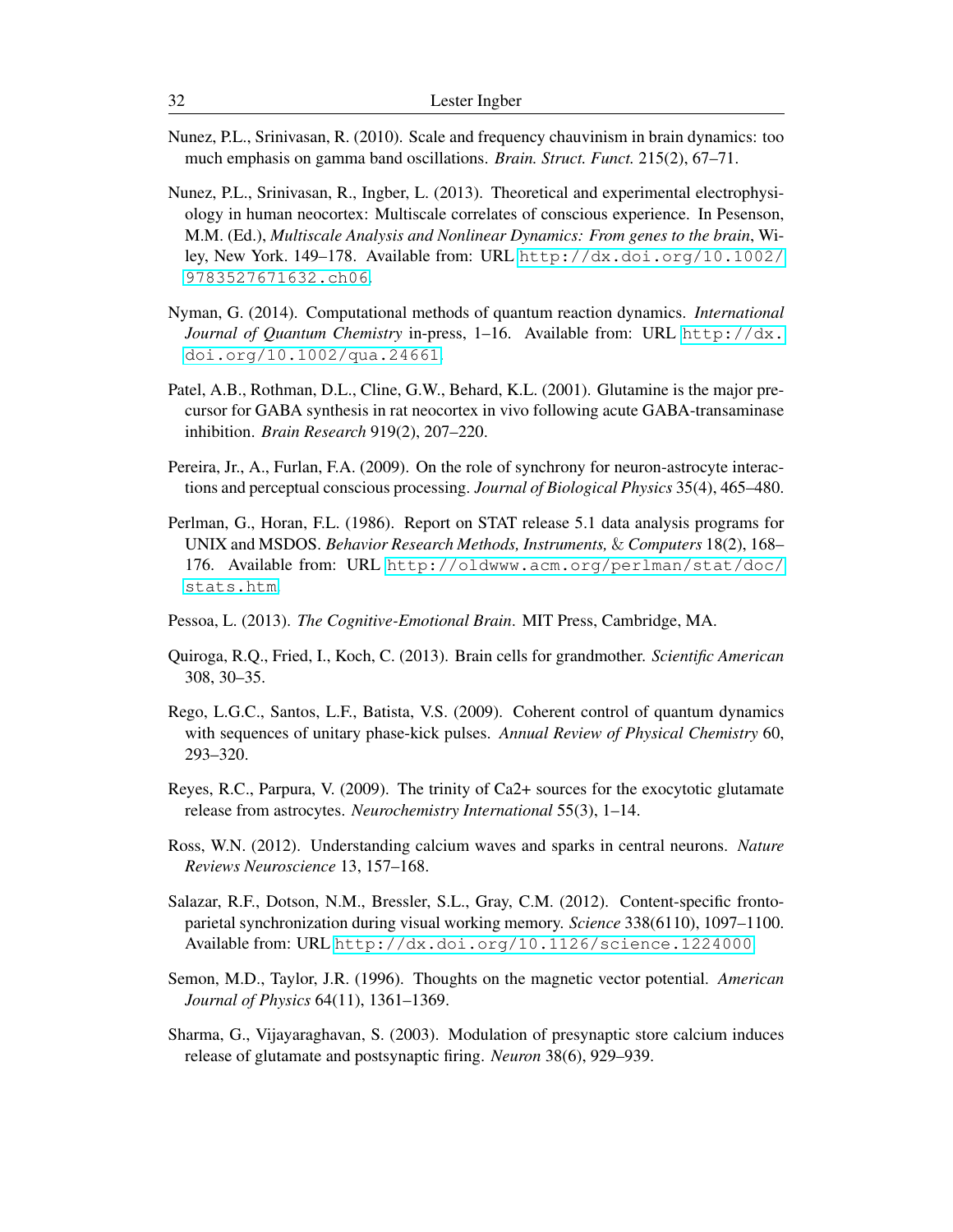- <span id="page-33-1"></span>Silberstein, R.N. (1995). Neuromodulation of neocortical dynamics. In Nunez, P.L. (Ed.), *Neocortical Dynamics and Human EEG Rhythms*, Oxford University Press, New York, NY. 628–681.
- <span id="page-33-6"></span>Srinivasan, R., Winter, W.R., Ding, J., Nunez, P.L. (2007). EEG and MEG coherence: measures of functional connectivity at distinct spatial scales of neocortical dynamics. *Journal Neuroscience Methods* 166(1), 41–52. Available from: URL [http://www.](http://www.ncbi.nih.gov/pmc/articles/PMC2151962/) [ncbi.nih.gov/pmc/articles/PMC2151962/](http://www.ncbi.nih.gov/pmc/articles/PMC2151962/).
- <span id="page-33-2"></span>Stanley, G.B. (2013). Reading and writing the neural code. *Nature* 16(3), 259–263.
- <span id="page-33-7"></span>Stapp, H.P. (1993). *Mind, Matter and Quantum Mechanics*. Springer-Verlag, New York.
- <span id="page-33-0"></span>Stiefel, K.M., Merrifield, A., Holcombe, A.O. (2014). The claustrums proposed role in consciousness is supported by the effect and target localization of salvia divinorum. *Frontiers in Integrative Neuroscience* 8(20), 1–7. Available from: URL [http:](http://journal.frontiersin.org/Journal/10.3389/fnint.2014.00020) [//journal.frontiersin.org/Journal/10.3389/fnint.2014.00020](http://journal.frontiersin.org/Journal/10.3389/fnint.2014.00020).
- <span id="page-33-3"></span>Sun, W., McConnell, E., Pare, J.F., Xu, Q., Chen, M., Peng, W., Lovatt, D., Han, X., Smith, Y., Nedergaard, M. (2013). Glutamate-dependent neuroglial calcium signaling differs between young and adult brain. *Science* 339(6116), 152–153. Available from: URL <http://dx.doi.org/10.1126/science.1233208>.
- <span id="page-33-9"></span>The-CMS-Collaboration (2014). Evidence for the direct decay of the 125 GeV higgs boson to fermions. *Nature Physics* 10(8), 557–560. Available from: URL [http://dx.doi.](http://dx.doi.org/10.1038/nphys3005) [org/10.1038/nphys3005](http://dx.doi.org/10.1038/nphys3005).
- <span id="page-33-5"></span>Tollaksen, J., Aharonov, Y., Casher, A., Kaufherr, T., Nussinov, S. (2010). Quantum interference experiments, modular variables and weak measurements. *New Journal of Physics* 12(013023), 1–29.
- <span id="page-33-10"></span>Towns, J., Cockerill, T., Dahan, M., Foster, I., Gaither, K., Grimshaw, A., Hazlewood, V., Lathrop, S., Lifka, D., Peterson, G.D., Roskies, R., Scott, J.R., Wilkins-Diehr, N. (2014). XSEDE: accelerating scientific discovery. *Computing in Science & Engineering* 16(5), 62–74. Available from: URL <http://dx.doi.org/10.1109/MCSE.2014.80>.
- <span id="page-33-8"></span>Vaziri, A., Plenio, M.B. (2010). Quantum coherence in ion channels: resonances, transport and verification. *New Journal of Physics* 12(085001), 1–18.
- <span id="page-33-4"></span>Walls, A.B., Waagepetersen, H.S., Bak, L.K., Schousboe, A., Sonnewald, U. (2014). The glutamine-glutamate/GABA cycle: Function, regional differences in glutamate and GABA production and effects of interference with GABA metabolism. *Neurochemical Research* 40(2), 1845–1846. Available from: URL [http://www.ncbi.nlm.nih.](http://www.ncbi.nlm.nih.gov/pubmed/25380696) [gov/pubmed/25380696](http://www.ncbi.nlm.nih.gov/pubmed/25380696).
- <span id="page-33-11"></span>Wang, Z.L. (2012). *Piezoelectric Nanogenerators for Self-Powered Nanosensors and Nanosystems*. John Wiley Sons, New York. Available from: URL [http://dx.doi.](http://dx.doi.org/10.1002/047134608X.W8136) [org/10.1002/047134608X.W8136](http://dx.doi.org/10.1002/047134608X.W8136).